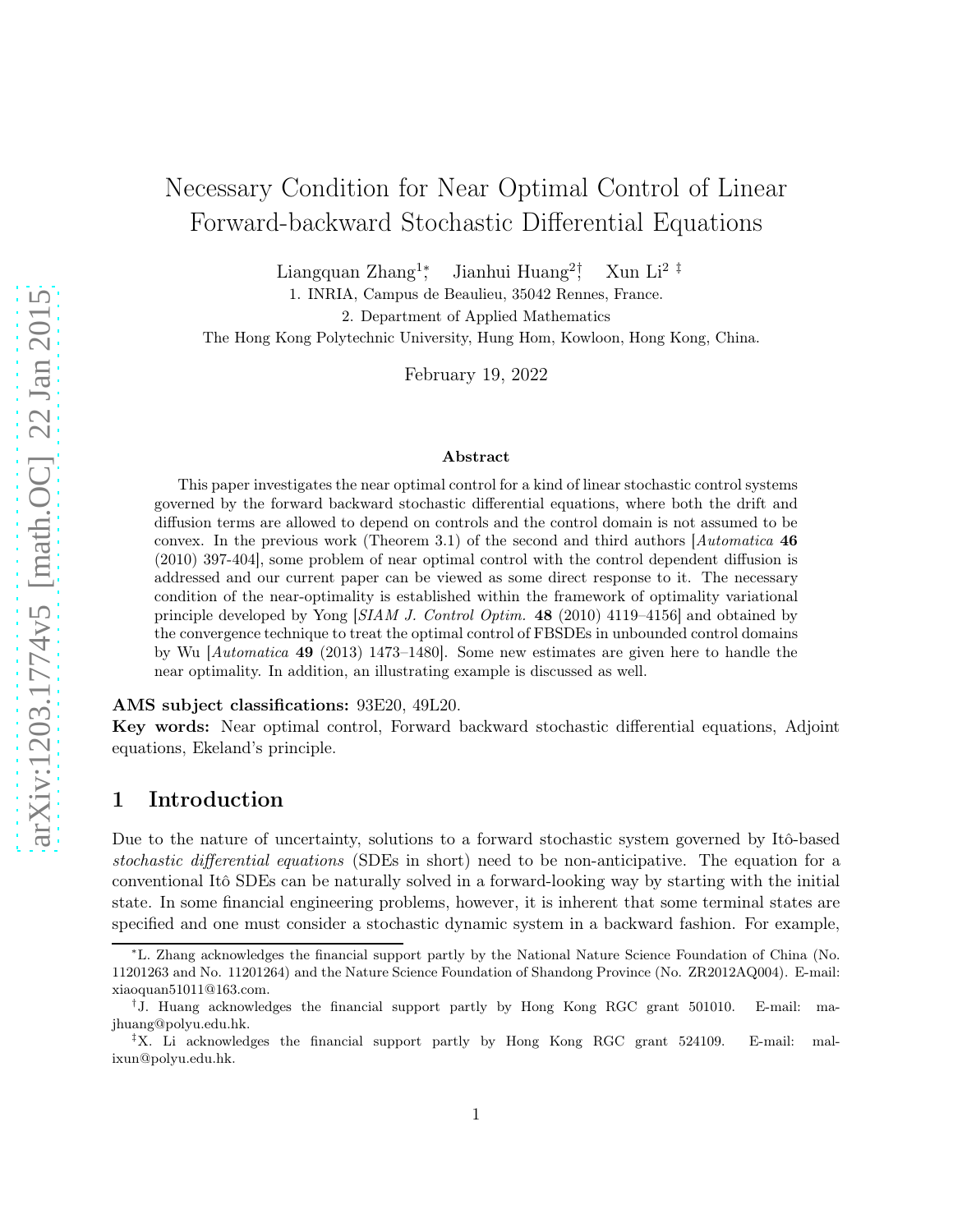one needs to determine the option price with a given terminal payoff (as a random variable on the underlying asset). This results in a backward stochastic differential equations (BSDEs in short) with a terminal condition. This theory can be traced back to Bismut [\[2\]](#page-25-0) who studied linear BSDEs motivated by stochastic control problems, and Pardoux and Peng [\[22\]](#page-27-0) who proved the well-posedness for nonlinear BSDEs. Since then, BSDEs have been extensively studied and used in the areas of applied probability and optimal stochastic controls, particularly in financial engineering. Moreover, initiated by Antonelli [\[1\]](#page-25-1), forward-backward stochastic differential equations (FBSDEs in short) have also been investigated systematically. For instance, Ma, Protter and Yong [\[19\]](#page-27-1) established the fourstep-scheme, Pardoux and Tang [\[24\]](#page-27-2), Hu and Peng [\[6\]](#page-26-0) , Peng and Wu [\[23\]](#page-27-3) and Yong [\[29\]](#page-27-4) developed the method of continuation, Huang, Li and Wang [\[7,](#page-26-1) [8\]](#page-26-2) analyzed partial information control problems using FBSDEs, Lim and Zhou [\[17\]](#page-26-3) formulated and solved backward linear-quadratic controls, and Yong [\[31,](#page-27-5) [32\]](#page-27-6) further considered coupled FBSDEs with mixed initial-terminal conditions. See also relevant work by Wu [\[26,](#page-27-7) [25,](#page-27-8) [27\]](#page-27-9), more references therein.

Near optimization has been investigated by many literatures for both theory and applications. On the one hand, near optimal controls are more available than optimal ones. Indeed, optimal controls may not exist in lots of situations, while near optimal controls always exist, and it is much easier to derive the near optimal controls than optimal ones, both analytically and numerically. On the other hand, since the there are many candidates for near optimal controls, it is possible to select among them appropriates ones that are easier for analysis and implementation (see [\[36\]](#page-28-0) reference therein).

As a matter of fact, the near optimal control for the forward deterministic and stochastic systems have been extensively studied. We refer the reader to the monographs [\[4,](#page-26-4) [31,](#page-27-5) [33,](#page-27-10) [34,](#page-27-11) [35,](#page-27-12) [36\]](#page-28-0) for deterministic and stochastic cases. Bahlali, Khelfallah and Mezerdi [\[3\]](#page-26-5) investigated the near optimal control of FBSDEs (see also references therein Hafayed et al. [\[10,](#page-26-6) [11,](#page-26-7) [12,](#page-26-8) [13,](#page-26-9) [14,](#page-26-10) [15\]](#page-26-11)). Based on Ekeland's principle and spike variation, a necessary and sufficient condition of near optimality for the near optimal control are established. However, in their work, the diffusion coefficient is independent of the control variable. The similar hypothesis was put in the work of Huang, Li and Wang [\[7\]](#page-26-1) for linear case. Besides, Hui, Huang, Li and Wang [\[9\]](#page-26-12) also considered the near optimal control for general form of FBSDEs, with the assumption that the control domain is convex. It is remarkable that some problem to near optimal control is addressed in previous work of second and third authors (see [\[7\]](#page-26-1)) in which the diffusion term depends on the control. The difficulty to this problem when the controlled systems are FBSDEs is also discussed. Our aims in this paper is to fulfill this research gap by removing this assumption, that is, the diffusion coefficient is independent of the control variable and control domain is convex. Our methods are mainly based on the Ekeland's principle, spike variation and reduction technique developed recently by Yong [\[31\]](#page-27-5) and the methodology recently introduced by Wu [\[26\]](#page-27-7) to consider the optimal control problem for FBSDEs in the general case of control domains including Lagrange multipliers.

Let us make it more precise. First of all, we introduce the controlled initial value problem for a system of SDEs, where the pair  $(x \cdot), y \cdot)$  is regarded as the state process and  $(z \cdot), u \cdot)$  is regarded as the control process in bounded control domains. Meanwhile, we regard the original terminal condition  $y(T) = Mx(T)$  as the terminal state constraint. Next it is possible to translate the near optimal control Problem  $(\tilde{C}^{\varepsilon})$  into a high-dimensional reduced near optimal control problem driven by the standard SDEs with state constraint (for more information see Problem  $(C^{\varepsilon})$  in Section [3\)](#page-4-0). We mention that the advantage of this reduced near optimal control problem is that one needs not much regularity/integrability of process  $z(\cdot)$  since it is treated as a control process. Hence, it is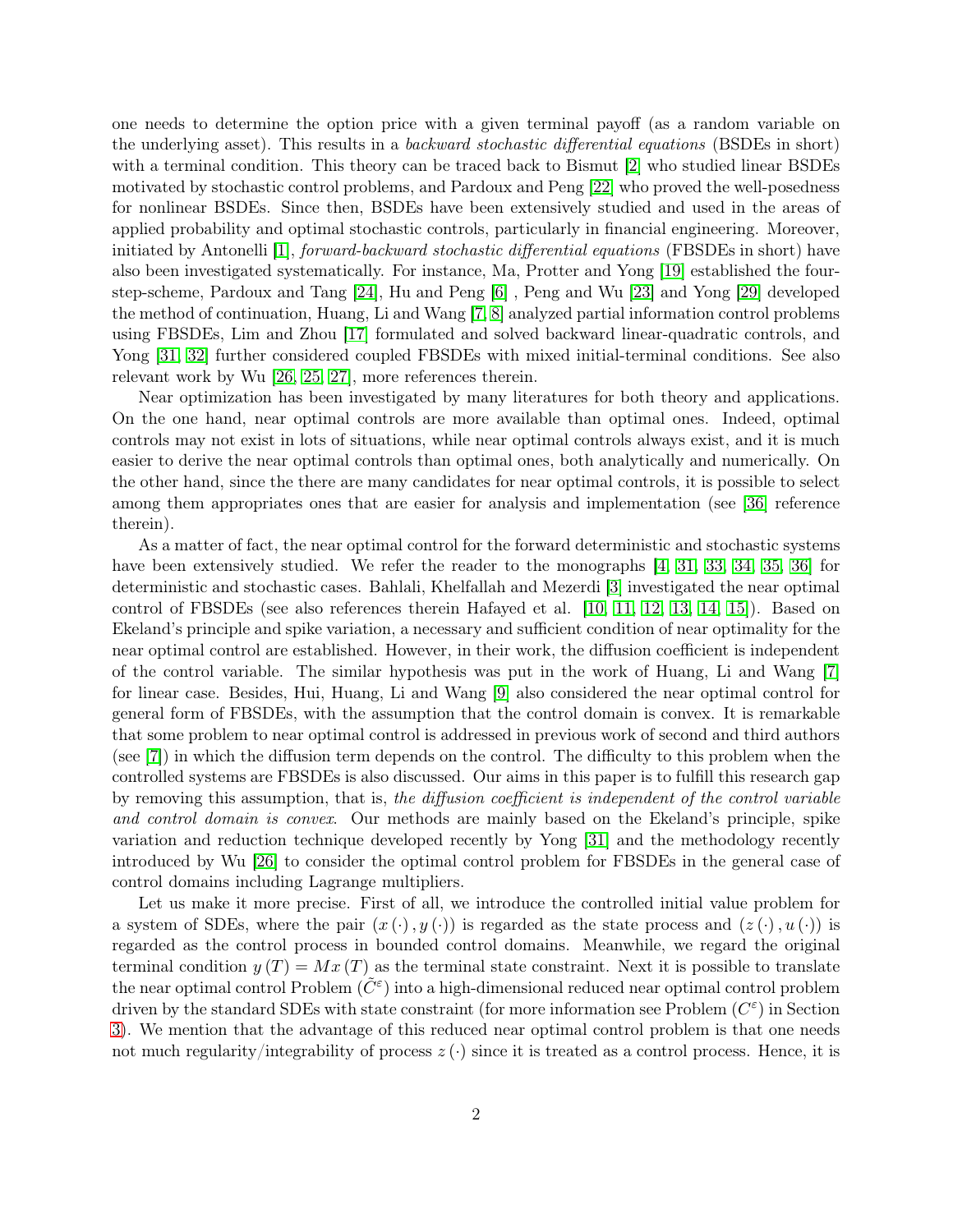possible to apply the Ekeland's variational principle to handle this high-dimensional reduced near optimal control problem with state constraint. Afterwards, the necessary conditions for the near optimal control of Problem  $(C)$  are derived by Problem  $(\tilde{C}^{\varepsilon})$ . Finally, by convergence technique we obtain the general case of control domains and complete our proof.

The paper is organized as follows. The notations, preliminaries and some basic definitions are given in Section [2.](#page-2-0) In Section [3,](#page-4-0) under some suitable assumptions, we state the main result of this paper, together with some discussions of special cases. The application of our theoretical results will be shown in Section [4.](#page-6-0) Some conclusion is given in Section [5.](#page-7-0) Finally, we present some technique proofs in Appendix. For the simplicity of notations, we consider the case where both  $x$  and  $y$  are one-dimensional, and the control  $u$  is also one-dimensional.

## <span id="page-2-0"></span>2 Notation and preliminaries

Throughout this paper, we denoted by  $\mathbb R$  the space of one-dimensional Euclidean space, by  $\mathbb R^{n \times d}$  the space the matrices with order  $n \times d$ , by  $S<sup>n</sup>$  the space of symmetric matrices with order  $n \times n$ .  $\langle \cdot, \cdot \rangle$ and |·| denote the scalar product and norm in the Euclidean space, respectively. ⊤ is the transpose of a matrix.

Let U be a given set in some Euclidean space R. Let  $(\Omega, \mathcal{F}, \{\mathcal{F}_t\}_{t>0}, P)$  be a complete filtered probability space on which a one-dimensional standard Brownian motion  $W(\cdot)$  is defined, with  $\{\mathcal{F}_t\}_{t>0}$  being its natural filtration, augmented by all the P-null sets.

We now introduce the following spaces of process:

$$
\mathcal{S}^{2}(0,1;\mathbb{R}) \triangleq \left\{ \mathbb{R}\text{-valued }\mathcal{F}_{t}\text{-adapted process }\phi(t); \mathbb{E}\left[\sup_{0\leq t\leq 1}|\phi(t)|^{2}\right] < \infty \right\},\
$$
  

$$
\mathcal{M}^{2}(0,1;\mathbb{R}) \triangleq \left\{ \mathbb{R}\text{-valued }\mathcal{F}_{t}\text{-adapted process }\varphi(t); \mathbb{E}\left[\int_{0}^{1}|\varphi(t)|^{2}\,\mathrm{d}t\right] < \infty \right\},
$$

and denote  $\mathcal{N}^2[0,1] = \mathcal{S}^2(0,1;\mathbb{R}) \times \mathcal{S}^2(0,1;\mathbb{R}) \times \mathcal{M}^2(0,1;\mathbb{R})$ . Clearly,  $\mathcal{N}^2[0,1]$  forms a Banach space. Any process in  $\mathcal{N}^2[0,1]$  is denoted by  $\Theta(\cdot)=(x(\cdot), y(\cdot), z(\cdot))$ , whose norm is given by

$$
\|\Theta(\cdot)\|_{\mathcal{N}^{2}[0,1]} = \mathbb{E}\left[\sup_{t\in[0,1]}|x(t)|^{2} + \sup_{t\in[0,1]}|y(t)|^{2} + \int_{0}^{1}|z(t)|^{2} dt\right].
$$

### 2.1 Formulation of Near Optimal Control Problem and Basic Assumptions

We study the stochastic control systems which are described by a linear FBSDEs of the type:

<span id="page-2-1"></span>
$$
\begin{cases}\n\mathrm{d}x(t) = [A(t)x(t) + B(t)u(t)] \, \mathrm{d}t + [C(t)x(t) + D(t)u(t)] \, \mathrm{d}W(t), \\
\mathrm{d}y(t) = -[a(t)x(t) + b(t)y(t) + c(t)u(t)] \, \mathrm{d}t + z(t) \, \mathrm{d}W(t), \\
x(0) = x_0, \qquad y(1) = Mx(1),\n\end{cases} \tag{2.1}
$$

where  $A(\cdot), B(\cdot), C(\cdot), D(\cdot), a(\cdot), b(\cdot)$  and  $c(\cdot)$  are bounded deterministic functions with values in  $\mathbb{R}$ , M is a constant, and  $u(\cdot)$  is a control process.

The control process  $u(\cdot): [0,1] \times \Omega \to \mathbb{U}$  is called admissible, if it is an  $\mathcal{F}_t$ -adapted process with values in U. The set of all admissible controls is denoted by  $\mathcal{U}_{ad}[0,1]$ .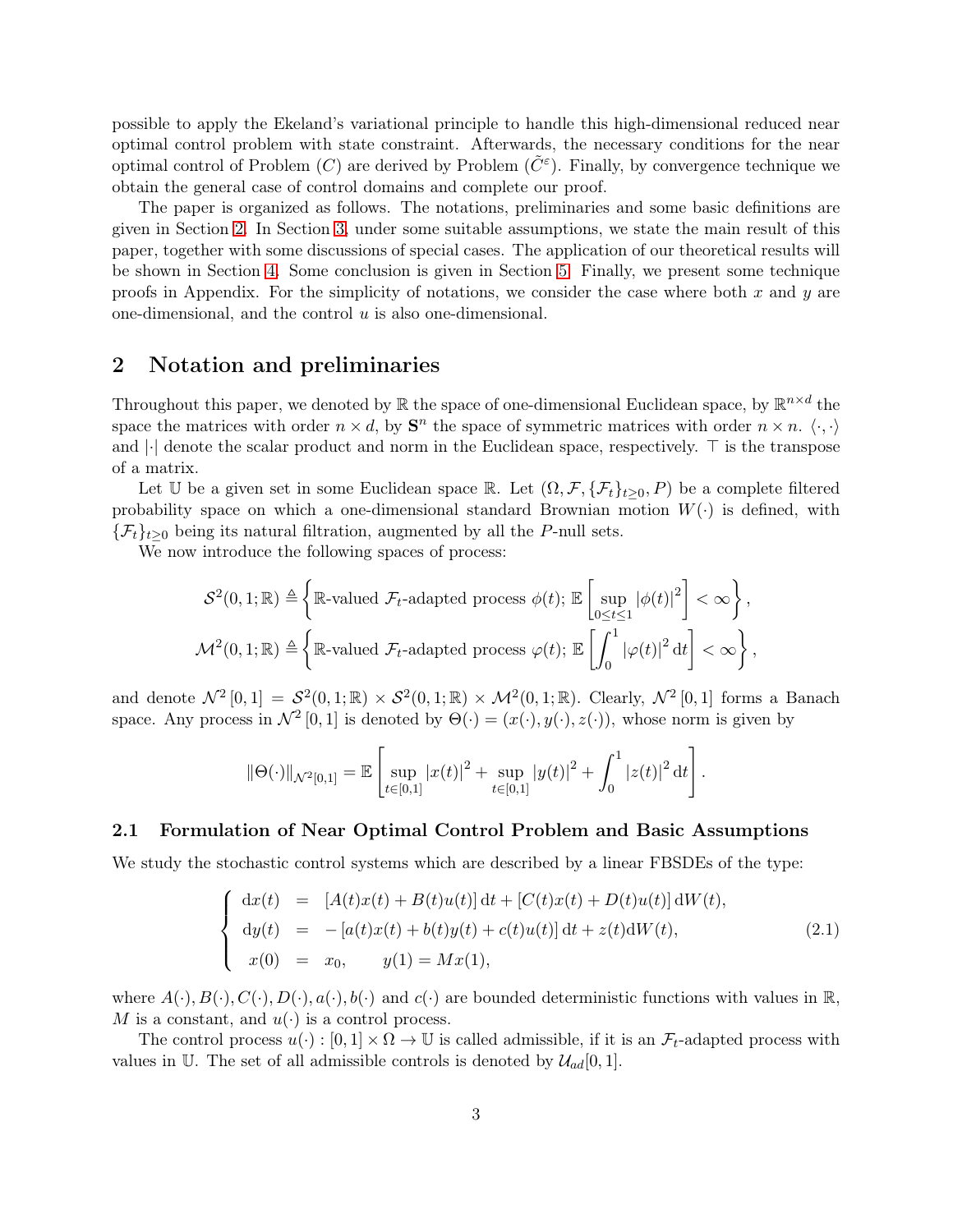Under the above assumptions, for any  $u(\cdot) \in \mathcal{U}_{ad}[0,1]$ , it is easy to check that FBSDEs [\(2.1\)](#page-2-1) admit a unique  $\mathcal{F}_t$ -adapted solution denoted by the triple  $(x(\cdot), y(\cdot), z(\cdot)) \in \mathcal{S}^2(0, 1; \mathbb{R}) \times \mathcal{S}^2(0, 1; \mathbb{R}) \times$  $\mathcal{M}^2(0,1;\mathbb{R})$ .

The cost functional is given by

$$
J(u(\cdot)) = \mathbb{E}\left[\int_0^1 l(t, x(t), y(t), u(t))dt + \phi(x(1)) + \gamma(y(0))\right],
$$
\n(2.2)

where

$$
\begin{array}{ll}\n\phi: & \mathbb{R} \to \mathbb{R}, \\
\gamma: & \mathbb{R} \to \mathbb{R}, \\
l: & [0,1] \times \mathbb{R} \times \mathbb{R} \times \mathbb{U} \to \mathbb{R}.\n\end{array}
$$

The classical object of the optimal control problem is to minimize the cost functional  $J(u(\cdot))$ , over all  $u(\cdot) \in \mathcal{U}_{ad}$  [0, 1]. We denote the above problem by  $(C)$ . **Problem** (C). Find  $\bar{u}(\cdot) \in \mathcal{U}_{ad}[0,1]$ , such that

<span id="page-3-0"></span>
$$
J(\bar{u}(\cdot)) = \inf_{u(\cdot) \in \mathcal{U}_{ad}[0,1]} J(u(\cdot)).
$$
\n(2.3)

Any  $\bar{u}(\cdot) \in \mathcal{U}_{ad}$  [0, 1] satisfying [\(2.3\)](#page-3-0) is called an optimal control process of Problem (C), and the corresponding state process, denoted by  $(\bar{x}(\cdot), \bar{y}(\cdot), \bar{z}(\cdot))$ , is called optimal state process. We also refer to  $(\bar{x}(\cdot), \bar{y}(\cdot), \bar{z}(\cdot), \bar{u}(\cdot))$  as an optimal 4-tuple of Problem (C).

However, the control problem under consideration in this paper is to find the a control in  $\mathcal{U}_{ad}$  [0, 1], which minimizes or "nearly" minimizes  $J(\bar{u}(\cdot))$  over  $\mathcal{U}_{ad}[0,1]$ . From this point, we need the following definitions.

**Definition 1 (Optimal Control).** Any admissible control  $\bar{u}(\cdot) \in \mathcal{U}_{ad}[0,1]$ , is called optimal, if  $\bar{u}(\cdot)$  attains the minimum of  $J(u(\cdot))$ .

**Definition 2** ( $\varepsilon$ -**Optimal Control**). For a given  $\varepsilon > 0$ , an admissible control  $u^{\varepsilon}(\cdot)$  is called  $\varepsilon$ optimal if

$$
|J(u^{\varepsilon}(\cdot))-J(\bar{u}(\cdot))|\leq \varepsilon.
$$

**Definition 3.** Both a family of admissible controls  $\{u^{\varepsilon}(\cdot)\}\$  parameterized by  $\varepsilon > 0$  and any element  $u^{\varepsilon}(\cdot)$ , in the family, are called near optimal if

$$
|J(u^{\varepsilon}(\cdot))-J(\bar{u}(\cdot))|\leq r(\varepsilon)
$$

holds for sufficient small  $\varepsilon$ , where r is a function of  $\varepsilon$  satisfying  $r(\varepsilon) \to 0$  as  $\varepsilon \to 0$ . The estimate  $r(\varepsilon)$  is called an error bound. If  $r(\varepsilon) = C\varepsilon^{\delta}$  for some  $\delta > 0$  independent of the constant C, then  $u^{\varepsilon}(\cdot)$  is called near optimal with order  $\varepsilon^{\delta}$ .

**Problem**  $(C^{\varepsilon})$ . Find  $\bar{u}^{\varepsilon}(\cdot) \in \mathcal{U}_{ad}[0,1]$ , such that

<span id="page-3-1"></span>
$$
J(\bar{u}(\cdot)) = \inf_{u(\cdot) \in \mathcal{U}_{ad}[0,1]} J(u(\cdot)) + \varepsilon. \tag{2.4}
$$

Any  $\bar{u}^{\varepsilon}(\cdot) \in \mathcal{U}_{ad}[0,1]$  satisfying [\(2.4\)](#page-3-1) is called a near optimal control process of Problem (C), and the corresponding state process, denoted by  $(\bar{x}^{\varepsilon}(\cdot), \bar{y}^{\varepsilon}(\cdot), \bar{z}^{\varepsilon}(\cdot))$ , is called optimal state process. We also refer to  $(\bar{x}^{\varepsilon}(\cdot), \bar{y}^{\varepsilon}(\cdot), \bar{z}^{\varepsilon}(\cdot), \bar{u}^{\varepsilon}(\cdot))$  as an optimal 4-tuple of Problem  $(C)$ .

Hereafter,  $C > 0$  stands for a generic constant which can be different at different places.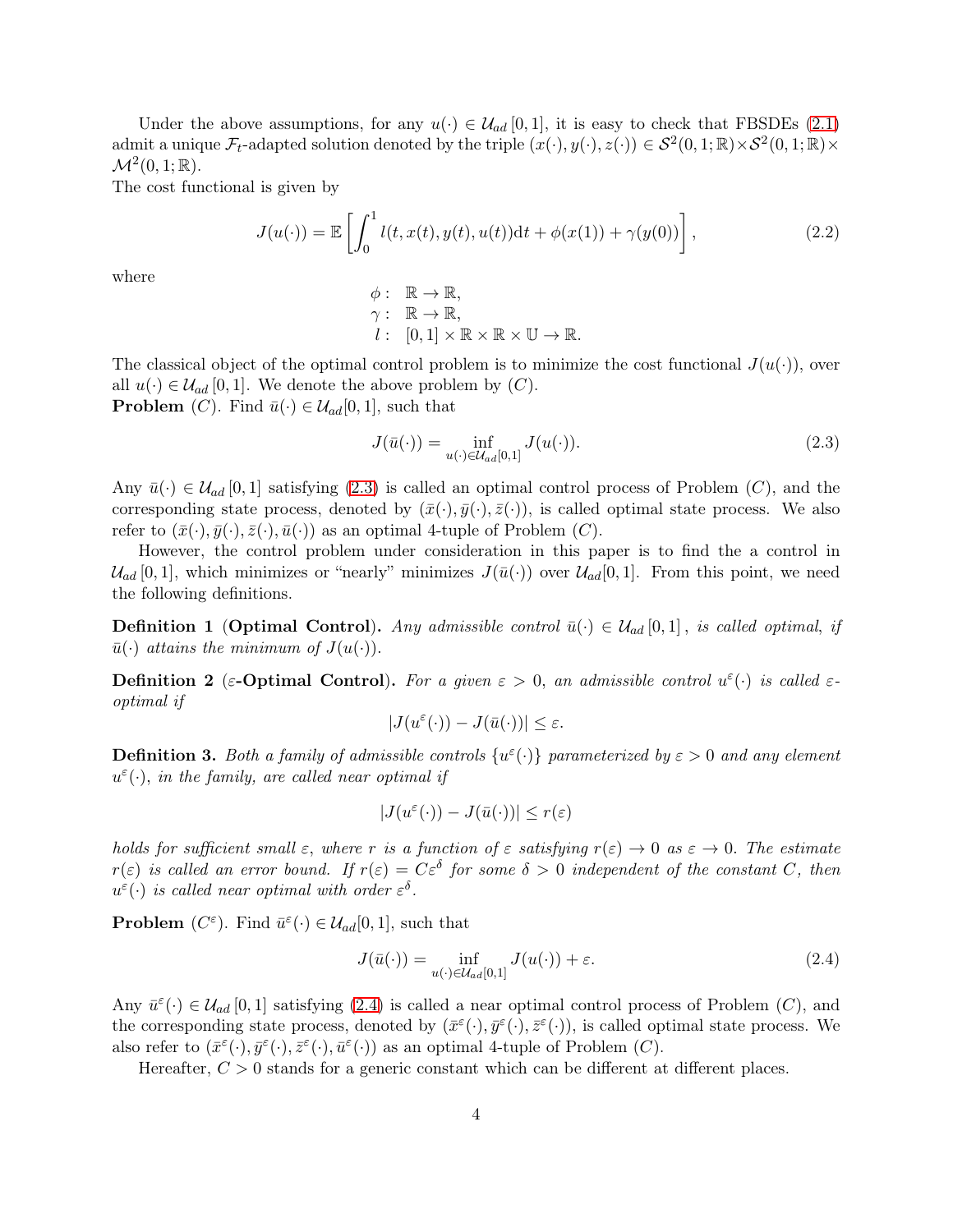# <span id="page-4-0"></span>3 Main Result

### 3.1 Necessary Condition of Near Optimality

In this section, we first present our necessary conditions for the near optimal control of Problem  $(C)$ under some suitable assumptions. Due to the assumptions introduced in Section [2.](#page-2-0) There exists a constant  $L > 0$  such that

$$
|A(t)(x - x')|^2 + |C(t)(x - x')|^2 + |a(t)(x - x') + b(t)(y - y')|^2 \le L(|x - x'|^2 + |y - y'|^2),
$$
  
\n
$$
\forall t \in [0, 1], (x, y), (x', y') \in \mathbb{R} \times \mathbb{R},
$$

and

$$
|A(t)x + B(t)u|^2 + |C(t)x + D(t)u|^2 + |a(t)x + b(t)y + c(t)u|^2 \le L(1 + |x|^2 + |y|^2),
$$
  

$$
\forall (t, z, u) \in [0, 1] \times \mathbb{R} \times \mathbb{U}, (x, y) \in \mathbb{R} \times \mathbb{R}.
$$

To establish the necessary condition, we need the following assumption:

(H1) The maps  $\phi$ ,  $\gamma$  are twice continuously differentiable with respect to  $(x, y)$ .  $l_x$ ,  $l_y$ ,  $\phi_x$  and  $\gamma_y$ grow linearly about  $(x, y, u)$  and is continuous in  $(t, u)$ . Moreover,  $l_{xx}$ ,  $l_{yy}$ ,  $l_{xy}$ ,  $\phi_{xx}$  and  $\gamma_{yy}$ are bounded.

Now, let  $(x^{\varepsilon}(\cdot), y^{\varepsilon}(\cdot), z^{\varepsilon}(\cdot), u^{\varepsilon}(\cdot))$  be a near optimal 4-tuple of Problem  $(C^{\varepsilon})$ . We introduce

<span id="page-4-2"></span>
$$
\mathcal{B}_X(t, \cdot) \triangleq \left( \begin{array}{cc} A(t) & 0 \\ -a(t) & -b(t) \end{array} \right),
$$
  

$$
\Sigma_X(t, \cdot) \triangleq \left( \begin{array}{cc} C(t) & 0 \\ 0 & 0 \end{array} \right).
$$

Our main result of this paper is following:

<span id="page-4-1"></span>**Theorem 1.** Suppose (H1) holds. Then, for any  $\beta \in [0, \frac{1}{3}]$  $\frac{1}{3}$ , there exist a constant  $C_1 = C_1(\beta)$  such that for any fixed  $\varepsilon > 0$  and any  $\varepsilon$ -optimal  $(x^{\varepsilon}(\cdot), y^{\varepsilon}(\cdot), z^{\varepsilon}(\cdot), u^{\varepsilon}(\cdot))$  of the problem  $(C)$ , there exist two parameters  $\theta_0^{\varepsilon}$  and  $\theta_1^{\varepsilon}$  (F<sub>1</sub>-measurable random variable) with  $|\theta_0^{\varepsilon}|^2 + \mathbb{E} |\theta_1^{\varepsilon}|^2 = 1$ ,  $\theta_0^{\varepsilon} \geq 0$  holds that

$$
\int_0^1 \left[ \langle p^{\varepsilon}(t), B(t)(u - u^{\varepsilon}(t)) \rangle + \langle k^{\varepsilon}(t), D(t)(u - u^{\varepsilon}(t)) \rangle - \langle q^{\varepsilon}(t), c(t)(u - u^{\varepsilon}(t)) \rangle \right]
$$
  
+  $\theta_0^{\varepsilon} [l(t, x^{\varepsilon}(t), y^{\varepsilon}(t), u) - l(t, x^{\varepsilon}(t), y^{\varepsilon}(t), u^{\varepsilon}(t))] + \frac{1}{2} D^{\varepsilon}(t) (u - u^{\varepsilon}(t))^2 P_1(t) \right] dt \ge -C_1 \theta_0^{\varepsilon} \varepsilon^{\beta},$  (3.1)

where

$$
\begin{cases}\n-dp^{\varepsilon}(t) = [A(t)p^{\varepsilon}(t) - a(t)q^{\varepsilon}(t) + C(t)k^{\varepsilon}(t) + \theta_0^{\varepsilon}l_x^{\varepsilon}(t, \cdot)] dt - k^{\varepsilon}(t)dW(t), \\
 dq^{\varepsilon}(t) = [-b(t)q^{\varepsilon}(t) - \theta_0^{\varepsilon}l_y^{\varepsilon}(t, \cdot)] dt, \\
 p^{\varepsilon}(1) = \theta_0^{\varepsilon}\phi_x(x^{\varepsilon}(1)) - M\theta_1^{\varepsilon}, \qquad q^{\varepsilon}(0) = -\theta_0^{\varepsilon}\gamma_y(y^{\varepsilon}(0)),\n\end{cases}
$$
\n(3.2)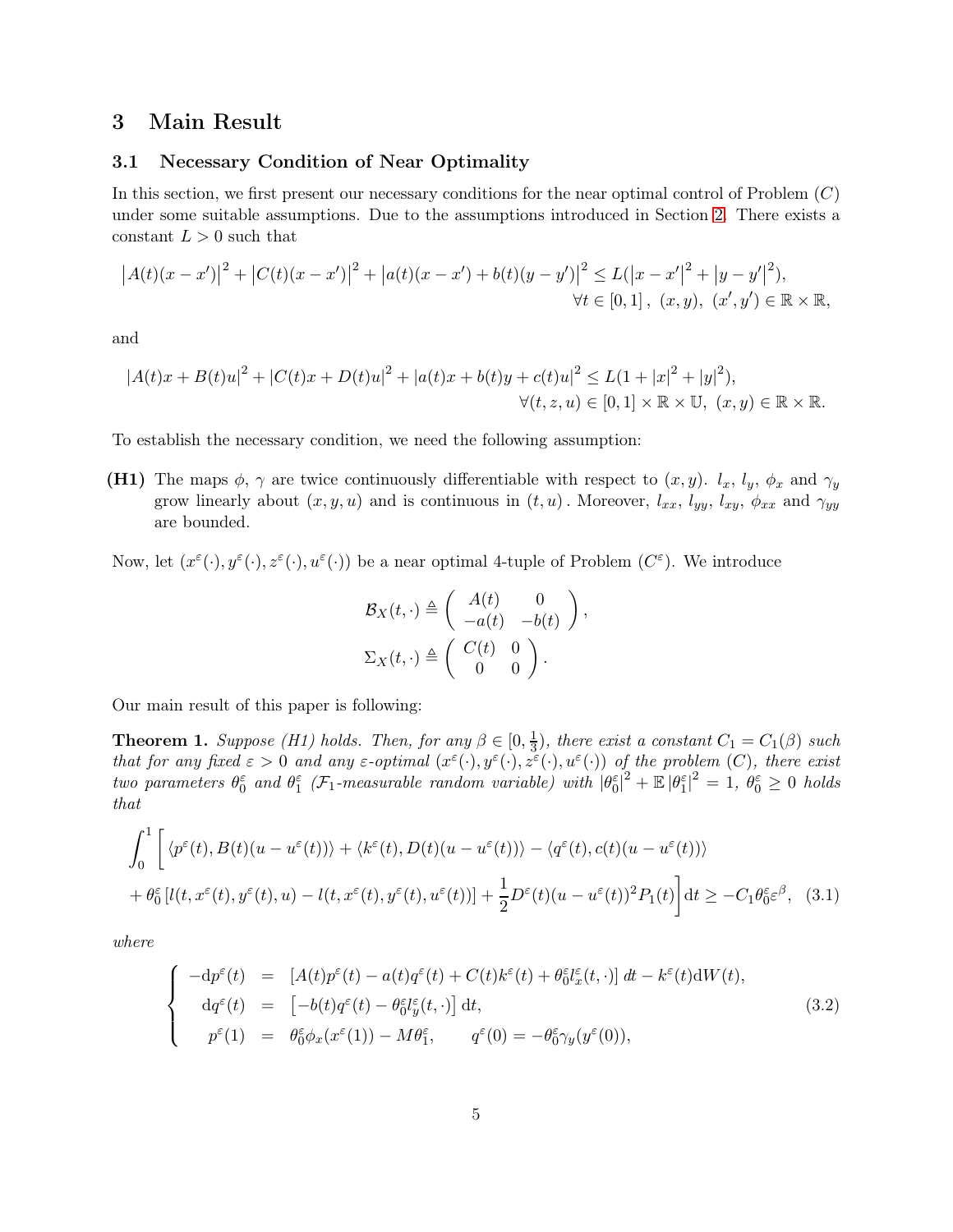and

<span id="page-5-0"></span>
$$
\begin{cases}\n-dP^{\varepsilon}(t) &= \left[\mathcal{B}_X(t,\cdot)^{\top}P^{\varepsilon}(t) + P^{\varepsilon}(t)\mathcal{B}_X(t,\cdot) + \Sigma_X(t,\cdot)^{\top}P^{\varepsilon}(t)\Sigma_X(t,\cdot) \right. \\
&\quad \left. + \Sigma_X(t,\cdot)^{\top}Q^{\varepsilon}(t) + Q^{\varepsilon}(t)\Sigma_X(t,\cdot) + H^{\varepsilon}_{XX}(t,\cdot)\right]dt - Q^{\varepsilon}(t)dW(t), \\
P^{\varepsilon}(1) &= \begin{pmatrix} \theta_0^{\varepsilon}\phi_{xx}(x^{\varepsilon}(1)) & 0 \\ 0 & 0 \end{pmatrix},\n\end{cases}\n\tag{3.3}
$$

where

$$
\left\{\begin{array}{rcl} l_x^\varepsilon(t,\cdot)&=&l_x\left(t,x^\varepsilon(t),y^\varepsilon(t),u^\varepsilon(t)\right),\\ H_{XX}^\varepsilon(t,\cdot)&=&H_{XX}(t,x^\varepsilon(t),y^\varepsilon(t),u^\varepsilon(t),p^\varepsilon(t),q^\varepsilon(t),k^\varepsilon(t),\theta_0^\varepsilon),\end{array}\right.
$$

and the Hamiltonian function  $H : [0, T] \times \mathbb{R} \times \mathbb{R} \times \mathbb{R} \times \mathbb{R} \times \mathbb{R} \times \mathbb{R} \times \mathbb{R} \times \mathbb{R} \to \mathbb{R}$  is defined as follows:

$$
H(t, x, y, u, p, q, k, \theta) \triangleq \langle p, A(t)x + B(t)u \rangle - \langle q, a(t)x + b(t)y + c(t)u \rangle + \langle k, C(t)x + D(t)u \rangle + \theta l(t, x, y, u).
$$

The proof can be seen in Appendix. Some remarks are in order.

Remark 1. Actually, the second order adjoint equations [\(3.3\)](#page-5-0) can be rewritten as the following three BSDEs if we introduce that

$$
P^{\varepsilon}(\cdot) \triangleq \left( \begin{array}{cc} P^{\varepsilon}_1(\cdot) & P^{\varepsilon}_2(\cdot) \\ P^{\varepsilon}_2(\cdot) & P^{\varepsilon}_3(\cdot) \end{array} \right), \ Q^{\varepsilon}(\cdot) \triangleq \left( \begin{array}{cc} Q^{\varepsilon}_1(\cdot) & Q^{\varepsilon}_2(\cdot) \\ Q^{\varepsilon}_2(\cdot) & Q^{\varepsilon}_3(\cdot) \end{array} \right),
$$

then we have

$$
\begin{cases}\n-dP_1^{\varepsilon}(t) &= \left[2A(t)P_1^{\varepsilon}(t) + 2C(t)P_1^{\varepsilon}(t) + 2C(t)Q_1^{\varepsilon}(t) - 2a(t)P_2^{\varepsilon}(t) - \theta_0^{\varepsilon}l_{xx}^{\varepsilon}(t,\cdot)\right]dt - Q_1^{\varepsilon}(t)dW(t), \\
P_1^{\varepsilon}(1) &= \theta_0^{\varepsilon}\phi_{xx}(x^{\varepsilon}(1)), \\
\begin{cases}\n-dP_2^{\varepsilon}(t) &= \left[A(t)P_2^{\varepsilon}(t) + C(t)Q_2^{\varepsilon}(t) - a(t)P_3^{\varepsilon}(t) - P_2^{\varepsilon}(t)b(t) - \theta_0^{\varepsilon}l_{xy}^{\varepsilon}(t,\cdot)\right]dt - Q_2^{\varepsilon}(t)dW(t), \\
P_2^{\varepsilon}(1) &= 0,\n\end{cases} \\
\text{and} \\
\begin{cases}\n-dP_3^{\varepsilon}(t) &= \left[-2b(t)P_3^{\varepsilon}(t) - \theta_0^{\varepsilon}l_{yy}^{\varepsilon}(t,\cdot)\right]dt - Q_3^{\varepsilon}(t)dW(t),\n\end{cases}
$$

$$
\begin{cases}\n-\mathrm{d}P_3^{\varepsilon}(t) = [-2b(t)P_3^{\varepsilon}(t) - \theta_0^{\varepsilon} l_{yy}^{\varepsilon}(t,\cdot)] \, \mathrm{d}t - Q_3^{\varepsilon}(t) \mathrm{d}W(t), \\
P_3^{\varepsilon}(1) = 0.\n\end{cases}
$$

Remark 2. The necessary condition of near optimal controls are derived in terms of the near maximum condition in an integral form. It is well known that, for exact optimality, the integral form and the pointwise form of the maximum condition are equivalent, however it is certainly not the case for near optimality.

Remark 3. In the work of Bahlali, Khelfallah, Mezerdi [\[3\]](#page-26-5), they also considered the near optimal control problem for general FBSDEs where the diffusion term doesn't contain control variable. However, inspired by this paper, we have noticed that, if  $\sigma$  contains control variable, then this problem becomes more difficult. This topic will be carried out as our future publication.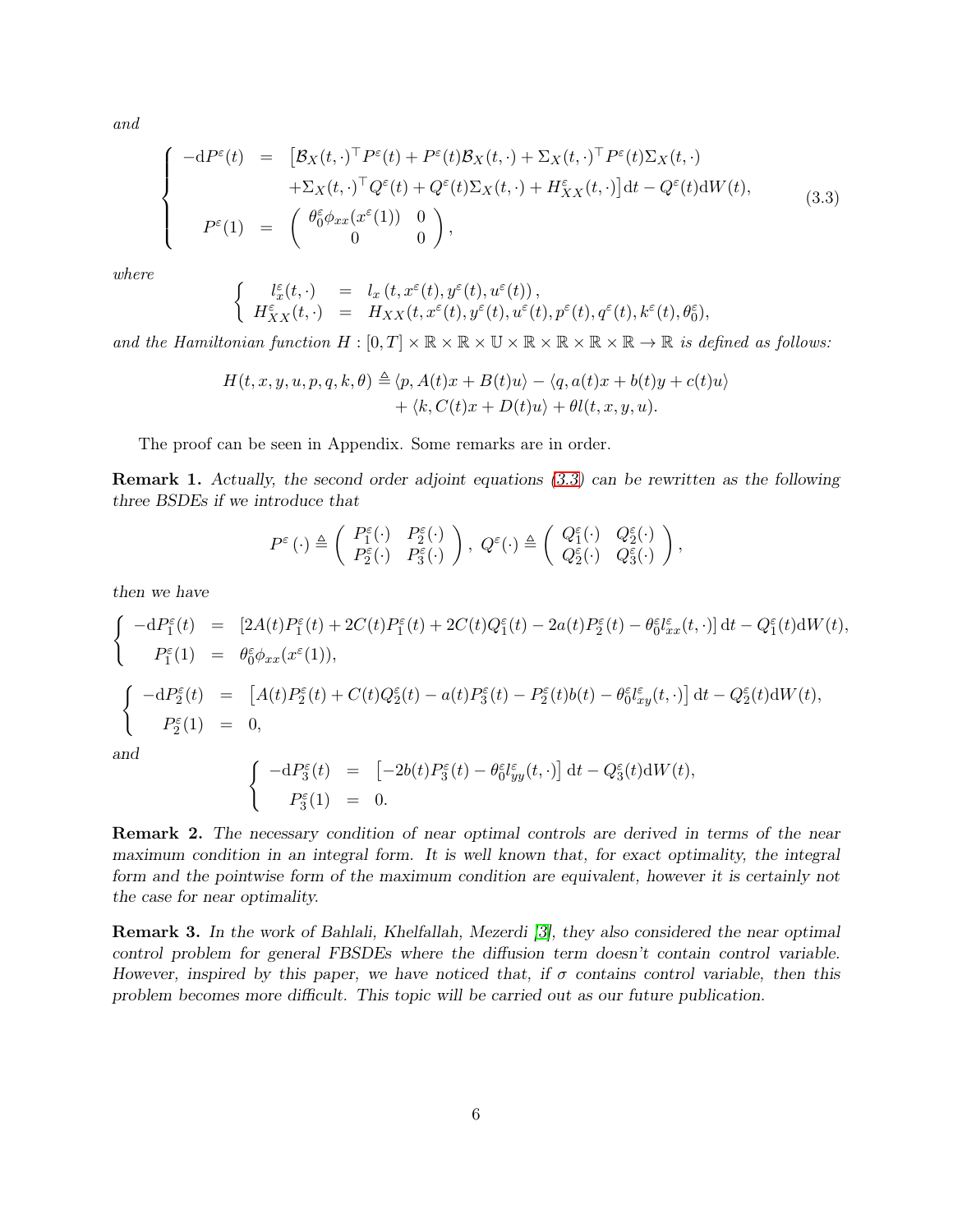# <span id="page-6-0"></span>4 Example

We now validate our theoretical results of Section [3](#page-4-0) by looking an example which is modified from Zhou [\[35\]](#page-27-12). Observe that the FBSDEs considered in this paper are linear, it is possible to implement our principles directly.

**Example 1** (Necessary condition). Let the admissible control domain  $\Gamma = [0, 1]$ . Consider the following  $\varepsilon$ -optimal control problem

$$
\min_{u(\cdot)\in\mathcal{U}_{ad}[0,1]} J(u(\cdot)),
$$

where

$$
J(u(\cdot)) = \mathbb{E}\left[\int_0^1 u(t)dt + \frac{\sqrt{2}}{2}x^2(1) + x(1) - y(0)\right],
$$
\n(4.1)

with

$$
\begin{cases}\n\mathrm{d}x(t) = u(t)\mathrm{d}W(t), \\
\mathrm{d}y(t) = -(1+\sqrt{2})u(t)\mathrm{d}t + z(t)\mathrm{d}W(t), \\
x(0) = 0, \quad y(1) = x(1).\n\end{cases}
$$
\n(4.2)

Set  $\theta_0^{\varepsilon} = \frac{\sqrt{2}}{2}$  $\frac{\sqrt{2}}{2}$ . For a given admissible triple  $(x^{\varepsilon}(\cdot), y^{\varepsilon}(\cdot), u^{\varepsilon}(\cdot))$ , the corresponding first and second adjoint equations are

<span id="page-6-1"></span>
$$
\begin{cases}\n\mathrm{d}p^{\varepsilon}(t) = k^{\varepsilon}(t)\mathrm{d}W(t), \\
\mathrm{d}q^{\varepsilon}(t) = 0, \\
p^{\varepsilon}(1) = x^{\varepsilon}(1), \qquad q^{\varepsilon}(0) = \frac{\sqrt{2}}{2},\n\end{cases} (4.3)
$$

and

<span id="page-6-2"></span>
$$
\begin{cases} dP_1^{\varepsilon}(t) = Q_1^{\varepsilon}(t) dW(t), \\ P_1^{\varepsilon}(1) = 1, \end{cases}
$$
\n(4.4)

respectively. Obviously, by the uniqueness of equations  $(4.3)$  and  $(4.4)$ , we derive

$$
\left\{\begin{array}{rcl} p^{\varepsilon}(t) & = & u^{\varepsilon}(t)W(t), \\ k^{\varepsilon}(t) & = & u^{\varepsilon}(t), \\ q^{\varepsilon}(t) & = & \frac{\sqrt{2}}{2}, \ t \in [0,1]\,, \end{array}\right.
$$

and

$$
\left\{\begin{array}{rcl} P_1^\varepsilon(t) & = & 1, \\ Q_1^\varepsilon(t) & = & 0, \ t \in [0,1] \, , \end{array} \right.
$$

respectively. On the other hand, Theorem [1](#page-4-1) gives

$$
\mathbb{E}\left\{\int_0^1 \left[\frac{1}{2}(u(t))^2 + u(t)(k^{\varepsilon}(t) - u^{\varepsilon}(t) - 1) + \frac{1}{2}(u^{\varepsilon}(t))^2 - k^{\varepsilon}(t)u^{\varepsilon}(t) + u^{\varepsilon}(t)\right]dt\right\} \geq -C\varepsilon^{\beta}.
$$

Hence a simple calculation shows that if

<span id="page-6-3"></span>
$$
u^{\varepsilon}(t) + 1 - k^{\varepsilon}(t) \in \Gamma,
$$
\n(4.5)

then, we get

<span id="page-6-4"></span>
$$
\mathbb{E}\left[\int_0^1 (k^{\varepsilon}(t) - 1)^2 dt\right] \le C\varepsilon^{\beta}.
$$
\n(4.6)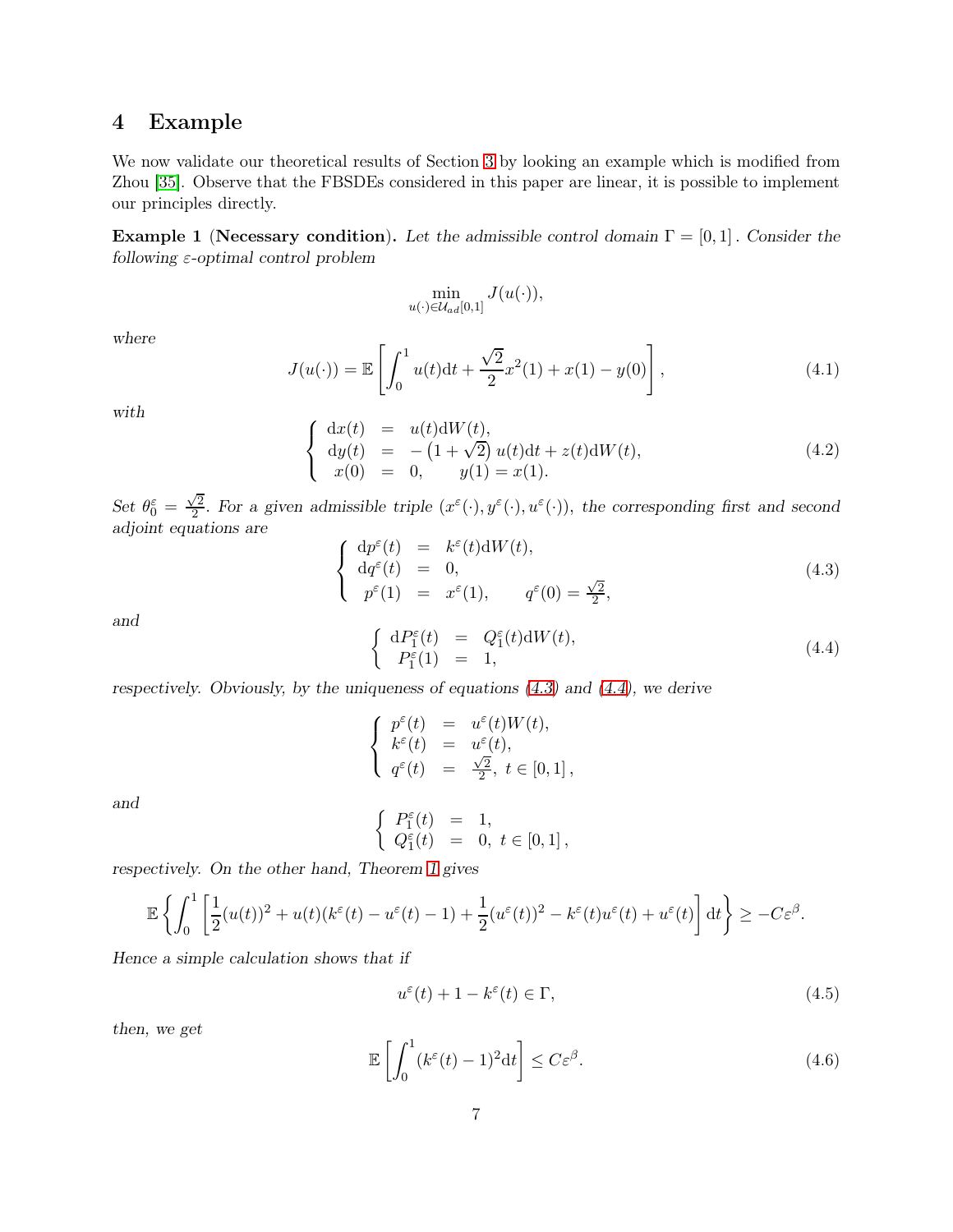The above condition reveals the "minimum" qualification for the pair  $(x^{\varepsilon}(\cdot), u^{\varepsilon}(\cdot))$  to be  $\varepsilon$ -optimal. Actually,  $u^{\varepsilon}(t) = 1 - \varepsilon^{\frac{1}{2}}$  is one of the candidates for  $\varepsilon$ -optimal. Indeed, if we choose  $u^{\varepsilon}(t) = 1 - \varepsilon^{\frac{1}{2}}$ with the corresponding state

$$
x^{\varepsilon}(t)=(1-\varepsilon^{\frac{1}{2}})W(t),\ t\in[0,1]\,,
$$

then the solutions of first order adjoint equations are

$$
(p^{\varepsilon}(t), k^{\varepsilon}(t)) = \left( \left(1 - \varepsilon^{\frac{1}{2}}\right) W(t), 1 - \varepsilon^{\frac{1}{2}} \right).
$$

<span id="page-7-0"></span>Obviously,  $(4.5)$  and  $(4.6)$  are fulfilled.

# 5 Concluding Remarks

In this article, by Ekeland's principle, a spike variation, some dedicated estimates and reduction method, we have established necessary condition for near optimal controls to stochastic recursive optimization problems in terms of a small parameter  $\varepsilon > 0$ . In particular, we solve the problems posed in [\[7\]](#page-26-1) (Huang, Li and Wang Near optimal control problems for linear forward-backward stochastic systems, Automatica 46 (2010), 397-404) Page 402 for control domain which is not necessarily convex and diffusion term containing control variable. This result is partially based on the work from [\[3,](#page-26-5) [5,](#page-26-13) [7,](#page-26-1) [26,](#page-27-7) [31,](#page-27-5) [35\]](#page-27-12) etc. Our results extends that of Zhou's [\[35\]](#page-27-12) with second order adjoint equations in the setup of FBSDEs. Hopefully, the theoretical result obtained in this paper may inspire some real applications in finance and economics.

# Appendix

# A The Proof of Theorem [1](#page-4-1)

To establish the necessary condition, we need the following results mainly from Lemma 2.1, Lemma 2.2, Lemma 3.1 and Lemma 3.2 in [\[7\]](#page-26-1) (note that  $|\theta_0^{\varepsilon}|^2 + \mathbb{E} |\theta_1^{\varepsilon}|^2 = 1$ ,  $1 \ge \theta_0^{\varepsilon} \ge 0$  for any fixed  $\varepsilon > 0$ which don't change these results). For simplicity, we omit the superscript  $\varepsilon$ .

**Lemma 1.** There exists a constant  $C > 0$  such that for any  $\alpha \geq 0$  and any  $u(\cdot) \in \mathcal{U}_{ad}[0,1]$ ,

$$
\mathbb{E}\left[\sup_{0\leq t\leq 1}|x(t)|^{\alpha}\right]\leq C,\quad \mathbb{E}\left[\sup_{0\leq t\leq 1}|y(t)|^{\alpha}\right]\leq C.
$$

**Lemma 2.** There exists a constant  $C > 0$  such that

$$
\mathbb{E}\left[\sup_{0\leq t\leq 1}|q(t)|^2+\sup_{0\leq t\leq 1}|p(t)|^2+\int_0^1|k(t)|^2\,\mathrm{d}t\right]\leq C,
$$

where C is independent of  $(x(\cdot), y(\cdot), z(\cdot))$ .

**Lemma 3.** There exists a constant  $C > 0$  such that

$$
\mathbb{E}\left[\sup_{0\leq t\leq 1}|P_1(t)|^2+\int_0^1|Q_1(t)|^2\,\mathrm{d}t\right]\leq C,
$$

where C is independent of  $(x(\cdot), y(\cdot), z(\cdot))$ .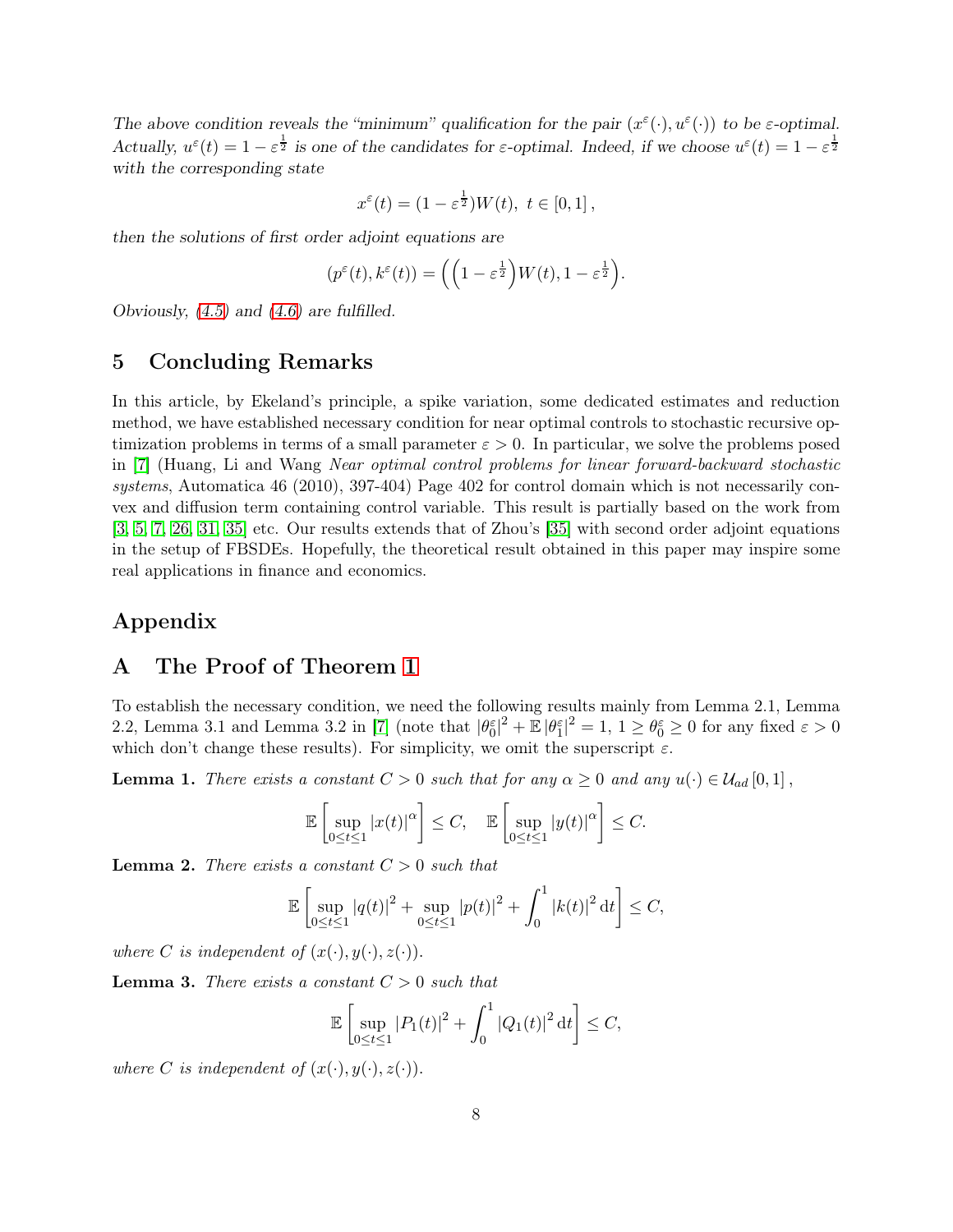*Proof.* Applying Itô's formula to  $|P_3(t)|^2$ , we have

$$
|P_3(t)|^2 + \mathbb{E}^{\mathcal{F}_t} \left[ \int_t^1 |Q_3(s)|^2 \, ds \right] \le C' \mathbb{E} \int_t^1 |P_3(s)|^2 \, ds + 2 \int_t^1 |l_{yy}|^2 \, ds.
$$

By Burkholder-Davis-Gundy's inequality and Gronwall inequality, there is a constant  $C$  such that,

$$
\mathbb{E}\left[\sup_{0\leq t\leq 1}|P_3(t)|^2+\int_t^1|Q_3(s)|^2\,\mathrm{d}s\right]\leq C.
$$

The same method to deal with  $P_2(t)$ , and  $P_1(t)$ , we get the desired result.

**Lemma 4.** For any  $\tau \geq 0$  and  $0 < \beta < 1$  satisfying  $\tau \beta < 1$ , there is a positive constant  $C > 0$  such that for any  $u(\cdot)$  and  $u'(\cdot) \in \mathcal{U}_{ad}[0,1]$  along with the corresponding trajectories  $(x(\cdot), y(\cdot), z(\cdot))$  and  $(x'(\cdot), y'(\cdot), z'(\cdot))$ , it follows that

$$
\left\{\n\begin{array}{l}\n\mathbb{E}\left[\sup_{0\leq t\leq 1}|x(t)-x'(t)|^{2\tau}\right] \leq Cd(u(\cdot),u'(\cdot))^{\tau\beta}, \\
\mathbb{E}\left[\sup_{0\leq t\leq 1}|y(t)-y'(t)|^{2\tau}\right] \leq Cd(u(\cdot),u'(\cdot))^{\tau\beta}.\n\end{array}\n\right.
$$

<span id="page-8-2"></span>**Lemma 5.** Assume (H1)-(H2) hold. For any  $1 < \tau < 2$  and  $0 < \beta < 1$  satisfying  $(1+\beta)\tau < 2$ , there is a constant C such that for any  $u(\cdot)$  and  $u'(\cdot) \in \mathcal{U}_{ad}[0,1]$  along with the corresponding trajectories  $\eta(\cdot)=(x(\cdot),y(\cdot),z(\cdot)),\ \eta'(\cdot)=(x'(\cdot),y'(\cdot),z'(\cdot)),\ and\ solutions\ (\mathbf{p}(\cdot),\mathbf{q}(\cdot),\mathbf{k}(\cdot)),(\mathbf{p}'(\cdot),\mathbf{q}'(\cdot),\mathbf{k}'(\cdot))\ \text{of}\$ the corresponding adjoint equations, it holds that

$$
\left\{\begin{array}{l}\mathbb{E}\left[\displaystyle{\sup_{0\leq t\leq 1}|q(t)-q'(t)|^{\tau}}\right]\leq Cd(u(\cdot),u'(\cdot))^{\frac{\tau\beta}{2}},\\ \mathbb{E}\left[\displaystyle{\int_{0}^{1}(|p(t)-p'(t)|^{\tau}+|k(t)-k'(t)|^{\tau})\,\mathrm{d}t}\right]\leq Cd(u(\cdot),u'(\cdot))^{\frac{\tau\beta}{2}},\\ \mathbb{E}\left[\displaystyle{\int_{0}^{1}(|P_i(t)-P_i'(t)|^{\tau}+|Q_i(t)-Q_i'(t)|^{\tau})\,\mathrm{d}t}\right]\leq Cd(u(\cdot),u'(\cdot))^{\frac{\tau\beta}{2}},\ i=1,2,3.\end{array}\right.
$$

*Proof.* We are going to prove the third assertion. Note that  $(\bar{P}_3(t), \bar{Q}_3(t)) = (P_3(t) - P'_3(t), Q_3(t))$  $Q'_3(t)$  satisfies the following BSDEs

$$
\begin{cases}\n-\mathrm{d}\bar{P}_3(t) &= \left[ -2b(t)\bar{P}_3(t) - \theta_0(l_{yy}(t, x(t), y(t), u(t)) - l_{yy}(t, x'(t), y'(t)), u'(t)) \right] \mathrm{d}t \\
&- Q_3(t) \mathrm{d}W(t), \\
\bar{P}_3(1) &= 0.\n\end{cases}
$$

Set  $\rho_3(\cdot)$  to be the following linear SDEs:

<span id="page-8-0"></span>
$$
\begin{cases} d\rho_3(t) = \left[2b(t)\rho_3(t) + \left|\bar{P}_3(t)\right|^{\tau-1} \text{sgn}(\bar{P}_3(t))\right] dt + \left|\bar{Q}_3(t)\right|^{\tau-1} \text{sgn}(\bar{Q}_3(t)) dW(t), \\ \rho_3(0) = 0, \end{cases} (A.1)
$$

It is easy to check that [\(A.1\)](#page-8-0) admit a unique solution, and the following estimate can be obtained by Cauchy-Schwartz's inequality

<span id="page-8-1"></span>
$$
\mathbb{E}\left[\sup_{0\leq t\leq 1}|\rho_3(t)|^{\gamma}\right] \leq C \mathbb{E}\left[\int_0^1 \left(\left[\left|\bar{P}_3(t)\right|^{\tau} + \left|\bar{Q}_3(t)\right|^{\tau}\right]\right) \mathrm{d}t\right],\tag{A.2}
$$

 $\Box$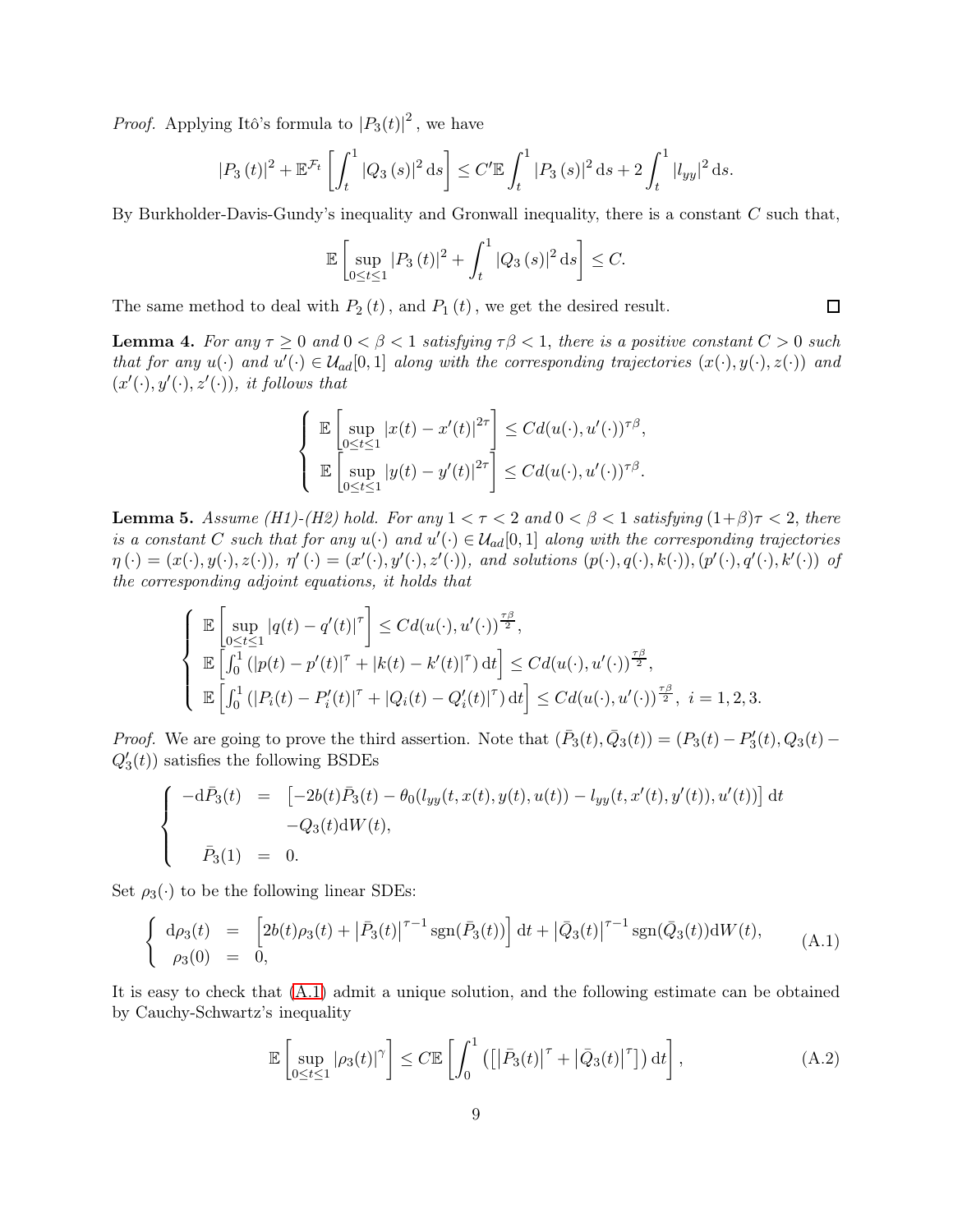where  $\gamma > 2$  and  $\frac{1}{\gamma} + \frac{1}{\tau} = 1$ .

Applying Itô's formula to  $\bar{P}_3(\cdot)\rho_3(\cdot)$  on  $[0,1]$ , we have

$$
\mathbb{E}\left[\int_0^1 \left(\left|\bar{P}_3(t)\right|^{\tau} + \left|Q_3(t)\right|^{\tau}\right) dt\right]
$$
\n
$$
= \mathbb{E}\left[\int_0^1 \left(\rho_3(t)\theta_0(l_{yy}(t, x(t), y(t), u(t)) - l_{yy}(t, x'(t), y'(t), u'(t)))\right) dt\right]
$$
\n
$$
\leq C \left(\mathbb{E}\int_0^1 \left(\left|\left(l_{yy}(t, x(t), y(t), u(t)) - l_{yy}(t, x'(t), y'(t), u'(t))\right|^{\tau}\right) dt\right)^{\frac{1}{\tau}} \left(\mathbb{E}\int_0^1 \left|\rho_3(t)\right|^{\gamma} dt\right)^{\frac{1}{\gamma}} .
$$
\n(A.3)

Substituting [\(A.2\)](#page-8-1) into [\(A.3\)](#page-9-0), we get

<span id="page-9-0"></span>
$$
\mathbb{E}\left[\int_0^1 \left(|\bar{P}_3(t)|^\tau + |Q_3(t)|^\tau\right) dt\right]
$$
  
\n
$$
\leq C \mathbb{E}\left[\int_0^1 \left(\theta_0 \left| (l_{yy}(t, x(t), y(t), u(t)) - l_{yy}(t, x'(t), y'(t), u'(t)))\right|^\tau\right) dt\right].
$$

From (H1), it follows that

$$
\left[\int_{0}^{1} (\theta_{0} |l_{yy}(t, x(t), y(t), u(t)) - l_{yy}(t, x'(t), y'(t), u'(t))|^{T}) dt\right]
$$
\n
$$
\leq \mathbb{E}\left[\int_{0}^{1} (|l_{yy}(t, x(t), y(t), u(t)) - l_{yy}(t, x(t), y(t), u'(t))|^{T} \mathcal{X}_{u(t) = u'(t)}) dt\right]
$$
\n
$$
+ \mathbb{E}\left[\int_{0}^{1} (|l_{yy}(t, x(t), y(t), u'(t)) - l_{yy}(t, x'(t), y'(t), u'(t))|^{T}) dt\right]
$$
\n
$$
\leq C \mathbb{E}\left[\left(\int_{0}^{1} (|l_{yy}(t, x(t), y(t), u(t)) - l_{yy}(t, x(t), y(t), u'(t))|^{2}) dt\right)^{\frac{\tau}{2}} \int_{0}^{1} d(u(t), u'(t))^{1-\frac{\tau}{2}} dt\right]
$$
\n
$$
+ C \mathbb{E}\left[\int_{0}^{1} (|x(t) - x'(t)|^{T} + |y(t) - y'(t)|^{T}) dt\right]
$$
\n
$$
\leq C d(u(t), u'(t))^{\frac{\tau\beta}{2}}.
$$

Combining  $(A.3)$  with the above inequality, the result for  $i = 3$  holds immediately.

We proceed to estimate the case,  $i = 2$ . Similarly, we define the following SDEs:

$$
\begin{cases}\n\mathrm{d}\rho_2(t) = \left[ (b(t) - A(t))\rho_2(t) + \left| \bar{P}_2(t) \right|^{\tau - 1} \mathrm{sgn}(\bar{P}_2(t)) \right] \mathrm{d}t \\
+ \left[ c(t)\rho_2(t) + \left| \bar{Q}_2(t) \right|^{\tau - 1} \mathrm{sgn}(\bar{Q}_2(t)) \right] \mathrm{d}W(t), \\
\rho_2(0) = 0.\n\end{cases}
$$

Applying Itô's formula to  $\bar{P}_2(\cdot)\rho_2(\cdot)$  on  $[0,1]$ , we have

$$
\mathbb{E}\left[\int_0^1 \left(\left|\bar{P}_2(t)\right|^{\tau} + \left|Q_2(t)\right|^{\tau}\right) dt\right]
$$
\n
$$
= \mathbb{E}\left[\int_0^1 \left(\rho_2(t) \left[\theta_0(l_{xy}(t, x(t), y(t), u(t)) - l_{xy}(t, x'(t), y'(t), u'(t))\right) + a(t)\bar{P}_3(t)\right]\right) dt\right].
$$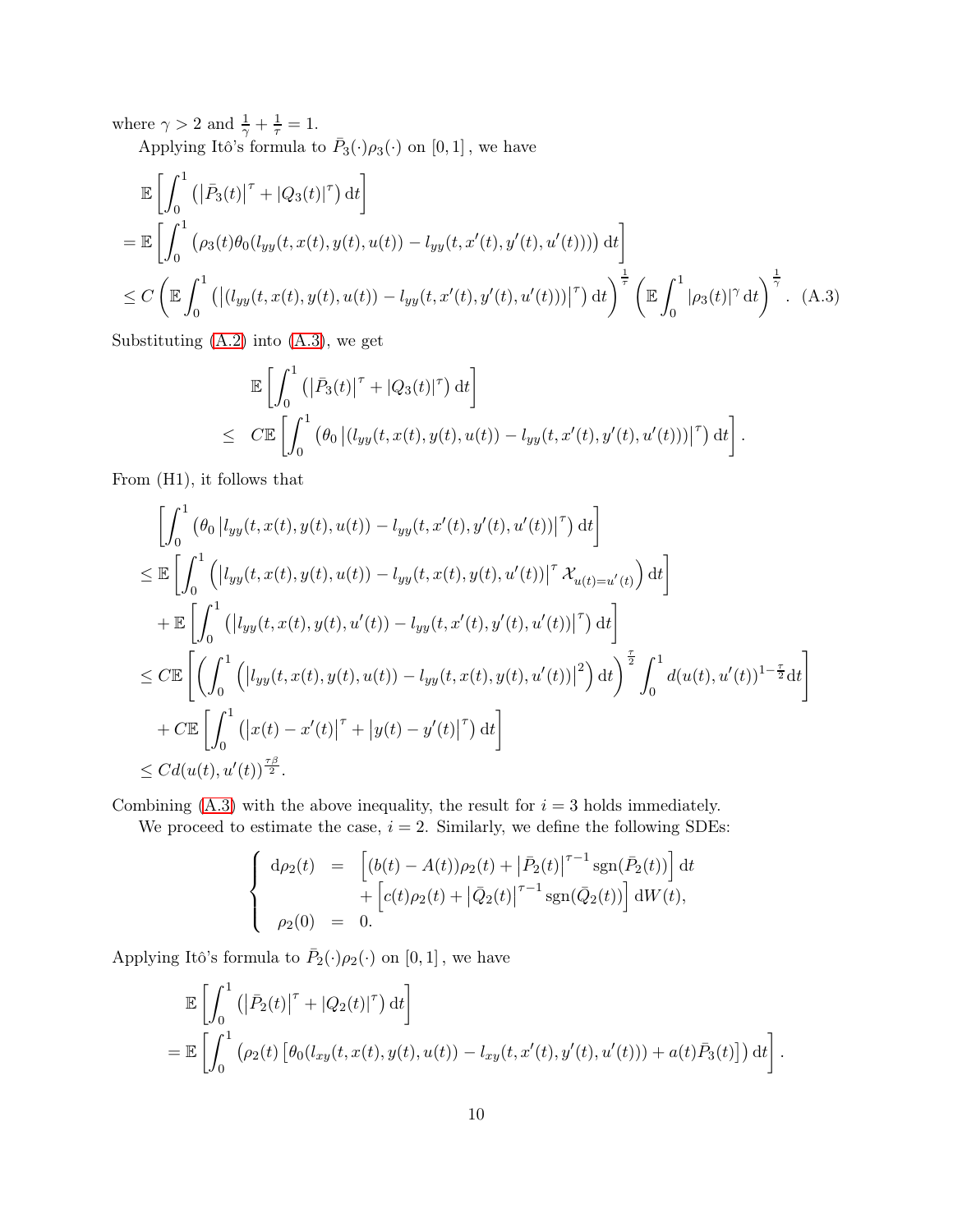By Cauchy-Schwartz's inequality, we obtain

$$
\mathbb{E}\left[\int_0^1 \left(\left|\bar{P}_2(t)\right|^{\tau} + |Q_2(t)|^{\tau}\right) dt\right]
$$
\n
$$
\leq C \mathbb{E}\left[\int_0^1 \left|a(t)\bar{P}_3(t)\right|^{\tau} dt\right]
$$
\n
$$
+ C \mathbb{E}\left[\int_0^1 \left(\theta_0 \left|l_{xy}(t, x(t), y(t), u(t)) - l_{xy}(t, x'(t), y'(t), u'(t))\right|^{\tau}\right) dt\right]
$$
\n
$$
\leq C d(u(\cdot), u'(\cdot))^{\frac{\tau \beta}{2}}.
$$

Analogously, we define the following SDEs:

$$
\begin{cases}\n\mathrm{d}\rho_1(t) &= \left[ (2A(t) + C(t)^2)\rho_1(t) + \left| \bar{P}_1(t) \right|^{\tau-1} \mathrm{sgn}(\bar{P}_1(t)) \right] \mathrm{d}t \\
&+ \left[ 2C(t)\rho_1(t) + \left| \bar{Q}_1(t) \right|^{\tau-1} \mathrm{sgn}(\bar{Q}_1(t)) \right] \mathrm{d}W(t), \\
\rho_1(0) &= 0.\n\end{cases}
$$

Repeating the method used above, we have

$$
\mathbb{E}\left[\int_0^1\left(\left|\bar{P}_1(t)\right|^{\tau}+\left|Q_1(t)\right|^{\tau}\right)\mathrm{d}t\right]\leq C d(u(t),u'(t))^{\frac{\tau\beta}{2}}.
$$

The proof is complete.

The proof of Theorem [1](#page-4-1) will be accomplished step by step. As the reduction method developed by Yong [\[31\]](#page-27-5) and Wu [\[26\]](#page-27-7), independently, we adopt the method by Yong [\[31\]](#page-27-5) to derive the first and second adjoint equations and the idea by Wu [\[26\]](#page-27-7) to deal with unbounded control problem together.

#### Proof of Theorem [1.](#page-4-1)

### Step 1 (The bounded control domains).

When  $(x(\cdot), y(\cdot))$  is regarded as the state process and  $(z(\cdot), u(\cdot))$  as the control process, we consider the following initial value problem for a control system of SDEs:

<span id="page-10-0"></span>
$$
\begin{cases}\n\mathrm{d}x(t) = [A(t)x(t) + B(t)u(t)] \, \mathrm{d}t + [C(t)x(t) + D(t)u(t)] \, \mathrm{d}W(t), \\
-\mathrm{d}y(t) = [a(t)x(t) + b(t)y(t) + c(t)u(t)] \, \mathrm{d}t - z(t) \, \mathrm{d}W(t), \\
x(0) = x_0, \qquad y(0) = y_0,\n\end{cases} (A.4)
$$

Clearly, it is easy to check that, for any  $(z(\cdot), u(\cdot)) \in \mathcal{M}^2(0, 1; \mathbb{R}) \times \mathcal{U}_{ad}[0, 1], y_0 \in \mathbb{R}$ , there exists a unique strong solution

$$
(x(\cdot), y(\cdot)) \equiv (x(\cdot, z(\cdot), u(\cdot)), y(\cdot, z(\cdot), u(\cdot))) \in \mathcal{S}^2(0, 1; \mathbb{R}) \times \mathcal{S}^2(0, 1; \mathbb{R})
$$

to [\(A.4\)](#page-10-0) depending on  $(z(\cdot), u(\cdot))$ . Next, we regard the original terminal condition as the terminal state constraint:

<span id="page-10-1"></span>
$$
y(1) = Mx(1). \tag{A.5}
$$

Since  $\mathbb{R}, \mathcal{M}^2(0,1;\mathbb{R})$  are all unbounded, Thus, we adopt a convergence technique developed by Wu [\[26\]](#page-27-7).

 $\Box$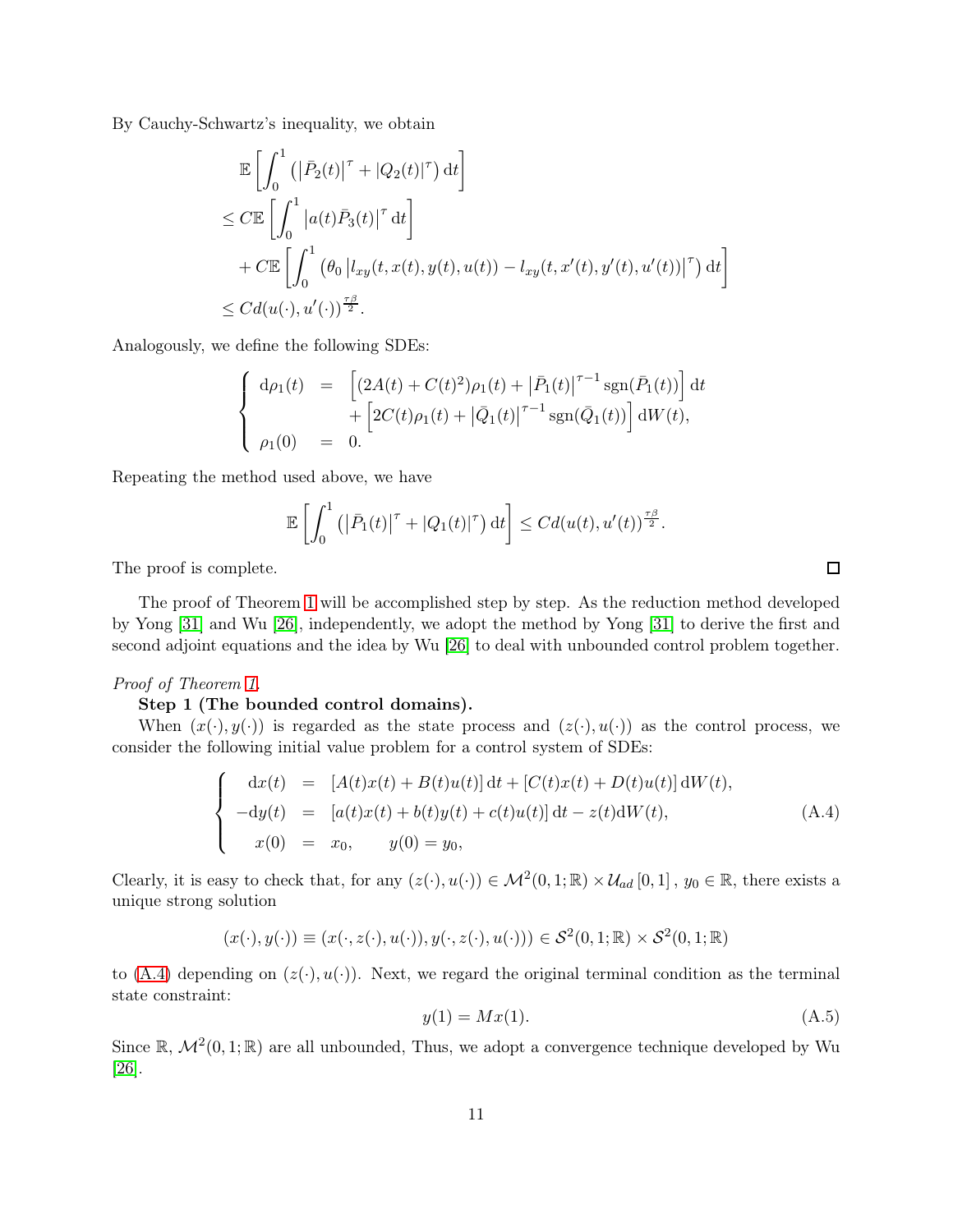Let  $y_0, z$  ( $\cdot$ ) take value in M,  $\mathbb{N} \subset \mathbb{R}$ , and M be convex. Moreover, M, N are all bounded. Let A be the set of all 3-triples  $(y_0, z(\cdot), u(\cdot)) \in \mathbb{M} \times \mathcal{M}^2(0, 1; \mathbb{N}) \times \mathcal{U}_{ad}[0, 1]$  such that the unique corresponding state process  $(x(\cdot), y(\cdot))$  satisfies the constraint [\(A.5\)](#page-10-1). Note that, for any  $u(\cdot) \in \mathcal{U}_{ad}[0,1]$ , there exists a unique  $(y_0, z(\cdot)) \in \mathbb{R} \times \mathcal{M}^2(0, 1; \mathbb{R})$  such that state equation  $(2.1)$  admits a unique state process  $(x(\cdot), y(\cdot)) \in S^2(0,1;\mathbb{R}) \times \mathcal{M}^2(0,1;\mathbb{R})$  satisfying the state constraint [\(A.5\)](#page-10-1). Hence, (H1) implies  $\mathcal{A} \neq \phi$ . The cost functional is given by

$$
J(y_0, z(\cdot), u(\cdot)) = \mathbb{E}\left[\int_0^1 l(t, x(t), y(t), u(t))dt + \phi(x(1)) + \gamma(y(0))\right].
$$

We state the following problem.

**Problem**  $(\tilde{C}^{\varepsilon})$ . Find  $(y_0^{\varepsilon}, z^{\varepsilon}(\cdot), u^{\varepsilon}(\cdot)) \in \mathcal{A}$ , such that

$$
J(y_0^\varepsilon,z^\varepsilon(\cdot),u^\varepsilon(\cdot))=\inf_{(y_0,z(\cdot),u(\cdot))\in\mathcal{A}}J(y_0,z(\cdot),u(\cdot))+\varepsilon.
$$

We, respectively, refer to  $(y_0^{\varepsilon}, z^{\varepsilon}(\cdot), u^{\varepsilon}(\cdot))$  as a near optimal control process, to  $(x^{\varepsilon}(\cdot), y^{\varepsilon}(\cdot))$  as the corresponding near optimal state process, and to  $(y_0^{\varepsilon}, z^{\varepsilon}(\cdot), u^{\varepsilon}(\cdot))$  as a near optimal 3-tuple of Problem  $(\tilde{C}^{\varepsilon})$ .

Problems  $(C^{\varepsilon})$  is embedded into  $(\tilde{C}^{\varepsilon})$ . Suppose that  $(\tilde{y}_{0}^{\varepsilon}, \tilde{z}^{\varepsilon}(\cdot), \tilde{u}^{\varepsilon}(\cdot))$  is the near optimal control of Problem  $(\tilde{C}^{\varepsilon})$ , clearly, we know that  $\tilde{u}^{\varepsilon}(\cdot)$  is the near optimal control of Problem  $(C^{\varepsilon})$ . The advantage of Problem  $(\tilde{C}^{\varepsilon})$  is that one does not need much regularity/integrability on  $z(\cdot)$  since it is treated as part of a control process; the disadvantage is that one has to treat terminal constraint  $(A.5).$  $(A.5).$ 

<span id="page-11-0"></span>**Lemma 6 (Ekeland Principle [\[5\]](#page-26-13)).** Let  $(S, d)$  be a complete metric space and  $\rho : S \to R \cup \{+\infty\}$ be a lower semicontinuous function, bounded from below. If for each  $\varepsilon > 0$ , there exists  $u^{\varepsilon} \in S$  such that  $\rho(u^{\varepsilon}) \leq \inf_{u \in S}$  $\rho(u) + \varepsilon$ . Then for any  $\lambda > 0$ , there exists  $u^{\lambda} \in S$  such that

$$
\begin{cases}\n(i) & \rho(u^{\lambda}) \leq \rho(u^{\varepsilon}), \\
(ii) & d(u^{\lambda}, u^{\varepsilon}) \leq \lambda, \\
(iii) & \rho(u^{\lambda}) \leq \rho(u) + \frac{\varepsilon}{\lambda} d(u, u^{\lambda}), \quad \text{for all } u \in S.\n\end{cases}
$$

For  $u, v$  in  $\mathcal{U}_{ad} [0, 1]$  or in  $\mathcal{M}^2(0, 1; \mathbb{R})$ , we define

$$
d(u, v) = dt \otimes P\left\{(t, \omega) \in [0, 1] \times \Omega : u(t, \omega) \neq v(t, \omega)\right\},\
$$

where  $d\mathcal{t}\otimes P$  is the product measure of the Lebesgue measure dt with the probability measure P. It is well known that  $(\mathcal{U}_{ad} [0,1], d)$  is a complete metric space (see [\[28\]](#page-27-13)). Then  $\mathbb{R} \times \mathcal{M}^2(0,1;\mathbb{R}) \times \mathcal{U}_{ad} [0,1]$ is a complete metric space under the following metric: for any  $(y_0, z(\cdot), u(\cdot)),(\tilde{y}_0, \tilde{z}(\cdot), \tilde{u}(\cdot)) \in \mathcal{A}$ ,

$$
d_{\mathcal{A}}(\theta(\cdot),\tilde{\theta}(\cdot)) = \left[ |y_0 - \tilde{y}_0|^2 + d(z(\cdot),\tilde{z}(\cdot))^2 + d(u(\cdot),\tilde{u}(\cdot))^2 \right]^{\frac{1}{2}},
$$

where  $\theta(\cdot) = (y_0, z(\cdot), u(\cdot))$  and  $\tilde{\theta}(\cdot) = (\tilde{y}_0, \tilde{z}(\cdot), \tilde{u}(\cdot)),$  respectively.

By assumption (H1), it is easy to see that  $J(y_0, z(\cdot), u(\cdot))$  is lower semicontinuous on A. By virtue of Ekeland principle (Lemma [6\)](#page-11-0) with  $\lambda = \varepsilon^{\frac{2}{3}}$  (fixed  $\varepsilon > 0$ ) there is an admissible 3-triple  $(\tilde{y}_0^{\varepsilon}, \tilde{z}^{\varepsilon}(\cdot), \tilde{u}^{\varepsilon}(\cdot)) \in \mathcal{A}$  such that

<span id="page-11-1"></span>
$$
d_{\mathcal{A}}((y_0^{\varepsilon}, z^{\varepsilon}(\cdot), u^{\varepsilon}(\cdot)), (\tilde{y}_0^{\varepsilon}, \tilde{z}^{\varepsilon}(\cdot), \tilde{u}^{\varepsilon}(\cdot))) \leq \varepsilon^{\frac{2}{3}} \tag{A.6}
$$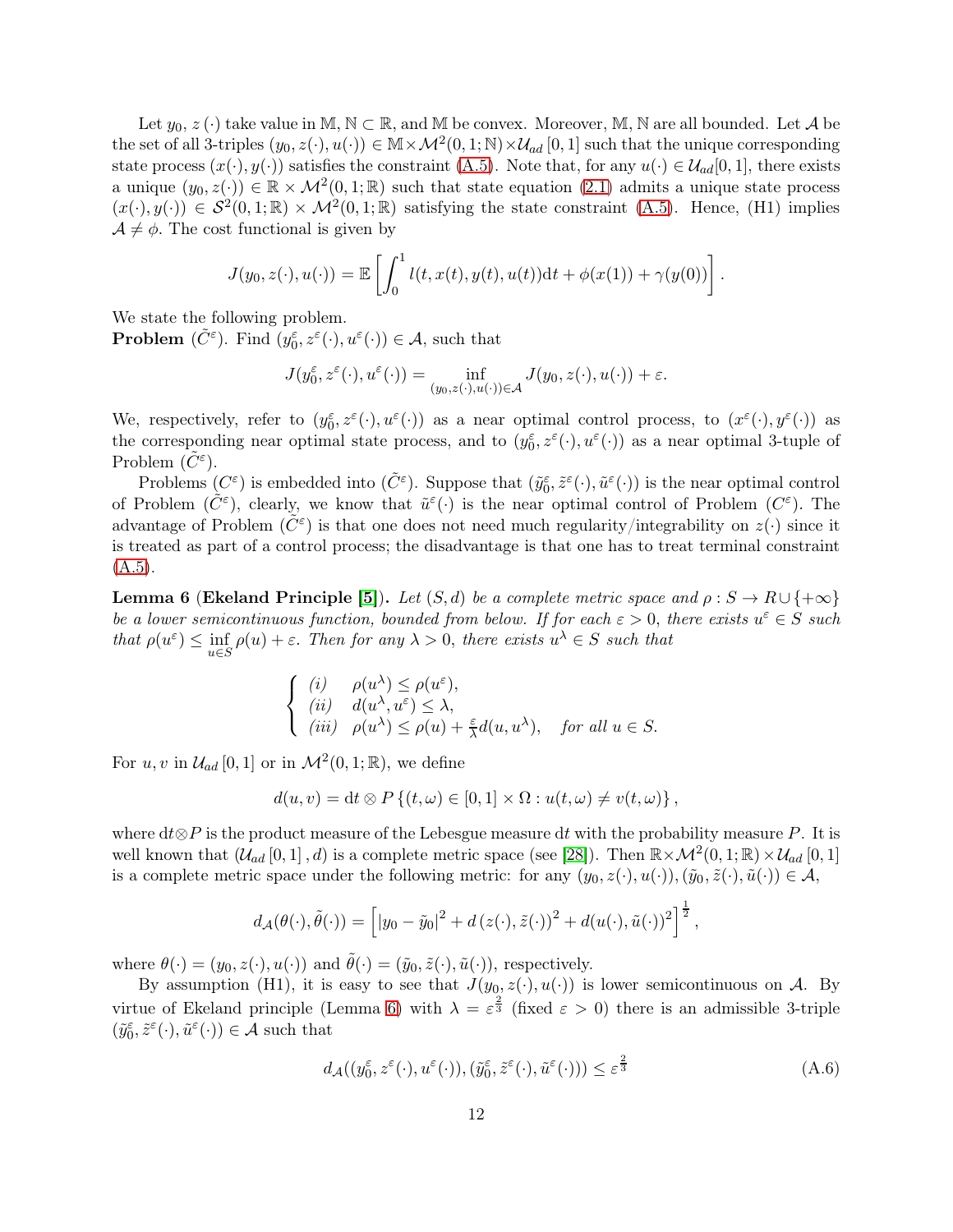and

$$
\tilde{J}^{\varepsilon}((\tilde{y}_{0}^{\varepsilon},\tilde{z}^{\varepsilon}(\cdot),\tilde{u}^{\varepsilon}(\cdot)))\leq\tilde{J}^{\varepsilon}(v(\cdot)),\,\,\text{for any}\,\,v(\cdot)\in\mathcal{A},
$$

where

<span id="page-12-0"></span>
$$
\tilde{J}^{\varepsilon}(v(\cdot)) = J(v(\cdot)) + \varepsilon^{\frac{1}{3}} d_{\mathcal{A}}(v(\cdot), \tilde{\theta}^{\varepsilon}(\cdot)),\tag{A.7}
$$

which means that  $(\tilde{y}_0, \tilde{z}^{\varepsilon}(\cdot), \tilde{u}^{\varepsilon}(\cdot))$  is an optimal triple for the system  $(A.4)$  with a new cost functional  $\tilde{J}^{\varepsilon}$ .

Let  $(\tilde{y}_0^{\varepsilon}, \tilde{z}^{\varepsilon}(\cdot), \tilde{u}^{\varepsilon}(\cdot))$  be an optimal 3-triple of Problem  $(\tilde{C}^{\varepsilon})$  with new functional [\(A.7\)](#page-12-0), with the corresponding optimal state process  $(\tilde{x}^{\varepsilon}(\cdot), \tilde{y}^{\varepsilon}(\cdot))$ . For any  $\delta > 0$ , we define, for any  $\forall (y_0, z(\cdot), u(\cdot)) \in$  $\mathbb{M} \times \mathcal{M}^2(0,1;\mathbb{N}) \times \mathcal{U}_{ad} [0,1],$ 

$$
J^{\delta,\varepsilon}(y_0,z(\cdot),u(\cdot))=\left\{\left[\left(\tilde{J}^{\varepsilon}(y_0,z(\cdot),u(\cdot))-\tilde{J}^{\varepsilon}(\tilde{y}_0^{\varepsilon},\tilde{z}^{\varepsilon}(\cdot),\tilde{u}^{\varepsilon}(\cdot))+\delta\right)^{+}\right]^2+\mathbb{E}\left|y(1)-Mx(1)\right|^2\right\}^{\frac{1}{2}},
$$

where  $(x(\cdot), y(\cdot))$  is the unique solution of [\(A.4\)](#page-10-0). Also, it is clear that

$$
J^{\delta,\varepsilon}(y_0, z(\cdot), u(\cdot)) > 0, \ \forall (y_0, z(\cdot), u(\cdot)) \in \mathbb{M} \times \mathcal{M}^2(0, 1; \mathbb{N}) \times \mathcal{U}_{ad}[0, 1],
$$
  

$$
J^{\delta,\varepsilon}(\tilde{y}_0^{\varepsilon}, \tilde{z}^{\varepsilon}(\cdot), \tilde{u}^{\varepsilon}(\cdot)) = \delta \le \inf_{(y_0, z(\cdot), u(\cdot)) \in \mathbb{M} \times \mathcal{M}^2(0, 1; \mathbb{N}) \times \mathcal{U}_{ad}[0, 1]} J^{\delta,\varepsilon}(y_0, z(\cdot), u(\cdot)) + \delta.
$$

Hence, by Lemma [6,](#page-11-0) there exists a 3-triple  $(y_0^{\delta,\varepsilon})$  $\delta_0^{\delta,\varepsilon}$ ,  $z^{\delta,\varepsilon}(\cdot), u^{\delta,\varepsilon}(\cdot) \in \mathbb{M} \times \mathcal{M}^2(0,1;\mathbb{N}) \times \mathcal{U}_{ad}[0,1]$  such that

<span id="page-12-2"></span>
$$
\begin{cases}\n(1) \ J^{\delta,\varepsilon}(y_0^{\delta,\varepsilon}, z^{\delta,\varepsilon}(\cdot), u^{\delta,\varepsilon}(\cdot)) \leq J^{\delta,\varepsilon}(\tilde{y}_0^{\varepsilon}, \tilde{z}^{\varepsilon}(\cdot), \tilde{u}^{\varepsilon}(\cdot)) = \delta, \\
(2) \ \left|y_0^{\delta,\varepsilon} - \tilde{y}_0^{\varepsilon}\right|^2 + d\left(z^{\delta,\varepsilon}(\cdot) - z(\cdot)\right)^2 + d(u^{\delta,\varepsilon}(\cdot), \tilde{u}^{\varepsilon}(\cdot))^2 \leq \delta, \\
(3) \ -\sqrt{\delta}\left[\left|y_0^{\delta,\varepsilon} - y_0\right|^2 + d\left(z^{\delta,\varepsilon}(\cdot) - z(\cdot)\right)^2 + d(u^{\delta,\varepsilon}(\cdot), u(\cdot))^2\right]^{\frac{1}{2}} \\
\leq J^{\delta,\varepsilon}(y_0, z(\cdot), u(\cdot)) - J^{\delta,\varepsilon}(y_0^{\delta,\varepsilon}, z^{\delta,\varepsilon}(\cdot), u^{\delta,\varepsilon}(\cdot)), \\
\forall (y_0, z(\cdot), u(\cdot)) \in \mathbb{M} \times \mathcal{M}^2(0, 1; \mathbb{N}) \times \mathcal{U}_{ad}[0, 1].\n\end{cases} \tag{A.8}
$$

Hence,  $(y_0^{\delta,\varepsilon})$  $\delta_0^{\delta,\varepsilon}(\cdot), u^{\delta,\varepsilon}(\cdot)$  is a global minimum point of the following penalized cost functional

<span id="page-12-1"></span>
$$
J^{\delta,\varepsilon}(y_0, z(\cdot), u(\cdot)) + \sqrt{\delta} \left[ \left| y_0 - y_0^{\delta,\varepsilon} \right|^2 + d \left( z^{\delta,\varepsilon}(\cdot) - z(\cdot) \right)^2 + d(u^{\delta,\varepsilon}(\cdot), u(\cdot))^2 \right]^{\frac{1}{2}}.
$$
 (A.9)

In other words, fix  $\varepsilon > 0$ , if we pose a penalized optimal control problem with the state constraint  $(A.5)$  and the cost functional  $(A.9)$ , then  $(y_0^{\delta,\epsilon})$  $\delta_0^{\delta,\varepsilon}$ ,  $z^{\delta,\varepsilon}(\cdot), u^{\delta,\varepsilon}(\cdot)$  is an optimal 3-triple of the problem. Note that this problem does not have state constraints, and the optimal 3-triple  $(y_0^{\delta,\varepsilon})$  $\stackrel{\delta,\varepsilon}{0},z^{\delta,\varepsilon}(\cdot),u^{\delta,\varepsilon}(\cdot))$ approaches  $(\tilde{y}_0^{\varepsilon}, \tilde{z}^{\varepsilon}(\cdot), \tilde{u}^{\varepsilon}(\cdot))$  as  $\delta \to 0$ . Let us turn back to the new cost functional

$$
\mathcal{J}^{\delta,\varepsilon}(y_0, z(\cdot), u(\cdot)) = J^{\delta,\varepsilon}(y_0, z(\cdot), u(\cdot)) \n+ \sqrt{\delta} \left[ \left| y_0 - y_0^{\delta,\varepsilon} \right|^2 + d \left( z^{\delta,\varepsilon}(\cdot) - z(\cdot) \right)^2 + d(u^{\delta,\varepsilon}(\cdot), u(\cdot))^2 \right]^{\frac{1}{2}}.
$$
 (A.10)

Denote

$$
X \triangleq \left(\begin{array}{c} x \\ y \end{array}\right), \quad v(\cdot) \triangleq \left(\begin{array}{c} z \\ u \end{array}\right), \quad X_0 \triangleq \left(\begin{array}{c} x_0 \\ y_0 \end{array}\right), \quad X(1) \triangleq \left(\begin{array}{c} x(1) \\ y(1) \end{array}\right),
$$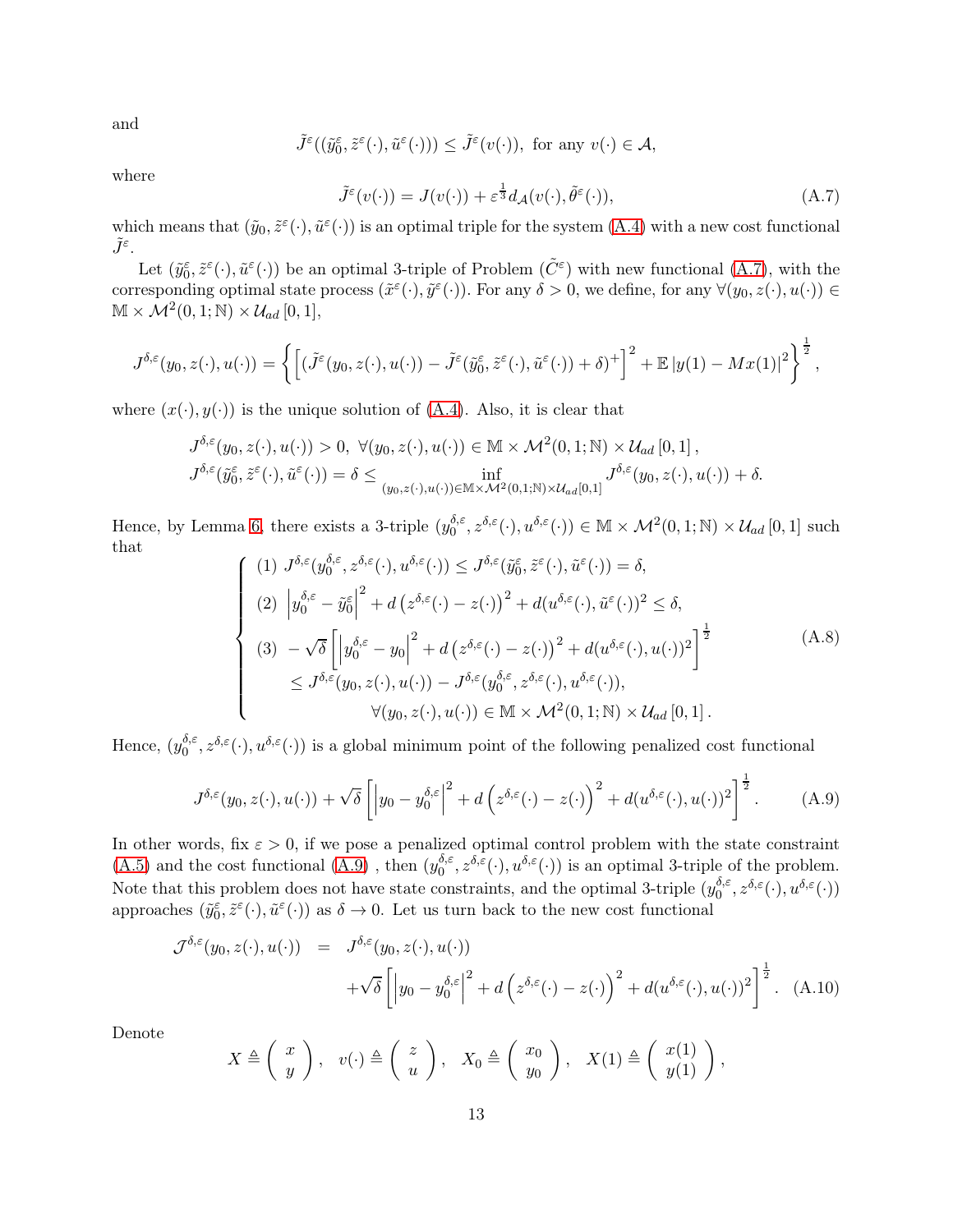$$
\mathcal{B}(t, X, v(\cdot)) \triangleq \begin{pmatrix} A(t)x(t) + B(t)u(t) \\ -a(t)x(t) - b(t)y(t) - c(t)u(t) \end{pmatrix},
$$
  
\n
$$
\Sigma(t, X, v(\cdot)) \triangleq \begin{pmatrix} C(t)x(t) + D(t)u(t) \\ z \end{pmatrix},
$$
  
\n
$$
\Xi(X(0), X(1)) \triangleq \phi(x(1)) + \gamma(y(0)),
$$
  
\n
$$
\Pi(X(0), X(1)) \triangleq \begin{pmatrix} 0 \\ y(1) - Mx(1) \end{pmatrix},
$$

and

$$
\mathcal{H} \triangleq \mathbb{R}^2 \times L_{\mathcal{F}_1}^2(\Omega; \mathbb{R}^2) \equiv \mathbb{R}^2 \times \mathcal{X}_2^2,
$$
  

$$
\mathcal{H}_0 \triangleq \mathbb{R} \times L_{\mathcal{F}_1}^2(\Omega; \mathbb{R}) \equiv \mathbb{R} \times \mathcal{X}_1^2.
$$

Consequently,

$$
\tilde{J}^{\varepsilon}(y_0, z(\cdot), u(\cdot)) = \tilde{J}^{\varepsilon}(y_0, v(\cdot)),
$$
  

$$
J^{\delta, \varepsilon}(y_0, z(\cdot), u(\cdot)) = J^{\delta, \varepsilon}(y_0, v(\cdot)).
$$

Note that  $\mathcal{H}$  and  $\mathcal{H}_0$  are Hilbert spaces. We identify  $\mathcal{H}^* = \mathcal{H}$  and  $\mathcal{H}_0^* = \mathcal{H}_0$ . Also

$$
\Xi: \mathcal{H} \to \mathbb{R}, \qquad \Pi: \mathcal{H} \to \mathcal{H}_0.
$$

The gradient of  $D\Xi$  and the Hessian  $D^2\Xi$  of  $\Xi$  are defined as follows:

$$
D\Xi(X(0), X(1)) = (D_{X_0}\Xi(X(0), X(1)), D_{X_1}\Xi(X(0), X(1))) \in \mathcal{L}(\mathcal{H}; \mathbb{R}) \equiv \mathcal{H}^* = \mathcal{H},
$$
  

$$
D^2\Xi(X(0), X(1)) = \begin{pmatrix} D_{X_0X_0}\Xi(X(0), X(1)) & D_{X_0X_1}\Xi(X(0), X(1)) \\ D_{X_1X_0}\Xi(X(0), X(1)) & D_{X_1X_1}\Xi(X(0), X(1)) \end{pmatrix} \in \mathcal{L}_s(\mathcal{H}; \mathcal{H}),
$$

where  $\mathcal{L}(\mathcal{H}_1; \mathcal{H}_2)$  is the set of all linear bounded operator from  $\mathcal{H}_1$  to  $\mathcal{H}_2$ , and  $\mathcal{L}_s(\mathcal{H}; \mathcal{H})$  is the set of all linear bounded self-adjoint operators from  $H$  to itself. We have

$$
\begin{aligned}\n\Xi_{X_0}(X(0), X(1)) &= (0, \gamma_y(y_0))^{\top} \in \mathbb{R}^2, \\
\Xi_{X_1}(X(0), X(1)) &= (\phi_x(x(1)), 0)^{\top} \in \mathcal{X}_1^2, \\
\Xi_{X_0 X_0}(X(0), X(1)) &= \begin{pmatrix} 0 & 0 \\ 0 & \gamma_{yy}(y_0) \end{pmatrix} \in \mathcal{S}^2, \\
\Xi_{X_0 X_1}(X(0), X(1)) &= \begin{pmatrix} 0 & 0 \\ 0 & 0 \end{pmatrix} \in \mathcal{L}(\mathcal{X}_1^2; \mathbb{R}^2), \\
\Xi_{X_1 X_0}(X(0), X(1)) &= \begin{pmatrix} 0 & 0 \\ 0 & 0 \end{pmatrix} \in \mathcal{L}(\mathbb{R}^2; \mathcal{X}_1^2), \\
\Xi_{X_1 X_1}(X(0), X(1)) &= \begin{pmatrix} \phi_{xx}(x(1)) & 0 \\ 0 & 0 \end{pmatrix} \in \mathcal{L}(\mathcal{X}_2^2; \mathcal{X}_2^2).\n\end{aligned}
$$

For

$$
D\Pi(X(0), X(1)) = (D_{X_0} \Pi(X(0), X(1)), D_{X_1} \Pi(X(0), X(1))) \in \mathcal{L}(\mathcal{H}; \mathcal{H}_0),
$$
  
\n
$$
D^2 \Pi(X(0), X(1)) = (\frac{D_{X_0 X_0} \Pi(X(0), X(1))}{D_{X_1 X_0} \Pi(X(0), X(1))} \frac{D_{X_0 X_1} \Pi(X(0), X(1))}{D_{X_1 X_1} \Pi(X(0), X(1))}) \in \mathcal{L}(\mathcal{H}; \mathcal{L}(\mathcal{H}; \mathcal{H}_0)).
$$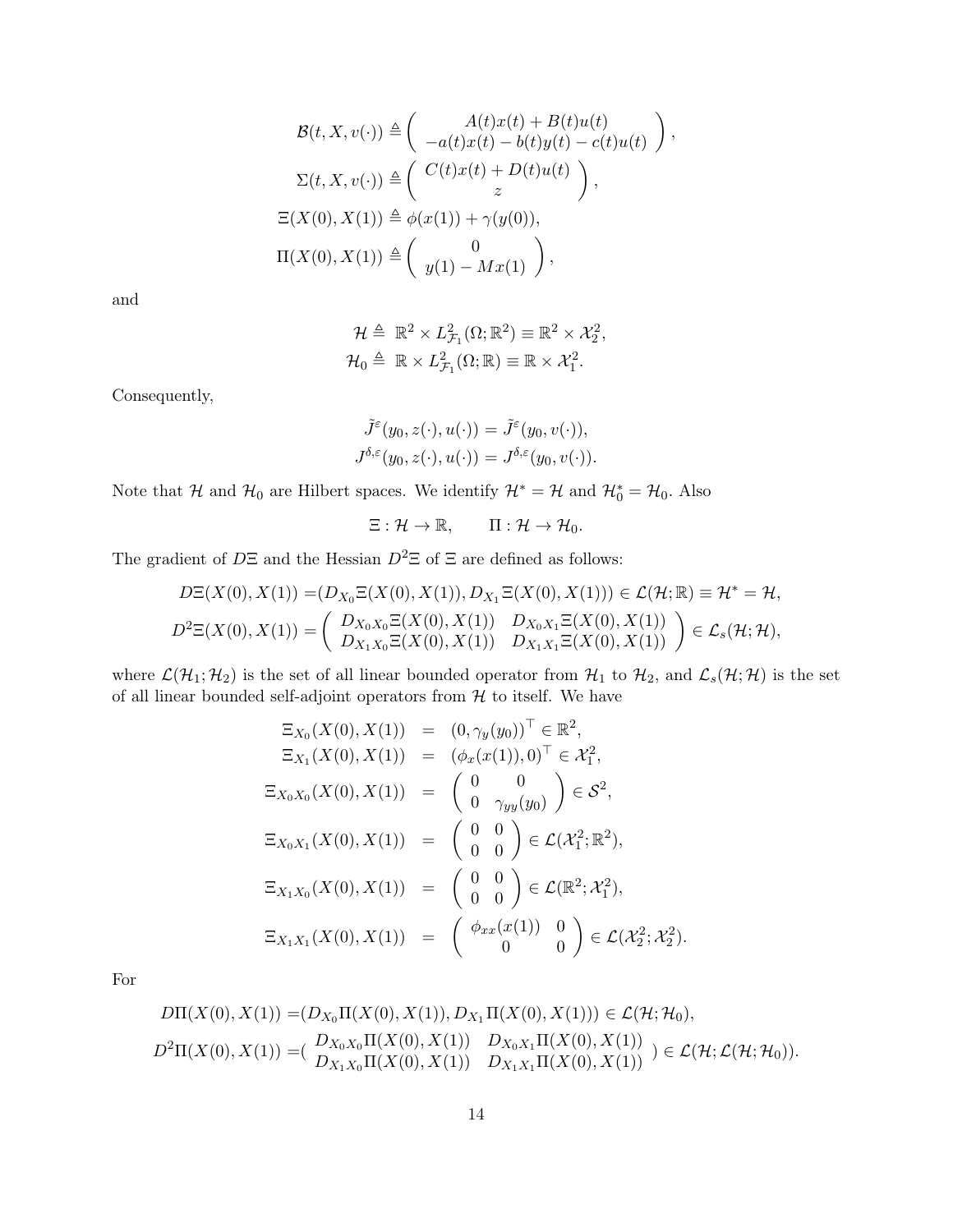Take any  $\hat{\Phi} = (\hat{\Phi}_0, \hat{\Phi}_1) \in \mathcal{H}_0$ . Then,

$$
\langle \Pi(X(0), X(1)), \hat{\Phi} \rangle = \langle y(1) - M(1)x(1), \hat{\Phi} \rangle.
$$

Thus,

$$
D\Pi(X(0), X(1))\hat{\Phi} = D\left[\left\langle \Pi(X(0), X(1)), \hat{\Phi}\right\rangle\right] \\
= \left(\left\langle \Pi(X(0), X(1)), \hat{\Phi}\right\rangle_{X_0}, \left\langle \Pi(X(0), X(1)), \hat{\Phi}\right\rangle_{X_1}\right) \\
= (\Pi_{X_0}(X(0), X(1))\hat{\Phi}, \Pi_{X_1}(X(0), X(1))\hat{\Phi}),
$$

with

$$
\Pi_{X_0}(X(0), X(1))\hat{\Phi} = (0,0),
$$
  
\n
$$
\Pi_{X_1}(X(0), X(1))\hat{\Phi} = (-M\hat{\Phi}_1, \hat{\Phi}_1),
$$

$$
D^{2}\Pi(X(0), X(1))\hat{\Phi} = D^{2}\left[\left\langle \Pi(X(0), X(1)), \hat{\Phi}\right\rangle\right] = \left(\begin{array}{cc} D_{X_{0}X_{0}}\Pi(X(0), X(1))\hat{\Phi} & D_{X_{0}X_{1}}\Pi(X(0), X(1))\hat{\Phi} \\ D_{X_{1}X_{0}}\Pi(X(0), X(1))\hat{\Phi} & D_{X_{1}X_{1}}\Pi(X(0), X(1))\hat{\Phi} \end{array}\right) \in \mathcal{L}(\mathcal{H}; \mathcal{H}),
$$

and

$$
D_{X_0X_0}\Pi(X(0), X(1))\hat{\Phi} = \begin{pmatrix} 0 & 0 \\ 0 & 0 \end{pmatrix},
$$
  
\n
$$
D_{X_1X_0}\Pi(X(0), X(1))\hat{\Phi} = \begin{pmatrix} 0 & 0 \\ 0 & 0 \end{pmatrix},
$$
  
\n
$$
D_{X_0X_1}\Pi(X(0), X(1))\hat{\Phi} = \begin{pmatrix} 0 & 0 \\ 0 & 0 \end{pmatrix},
$$
  
\n
$$
D_{X_1X_1}\Pi(X(0), X(1))\hat{\Phi} = \begin{pmatrix} 0 & 0 \\ 0 & 0 \end{pmatrix}.
$$

We now construct spike variation. For,  $u(\cdot) \in \mathcal{U}_{ad} [0,1]$ , and any  $0 < \alpha < 1$ , let  $y_0 \in \mathbb{M}$  such that  $y_0^{\delta,\varepsilon} + y_0 \in \mathbb{M}$ . Define

$$
y_0^{\delta,\varepsilon,\alpha} = \alpha y_0 + y_0^{\delta,\varepsilon}, \qquad (z^{\delta,\varepsilon,\alpha}(t), u^{\delta,\varepsilon,\alpha}(t)) = \begin{cases} (z, u), & t \in [\tau, \tau + \alpha], \\ (z^{\delta,\varepsilon}(t), u^{\delta,\varepsilon}(t)), & \text{otherwise,} \end{cases}
$$

where  $z \in \mathbb{N}$ ,  $u \in \mathbb{U}$  are  $\mathcal{F}_{\tau}$ -measurable random variables, such that  $\sup_{\epsilon \in \mathbb{N}} |u(\omega)| < +\infty$  and ω∈Ω sup  $|\sup_{\omega \in \Omega} |z(\omega)| < +\infty$ . Note that  $y_0$  is a control independent of time variable, so convex perturbation can be applied here.

Let  $X^{\delta,\varepsilon,\alpha}(\cdot)$  be the state process [\(A.4\)](#page-10-0) corresponding to  $(X_0^{\delta,\varepsilon,\alpha})$  $\delta, \varepsilon, \alpha, v^{\delta, \varepsilon, \alpha}(\cdot)$ . Let  $X_1^{\delta, \varepsilon, \alpha}$  $l_1^{\sigma,\varepsilon,\alpha}(\cdot)$  and  $X^{\delta,\varepsilon,\alpha}_2$  $2^{0,\varepsilon,\alpha}(\cdot)$  be, respectively, the solutions to the following SDEs:

$$
\begin{cases}\n\mathrm{d}X_1^{\delta,\varepsilon,\alpha}(t) = \mathcal{B}_X^{\delta,\varepsilon}(t,\cdot)X_1^{\delta,\varepsilon,\alpha}(t)\mathrm{d}t + \left[\Sigma_X^{\delta,\varepsilon}(t,\cdot)X_1^{\delta,\varepsilon,\alpha}(t) + \Delta\Sigma^{\delta,\varepsilon}(t,\cdot)I_{S_\alpha}\right] \mathrm{d}W(t), \\
X_1^{\delta,\varepsilon,\alpha}(t) = \sqrt{\alpha}y_0,\n\end{cases}
$$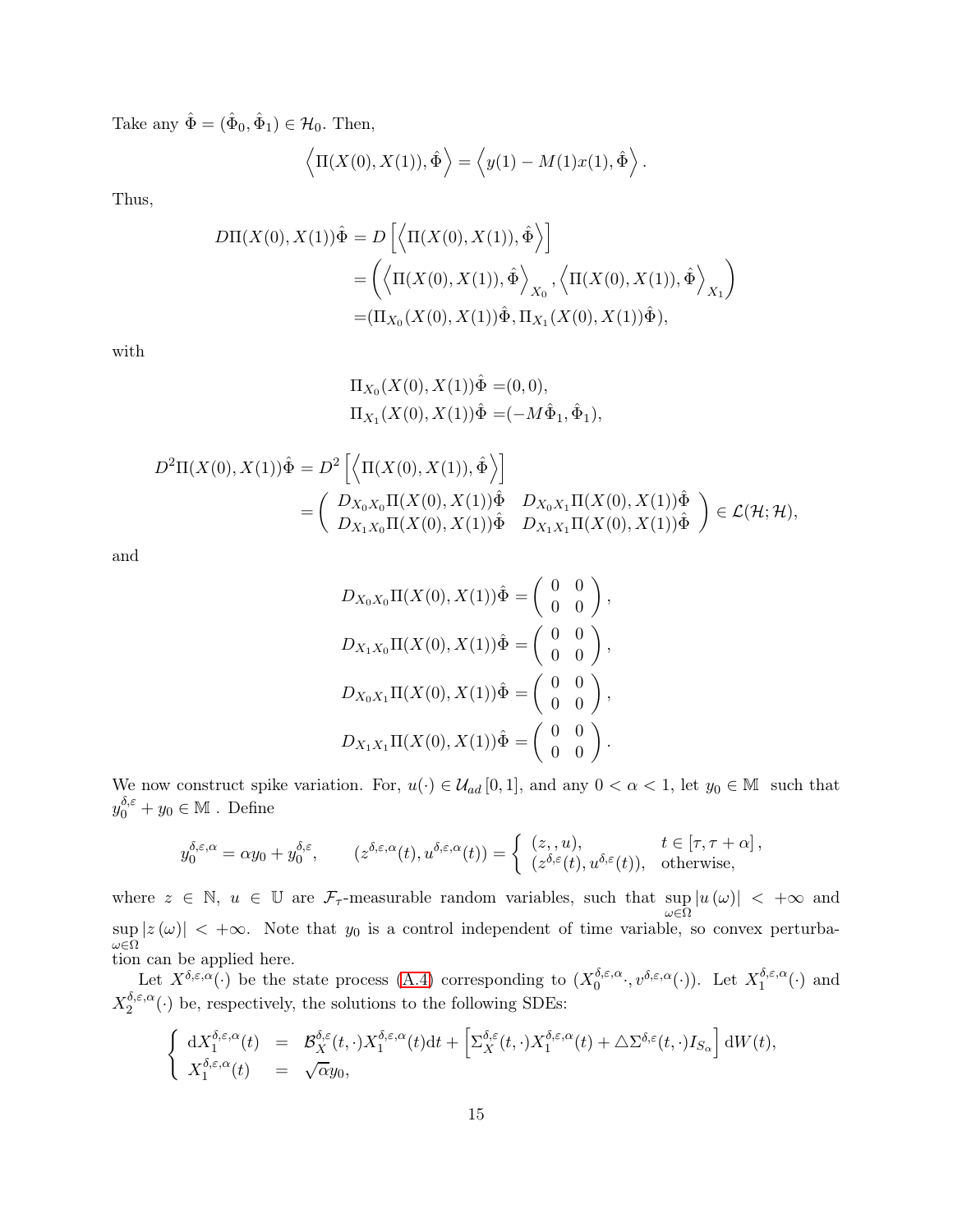and

$$
\label{eq:system} \left\{ \begin{array}{rcl} \mathrm{d} X_2^{\delta,\varepsilon,\alpha}(t) & = & \mathcal{B}_X^{\delta,\varepsilon}(t,\cdot) X_2^{\delta,\varepsilon,\alpha}(t) + \triangle \mathcal{B}^{\delta,\varepsilon}(t,\cdot) I_{S_\alpha} + \tfrac{1}{2} \mathcal{B}_{XX}^{\delta,\varepsilon}(t,\cdot) X_1^{\delta,\varepsilon,\alpha}(t)^2 \mathrm{d} t \\ & & \hspace{10mm} + \left[ \Sigma_X^{\delta,\varepsilon}(t,\cdot) X_2^{\delta,\varepsilon,\alpha}(t) + \triangle \Sigma_X^{\delta,\varepsilon}(t,\cdot) X_1^{\delta,\varepsilon,\alpha}(t) I_{S_\alpha} + \tfrac{1}{2} \Sigma_{XX}^{\delta,\varepsilon}(t,\cdot) X_1^{\delta,\varepsilon,\alpha}(t)^2 \right] \mathrm{d} W(t), \vspace{3mm} \\ X_2^{\delta,\varepsilon,\alpha}(0) & = & 0, \end{array} \right.
$$

where  $I_{S_\alpha}$  denotes the indicator function of the set  $S_\alpha$  and for any  $X \in \mathbb{R}^2$ . Set

$$
\mathcal{B}_{X}^{\delta,\varepsilon}(t,\cdot) = \mathcal{B}_{X}(t,X^{\delta,\varepsilon}(t),v^{\delta,\varepsilon}(t)),
$$
\n
$$
\Sigma_{X}^{\delta,\varepsilon}(t,\cdot) = \Sigma_{X}(t,X^{\delta,\varepsilon}(t),v^{\delta,\varepsilon}(t)),
$$
\n
$$
\Delta \mathcal{B}^{\delta,\varepsilon}(t,\cdot) = \mathcal{B}(t,X^{\delta,\varepsilon}(t),v(t)) - \mathcal{B}(t,X^{\delta,\varepsilon}(t),v^{\delta,\varepsilon}(t)),
$$
\n
$$
\Delta \Sigma^{\delta,\varepsilon}(t,\cdot) = \Sigma(t,X^{\delta,\varepsilon}(t),v(t)) - \Sigma(t,X^{\delta,\varepsilon}(t),v^{\delta,\varepsilon}(t)),
$$
\n
$$
\Delta \Sigma_{X}^{\delta,\varepsilon}(t,\cdot) = \Sigma_{X}(t,X^{\delta,\varepsilon}(t),v(t)) - \Sigma_{X}(t,X^{\delta,\varepsilon}(t),v^{\delta,\varepsilon}(t)),
$$

$$
\mathcal{B}_{XX}^{\delta,\varepsilon}(t,\cdot)X^2 = \begin{pmatrix} \left\langle \mathcal{B}_{XX}^{1,\delta,\varepsilon}(t,\cdot)X,X\right\rangle \\ \left\langle \mathcal{B}_{XX}^{2,\delta,\varepsilon}(t,\cdot)X,X\right\rangle \end{pmatrix}, i = 1,2,
$$
  

$$
\mathcal{B}_{XX}^{i,\delta,\varepsilon}(t,\cdot) = \mathcal{B}_{XX}^{i}(t,X^{\delta,\varepsilon}(t),v^{\delta,\varepsilon}(t)), i = 1,2,
$$
  

$$
\Sigma_{XX}^{\delta,\varepsilon}(t,\cdot) = \begin{pmatrix} \left\langle \Sigma_{XX}^{1,\delta,\varepsilon}(t,\cdot)X,X\right\rangle \\ \left\langle \Sigma_{XX}^{2,\delta,\varepsilon}(t,\cdot)X,X\right\rangle \end{pmatrix}, i = 1,2,
$$
  

$$
\Sigma_{XX}^{i,\delta,\varepsilon}(t,\cdot) = \Sigma_{XX}^{i}(t,X^{\delta,\varepsilon}(t),v^{\delta,\varepsilon}(t)), i = 1,2.
$$

The following results can be seen in Wu [\[26\]](#page-27-7):

$$
\sup_{0 \le t \le 1} \mathbb{E} \left| X_1^{\delta, \varepsilon, \alpha}(t) \right|^{2k} + \sup_{0 \le t \le 1} \mathbb{E} \left| X^{\delta, \varepsilon, \alpha}(t) - X^{\delta, \varepsilon}(t) \right|^{2k} \le C\alpha^k,
$$
  
\n
$$
\sup_{0 \le t \le 1} \mathbb{E} \left| X_2^{\delta, \varepsilon, \alpha}(t) \right|^{2k} + \sup_{0 \le t \le 1} \mathbb{E} \left| X^{\delta, \varepsilon, \alpha}(t) - X^{\delta, \varepsilon}(t) - X_1^{\delta, \varepsilon, \alpha}(t) \right|^{2k} \le C\alpha^{2k},
$$
  
\n
$$
\sup_{0 \le t \le 1} \mathbb{E} \left| X^{\delta, \varepsilon, \alpha}(t) - X^{\delta, \varepsilon}(t) - X_1^{\delta, \varepsilon, \alpha}(t) - X_2^{\delta, \varepsilon, \alpha}(t) \right|^{2k} = o(\alpha^{2k}).
$$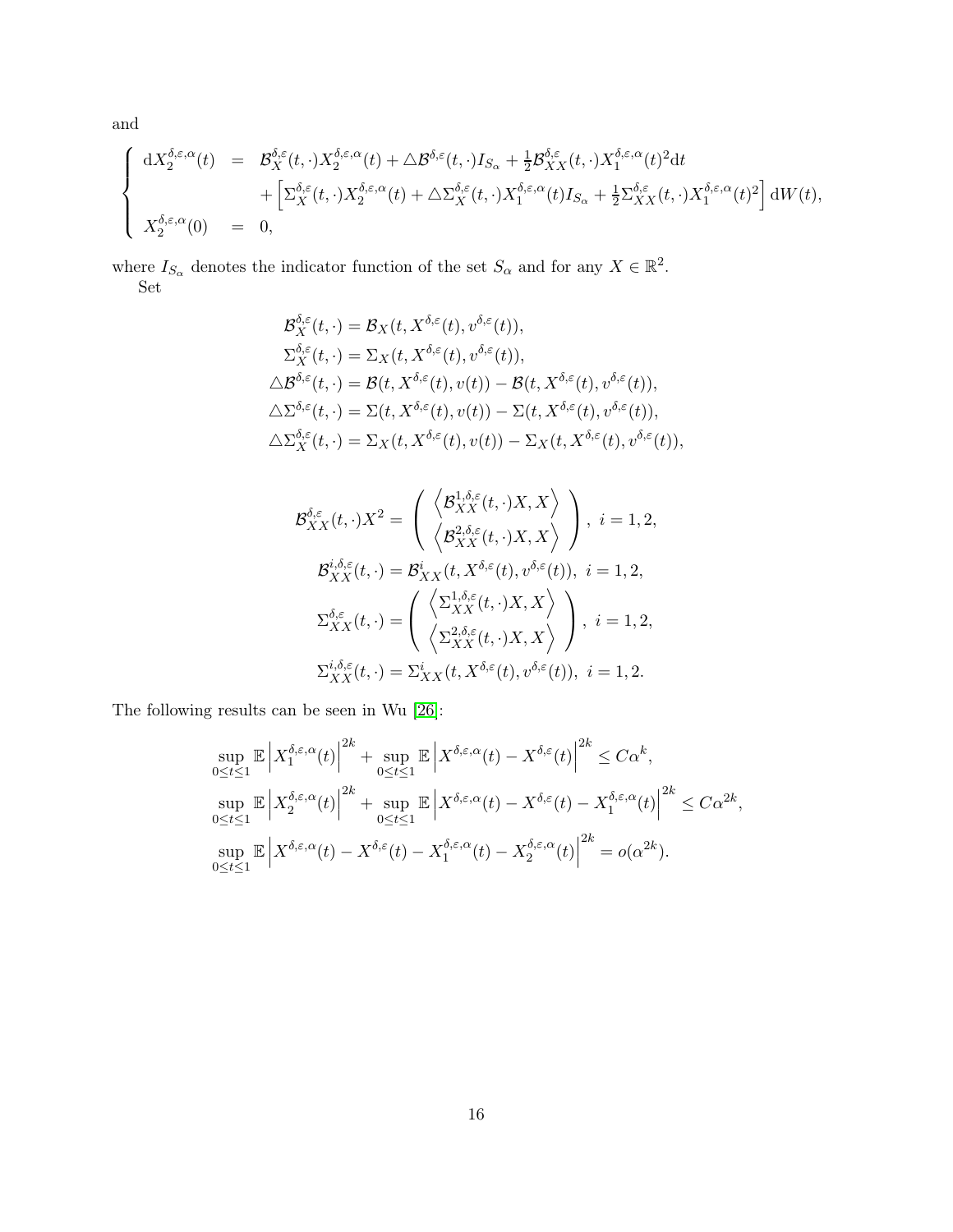Now from the last relation in [\(A.8\)](#page-12-2), we derive

$$
-\sqrt{\delta}\alpha\sqrt{2+|y_{0}|^{2}} \leq J^{\delta,\varepsilon}(y_{0}^{\delta,\varepsilon,\alpha},z^{\delta,\varepsilon,\alpha}(\cdot),u^{\delta,\varepsilon,\alpha}(\cdot))-J^{\delta,\varepsilon}(y_{0}^{\delta,\varepsilon},z^{\delta,\varepsilon}(\cdot),u^{\delta,\varepsilon})
$$
\n
$$
= \frac{J^{\delta,\varepsilon}(y_{0}^{\delta,\varepsilon,\alpha},z^{\delta,\varepsilon,\alpha}(\cdot),u^{\delta,\varepsilon,\alpha}(\cdot))-J^{\delta,\varepsilon}(y_{0}^{\delta,\varepsilon},z^{\delta,\varepsilon}(\cdot),u^{\delta,\varepsilon}(\cdot))}{J^{\delta,\varepsilon}(y_{0}^{\delta,\varepsilon,\alpha},z^{\delta,\varepsilon,\alpha}(\cdot),u^{\delta,\varepsilon,\alpha}(\cdot))-J^{\delta,\varepsilon}(y_{0}^{\delta,\varepsilon},z^{\delta,\varepsilon}(\cdot),u^{\delta,\varepsilon}(\cdot))}
$$
\n
$$
-\frac{J^{\delta,\varepsilon}(y_{0}^{\delta,\varepsilon,\alpha},z^{\delta,\varepsilon,\alpha}(\cdot),u^{\delta,\varepsilon,\alpha}(\cdot))-J^{\delta,\varepsilon}(y_{0}^{\delta,\varepsilon},z^{\delta,\varepsilon}(\cdot),u^{\delta,\varepsilon}(\cdot))}{J^{\delta,\varepsilon}(y_{0}^{\delta,\varepsilon,\alpha},z^{\delta,\varepsilon,\alpha}(\cdot),u^{\delta,\varepsilon,\alpha}(\cdot))-J^{\delta,\varepsilon}(y_{0}^{\delta,\varepsilon},z^{\delta,\varepsilon}(\cdot),u^{\delta,\varepsilon}(\cdot))}
$$
\n
$$
=\frac{\left[\left(\tilde{J}^{\varepsilon}(y_{0}^{\delta,\varepsilon,\alpha},z^{\delta,\varepsilon,\alpha}(\cdot),u^{\delta,\varepsilon,\alpha}(\cdot))-J^{\delta,\varepsilon}(y_{0}^{\delta,\varepsilon},z^{\delta,\varepsilon}(\cdot),u^{\delta,\varepsilon}(\cdot))\right)+\frac{1}{J^{\delta,\varepsilon}(y_{0}^{\delta,\varepsilon},z^{\delta,\varepsilon}(\cdot),u^{\delta,\varepsilon}(\cdot))}-J^{\delta,\varepsilon}(y_{0}^{\delta,\varepsilon},z^{\delta,\varepsilon}(\cdot),u^{\delta,\varepsilon}(\cdot))\right]^{2}}{J^{\delta,\varepsilon}(y
$$

where

$$
\theta_0^{\delta,\varepsilon,\alpha} = \frac{2}{J^{\delta,\varepsilon}(y_0^{\delta,\varepsilon,\alpha},z^{\delta,\varepsilon,\alpha}(\cdot),u^{\delta,\varepsilon,\alpha}(\cdot)) + J^{\delta,\varepsilon}(y_0^{\delta,\varepsilon},z^{\delta,\varepsilon}(\cdot),u^{\delta,\varepsilon}(\cdot))}
$$
\n
$$
\times \left\{ \int_0^1 \left[ \beta(\tilde{J}(y_0^{\delta,\varepsilon,\alpha},z^{\delta,\varepsilon,\alpha}(\cdot),u^{\delta,\varepsilon,\alpha}(\cdot)) - \tilde{J}(\tilde{y}_0^{\varepsilon},\tilde{z}^{\varepsilon}(\cdot),\tilde{u}^{\varepsilon}(\cdot))) \right. \\ \left. + (1-\beta)(\tilde{J}(y_0^{\delta,\varepsilon},z^{\delta,\varepsilon}(\cdot),u^{\delta,\varepsilon}(\cdot)) - \tilde{J}(\tilde{y}_0^{\varepsilon},\tilde{z}^{\varepsilon}(\cdot),\tilde{u}^{\varepsilon}(\cdot))) \right] d\beta + \delta \right\}^+
$$
\n
$$
\theta_1^{\delta,\varepsilon,\alpha} = \frac{y^{\delta,\varepsilon,\alpha}(1) - Mx^{\delta,\varepsilon,\alpha}(1) + y^{\delta,\varepsilon}(1) - Mx^{\delta,\varepsilon}(1)}{J^{\delta,\varepsilon}(y_0^{\delta,\varepsilon,\alpha},z^{\delta,\varepsilon,\alpha}(\cdot),u^{\delta,\varepsilon,\alpha}(\cdot)) + J^{\delta,\varepsilon}(y_0^{\delta,\varepsilon},z^{\delta,\varepsilon}(\cdot),u^{\delta,\varepsilon}(\cdot))},
$$
\n
$$
\theta_0^{\delta,\varepsilon} = \frac{(\tilde{J}^{\varepsilon}(y_0^{\delta,\varepsilon},z^{\delta,\varepsilon}(\cdot),u^{\delta,\varepsilon}(\cdot)) - \tilde{J}^{\varepsilon}(\tilde{y}_0^{\varepsilon},\tilde{z}^{\varepsilon}(\cdot),\tilde{u}^{\varepsilon}(\cdot)) + \delta)^+}{J^{\delta,\varepsilon}(y^{\delta,\varepsilon}(0),z^{\delta,\varepsilon}(\cdot),u^{\delta,\varepsilon}(\cdot))} \in L^2_{\mathcal{F}_1}(\Omega;\mathbb{R}).
$$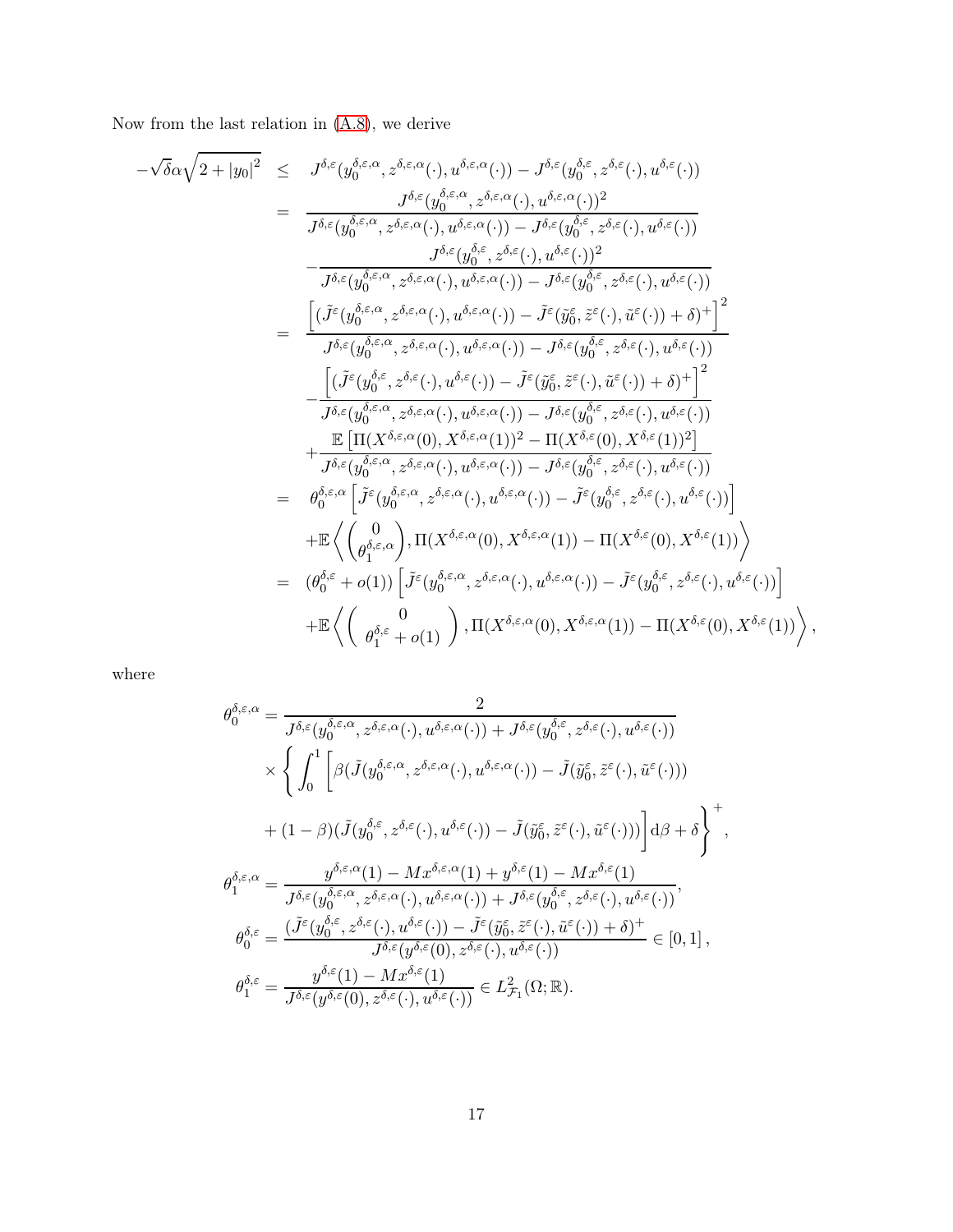On the other hand,

$$
\theta_0^{\delta,\varepsilon,\alpha} \left[ \tilde{J}^{\varepsilon}(y_0^{\delta,\varepsilon,\alpha}, z^{\delta,\varepsilon,\alpha}(\cdot), u^{\delta,\varepsilon,\alpha}(\cdot)) - \tilde{J}^{\varepsilon}(y_0^{\delta,\varepsilon}, z^{\delta,\varepsilon}(\cdot), u^{\delta,\varepsilon}(\cdot)) \right]
$$
\n
$$
= \theta_0^{\delta,\varepsilon,\alpha} \left[ J(y_0^{\delta,\varepsilon,\alpha}, z^{\delta,\varepsilon,\alpha}(\cdot), u^{\delta,\varepsilon,\alpha}(\cdot)) + \varepsilon^{\frac{1}{3}} d_{\mathcal{A}}(y_0^{\delta,\varepsilon,\alpha}, z^{\delta,\varepsilon}(\cdot), u^{\delta,\varepsilon,\alpha}(\cdot), \tilde{\theta}^{\varepsilon}(\cdot)) - J(y_0^{\delta,\varepsilon}, z^{\delta,\varepsilon}(\cdot), u^{\delta,\varepsilon}(\cdot)) - \varepsilon^{\frac{1}{3}} d_{\mathcal{A}}(y_0^{\delta,\varepsilon}, z^{\delta,\varepsilon}(\cdot), u^{\delta,\varepsilon}(\cdot), \tilde{\theta}^{\varepsilon}(\cdot)) \right]
$$
\n
$$
= \theta_0^{\delta,\varepsilon,\alpha} \left[ J(y_0^{\delta,\varepsilon,\alpha}, z^{\delta,\varepsilon,\alpha}(\cdot), u^{\delta,\varepsilon,\alpha}(\cdot)) - J(y_0^{\delta,\varepsilon}, z^{\delta,\varepsilon}(\cdot), u^{\delta,\varepsilon}(\cdot)) \right]
$$
\n
$$
+ \varepsilon^{\frac{1}{3}} \theta_0^{\delta,\varepsilon,\alpha} \left[ d_{\mathcal{A}}(y_0^{\delta,\varepsilon,\alpha}, z^{\delta,\varepsilon,\alpha}(\cdot), u^{\delta,\varepsilon,\alpha}(\cdot), \tilde{\theta}^{\varepsilon}(\cdot)) - d_{\mathcal{A}}(y_0^{\delta,\varepsilon}, z^{\delta,\varepsilon}(\cdot), u^{\delta,\varepsilon}(\cdot), \tilde{\theta}^{\varepsilon}(\cdot)) \right]
$$
\n
$$
\leq \theta_0^{\delta,\varepsilon,\alpha} \left[ J(y_0^{\delta,\varepsilon,\alpha}, z^{\delta,\varepsilon,\alpha}(\cdot), u^{\delta,\varepsilon,\alpha}(\cdot)) - J(y_0^{\delta,\varepsilon}, z^{\delta,\varepsilon}(\cdot), u^{\delta,\varepsilon}(\cdot
$$

since the triangle inequality

$$
\begin{array}{ll} & d_{\mathcal{A}}(y^{\delta,\varepsilon,\alpha}_0,z^{\delta,\varepsilon,\alpha}(\cdot),u^{\delta,\varepsilon,\alpha}(\cdot),\tilde{\theta}^\varepsilon(\cdot))-d_{\mathcal{A}}(y^{\delta,\varepsilon}_0,z^{\delta,\varepsilon}(\cdot),u^{\delta,\varepsilon}(\cdot),\tilde{\theta}^\varepsilon(\cdot)) \\ \leq & d_{\mathcal{A}}\left(\left(y^{\delta,\varepsilon,\alpha}_0,z^{\delta,\varepsilon,\alpha}(\cdot),u^{\delta,\varepsilon,\alpha}(\cdot)\right),\left(y^{\delta,\varepsilon}_0,z^{\delta,\varepsilon}(\cdot),u^{\delta,\varepsilon}(\cdot)\right)\right)\leq \alpha\sqrt{|y_0|^2+2}.\end{array}
$$

Note that

$$
J(y_0^{\delta,\varepsilon,\alpha}, z^{\delta,\varepsilon,\alpha}(\cdot), u^{\delta,\varepsilon,\alpha}(\cdot)) - J(y_0^{\delta,\varepsilon}, z^{\delta,\varepsilon}(\cdot), u^{\delta,\varepsilon}(\cdot))
$$
  
= 
$$
\mathbb{E}\left[\int_0^1 l(t, X^{\delta,\varepsilon,\alpha}(t), u^{\delta,\varepsilon,\alpha}(t)) - l(t, X^{\delta,\varepsilon}(t), u^{\delta,\varepsilon}(t))dt\right]
$$
  
+ 
$$
\mathbb{E}\left[\Xi(X^{\delta,\varepsilon,\alpha}(0), X^{\delta,\varepsilon,\alpha}(1)) - \Xi(X^{\delta,\varepsilon}(0), X^{\delta,\varepsilon}(1))\right]
$$
  
=  $I_1 + I_2$ .

We deal with  ${\cal I}_1,\, {\cal I}_2,$  respectively.

$$
I_{1} = \mathbb{E}\Bigg[\int_{0}^{1} \Big( l(t, X^{\delta,\varepsilon,\alpha}(t), u^{\delta,\varepsilon,\alpha}(t)) - l(t, X^{\delta,\varepsilon}(t), u^{\delta,\varepsilon}(t)) \Big) dt + \int_{0}^{1} l_{X}(t, X^{\delta,\varepsilon}(t), u^{\delta,\varepsilon}(t)) (X_{1}^{\delta,\varepsilon,\alpha}(t) + X_{2}^{\delta,\varepsilon,\alpha}(t)) dt + \int_{0}^{1} \frac{1}{2} l_{XX}(t, X^{\delta,\varepsilon}(t), u^{\delta,\varepsilon}(t)) (X_{1}^{\delta,\varepsilon,\alpha}(t))^{2} dt + \int_{0}^{1} (l_{X}(t, X^{\delta,\varepsilon,\alpha}(t), u^{\delta,\varepsilon,\alpha}(t)) - l_{X}(t, X^{\delta,\varepsilon}(t), u^{\delta,\varepsilon}(t))) (X^{\delta,\varepsilon,\alpha}(t) - X^{\delta,\varepsilon}(t)) dt + \int_{0}^{1} (l_{X}(t, X^{\delta,\varepsilon}(t), u^{\delta,\varepsilon}(t))) (X^{\delta,\varepsilon,\alpha}(t) - X^{\delta,\varepsilon,\alpha}(t) - X_{2}^{\delta,\varepsilon,\alpha}(t)) dt \Bigg] + \mathbb{E}\Bigg[\int_{0}^{1} \Big( \beta \Big[ l_{XX}(t, \beta X^{\delta,\varepsilon}(t) + (1-\beta) X^{\delta,\varepsilon,\alpha}(t), u^{\delta,\varepsilon,\alpha}(t)) \Big] -l_{XX}(t, X^{\delta,\varepsilon}(t), u^{\delta,\varepsilon,\alpha}(t)) \Big] (X^{\delta,\varepsilon,\alpha}(t) - X^{\delta,\varepsilon}(t))^{2} \Big) d\beta \Bigg]
$$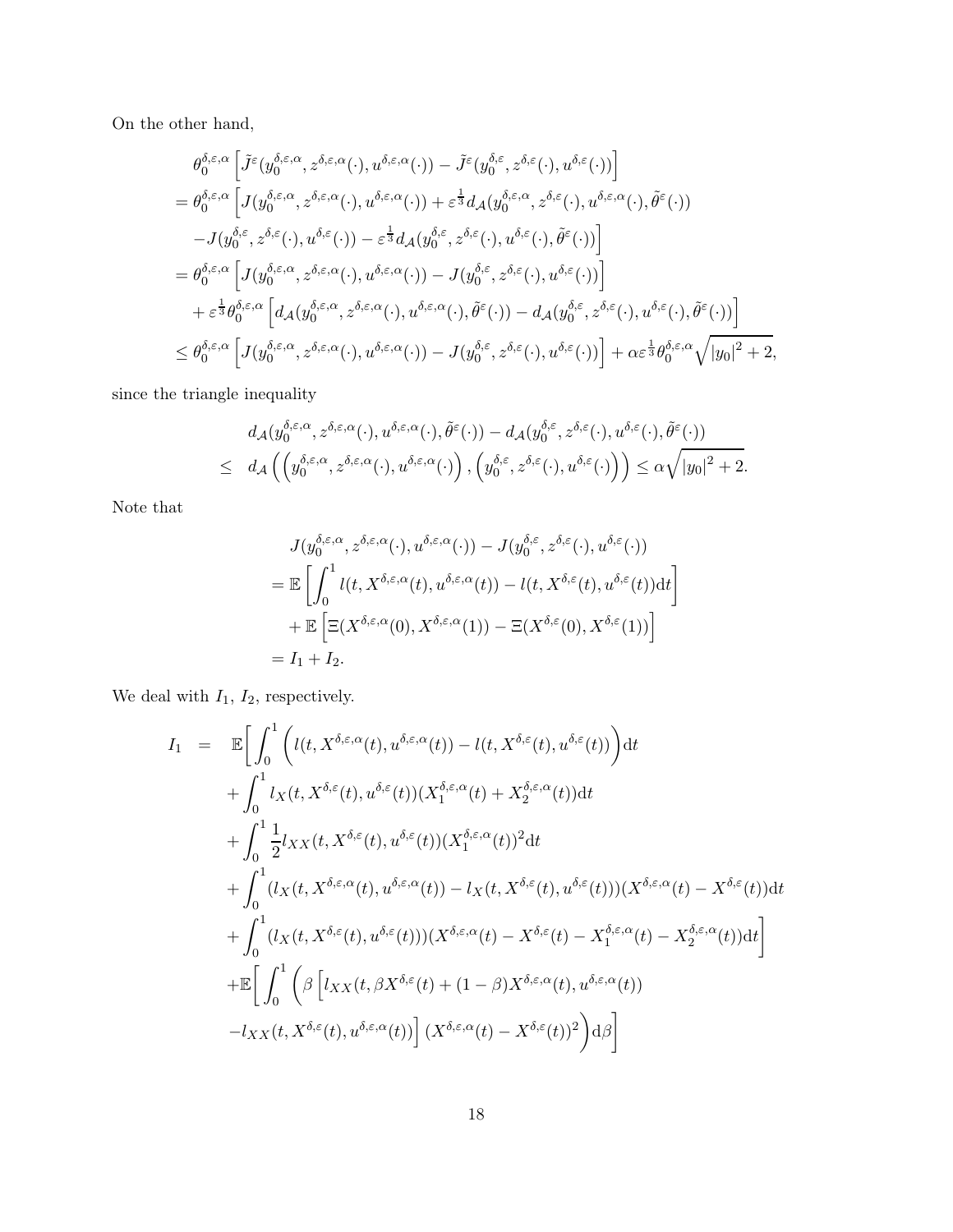$$
+\frac{1}{2}\mathbb{E}\left[\int_0^1(l_{XX}(t,X^{\delta,\varepsilon,\alpha}(t),u^{\delta,\varepsilon,\alpha}(t))-l_{XX}(t,X^{\delta,\varepsilon}(t),u^{\delta,\varepsilon}(t)))(X^{\delta,\varepsilon,\alpha}(t)-X^{\delta,\varepsilon}(t))^2\right]dt
$$
  
 
$$
+\frac{1}{2}\mathbb{E}\left[\int_0^1\left(l_{XX}(t,X^{\delta,\varepsilon}(t),u^{\delta,\varepsilon}(t))(X^{\delta,\varepsilon,\alpha}(t)-X^{\delta,\varepsilon}(t)-X^{\delta,\varepsilon,\alpha}_1(t))\right.\\ \times(X^{\delta,\varepsilon,\alpha}(t)-X^{\delta,\varepsilon}(t)+X^{\delta,\varepsilon,\alpha}_1(t))\right)dt\right],
$$

and

$$
I_2 = \mathbb{E} \left[ \Xi(X^{\delta,\varepsilon,\alpha}(0), X^{\delta,\varepsilon,\alpha}(1)) - \Xi(X^{\delta,\varepsilon}(0), X^{\delta,\varepsilon}(1)) \right]
$$
  
\n
$$
= \mathbb{E} \left[ \Xi_{X(0)}(X^{\delta,\varepsilon}(0), X^{\delta,\varepsilon}(1))(X^{\delta,\varepsilon,\alpha}(0) - X^{\delta,\varepsilon}(0)) \right]
$$
  
\n
$$
+ \mathbb{E} \left[ \Xi_{X(1)}(X^{\delta,\varepsilon}(0), X^{\delta,\varepsilon}(1))(X^{\delta,\varepsilon,\alpha}(1) - X^{\delta,\varepsilon}(1)) \right]
$$
  
\n
$$
+ \mathbb{E} \left[ \frac{1}{2} \Xi_{X(0)X(0)}(X^{\delta,\varepsilon,\alpha}(0) - X^{\delta,\varepsilon}(0))^2 \right] + \mathbb{E} \left[ \frac{1}{2} \Xi_{X(1)X(1)}(X^{\delta,\varepsilon,\alpha}(1) - X^{\delta,\varepsilon}(1))^2 \right]
$$
  
\n
$$
+ \mathbb{E} \left\langle D^2 \Xi^{\delta,\varepsilon,\alpha} \left( \begin{array}{c} X^{\delta,\varepsilon,\alpha}(0) - X^{\delta,\varepsilon}(0) \\ X^{\delta,\varepsilon,\alpha}(1) - X^{\delta,\varepsilon}(1) \end{array} \right), \left( \begin{array}{c} X^{\delta,\varepsilon,\alpha}(0) - X^{\delta,\varepsilon}(0) \\ X^{\delta,\varepsilon,\alpha}(1) - X^{\delta,\varepsilon}(1) \end{array} \right) \right\rangle,
$$

where

$$
D^{2} \Xi^{\delta,\varepsilon,\alpha} = \int_{0}^{1} [\beta D^{2} \Xi(\beta X^{\delta,\varepsilon}(0) + (1-\beta)X^{\delta,\varepsilon,\alpha}(0), \beta X^{\delta,\varepsilon}(1) + (1-\beta X^{\delta,\varepsilon,\alpha}(1))) - D^{2} \Xi(X^{\delta,\varepsilon}(0), X^{\delta,\varepsilon}(1))]d\beta.
$$

Besides,

$$
\mathbb{E}\left\langle \begin{pmatrix} 0\\ \theta_1^{\delta,\varepsilon,\alpha} \end{pmatrix}, \Pi(X^{\delta,\varepsilon,\alpha}(0), X^{\delta,\varepsilon,\alpha}(1)) - \Pi(X^{\delta,\varepsilon}(0), X^{\delta,\varepsilon}(1)) \right\rangle \n= \mathbb{E}\left\langle \begin{pmatrix} 0\\ \theta_1^{\delta,\varepsilon,\alpha} \end{pmatrix}, \Pi(0, X^{\delta,\varepsilon,\alpha}(1)) - \Pi(0, X^{\delta,\varepsilon}(1)) \right\rangle \n= \mathbb{E}\left\langle \Pi_{X(1)}(0, X^{\delta,\varepsilon}(1)) \begin{pmatrix} 0\\ \theta_1^{\delta,\varepsilon,\alpha} \end{pmatrix}(X^{\delta,\varepsilon,\alpha}(1) - X^{\delta,\varepsilon}(1)) \right\rangle \n+ \frac{1}{2} \mathbb{E}\left[ \left\langle \Pi_{X(1)X(1)}(0, X^{\delta,\varepsilon}(1)) \begin{pmatrix} 0\\ \theta_1^{\delta,\varepsilon,\alpha} \end{pmatrix}(X^{\delta,\varepsilon,\alpha}(1) - X^{\delta,\varepsilon}(1))^2 \right\rangle \right] \n+ \mathbb{E}\left[D^2\Pi^{\delta,\varepsilon,\alpha}\begin{pmatrix} 0\\ \theta_1^{\delta,\varepsilon,\alpha}(1) - X^{\delta,\varepsilon}(1))^2 \end{pmatrix},
$$

where

$$
D^{2}\Pi^{\delta,\varepsilon,\alpha} = \int_{0}^{1} \beta \left[ \Pi_{X(1)X(1)}(0,\beta X^{\delta,\varepsilon}(1) + (1-\beta)X^{\delta,\varepsilon,\alpha}(1)) - \Pi_{X(1)X(1)}(0,X^{\delta,\varepsilon}(1)) \right] d\beta.
$$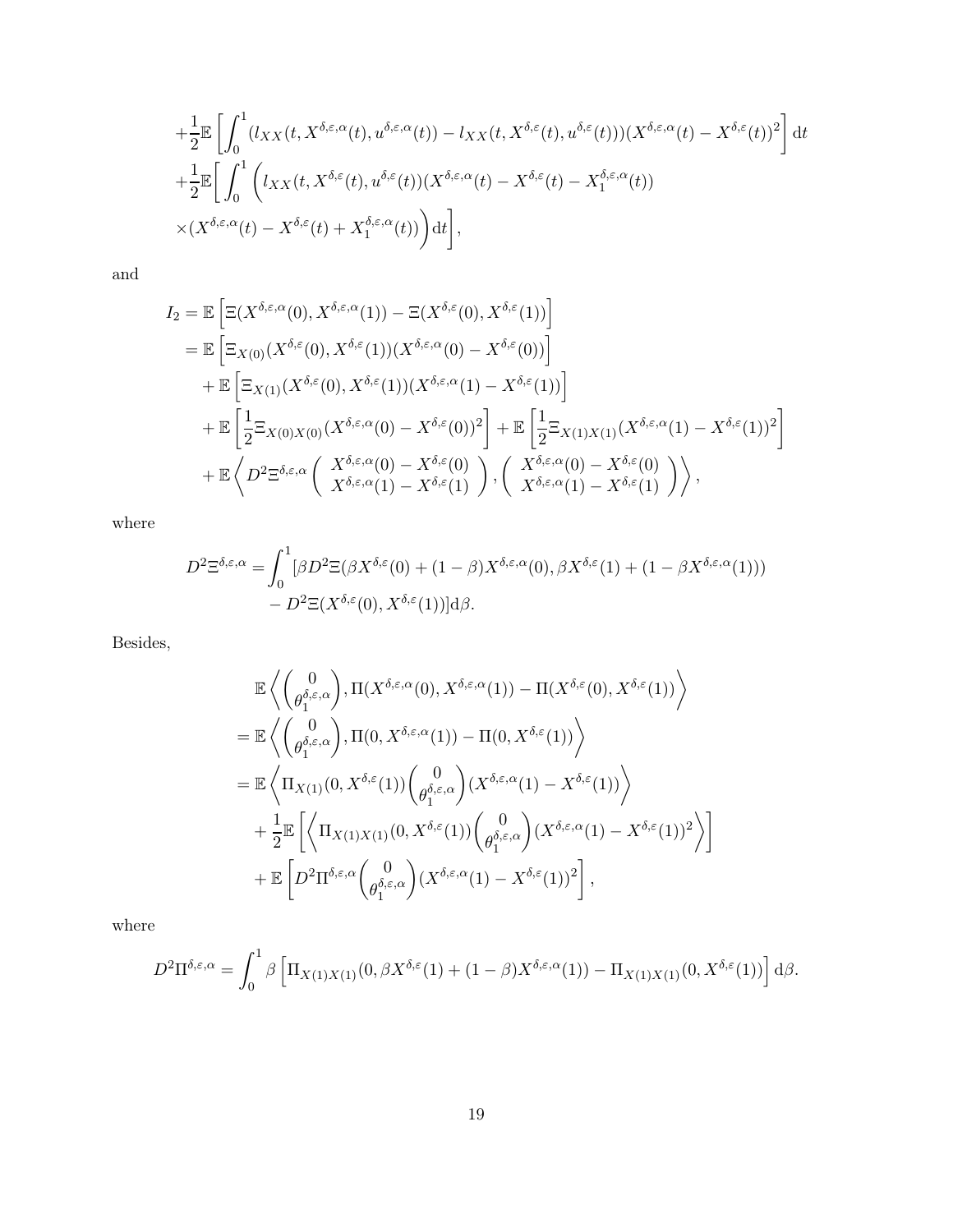Clearly, under assumptions (H1), we have

$$
\begin{array}{lcl} &-\alpha\sqrt{|y_0|^2+2}\left(\sqrt{\delta}+\varepsilon^{\frac{1}{3}}\theta_0^{\delta,\varepsilon,\alpha}(\cdot),u^{\delta,\varepsilon,\alpha}(\cdot))-J(y_0^{\delta,\varepsilon},z^{\delta,\varepsilon}(\cdot),u^{\delta,\varepsilon}(\cdot))\right]\\&+&\mathbb{E}\left\langle \left(\frac{0}{\theta_1^{\delta,\varepsilon,\alpha}}\left[ J(u_0^{\delta,\varepsilon,\alpha}(0),X^{\delta,\varepsilon,\alpha}(1))-\Pi(X^{\delta,\varepsilon}(0),X^{\delta,\varepsilon}(1))\right.\right.\\&\left. &+\mathbb{E}\left\langle \left(\frac{0}{\theta_1^{\delta,\varepsilon,\alpha}}\left[ \int_0^1\left(l_X(t,X^{\delta,\varepsilon}(t),u^{\delta,\varepsilon}(t))(X_1^{\delta,\varepsilon,\alpha}(t)+X_2^{\delta,\varepsilon,\alpha}(t))\right.\right.\right.\\&\left.\left.+u(t,X^{\delta,\varepsilon,\alpha}(t),u^{\delta,\varepsilon,\alpha}(t))-u(t,X^{\delta,\varepsilon}(t),u^{\delta,\varepsilon}(t))+\frac{1}{2}l_{XX}(t,X^{\delta,\varepsilon}(t),u^{\delta,\varepsilon}(t))(X_1^{\delta,\varepsilon,\alpha}(t))\right.\right.\right.\\&\left. &+\mathbb{E}\left[\frac{1}{2}\Xi_{X(0)}(X^{\delta,\varepsilon,\alpha}(0)-X^{\delta,\varepsilon}(0))\right.\\&\left.\left. +\mathbb{E}\left[\frac{1}{2}\Xi_{X(0)}(x_0)(X^{\delta,\varepsilon}(t),u^{\delta,\varepsilon}(\cdot))(X^{\delta,\varepsilon,\alpha}(1)-X^{\delta,\varepsilon}(1))\right]\right.\right.\\&\left.\left. &+\mathbb{E}\left[\frac{1}{2}\Xi_{X(1)X(1)}(X^{\delta,\varepsilon}(t),u^{\delta,\varepsilon}(\cdot))(X^{\delta,\varepsilon,\alpha}(1)-X^{\delta,\varepsilon}(1))\right.\right.\right.\\&\left.\left. &+\mathbb{E}\left[\frac{1}{2}\left\langle \Pi_{X(1)X(1)}(0,X^{\delta,\varepsilon}(1))\left(\frac{0}{\theta_1^{\delta,\varepsilon,\alpha}}(1)-X^{\delta,\varepsilon}(1))\right.\right.\right.\right)\right.\\&\left.\left. &+\
$$

Let us introduce the following the first order BSDEs:

<span id="page-19-0"></span>
$$
\begin{cases}\n-\mathrm{d}\tilde{\Phi}^{\delta,\varepsilon,\alpha}(t) = \left[ \mathcal{B}_X^{\delta,\varepsilon}(t,\cdot)\tilde{\Phi}^{\delta,\varepsilon,\alpha}(t) + \Sigma_X^{\delta,\varepsilon}(t,\cdot)\tilde{\Psi}^{\delta,\varepsilon,\alpha}(t) + \theta_0^{\delta,\varepsilon,\alpha} \mathcal{U}_X^{\delta,\varepsilon}(t,\cdot) \right] \mathrm{d}t - \tilde{\Psi}^{\delta,\varepsilon,\alpha}(t) \mathrm{d}W(t), \\
\tilde{\Phi}^{\delta,\varepsilon,\alpha}(1) = \left[ \theta_0^{\delta,\varepsilon,\alpha} \Xi_{X(1)}(X^{\delta,\varepsilon}(0), X^{\delta,\varepsilon}(1)) + \Pi_{X(1)}(0, X^{\delta,\varepsilon}(1)) \begin{pmatrix} 0 \\ \theta_1^{\delta,\varepsilon,\alpha} \end{pmatrix} \right],\n\end{cases}
$$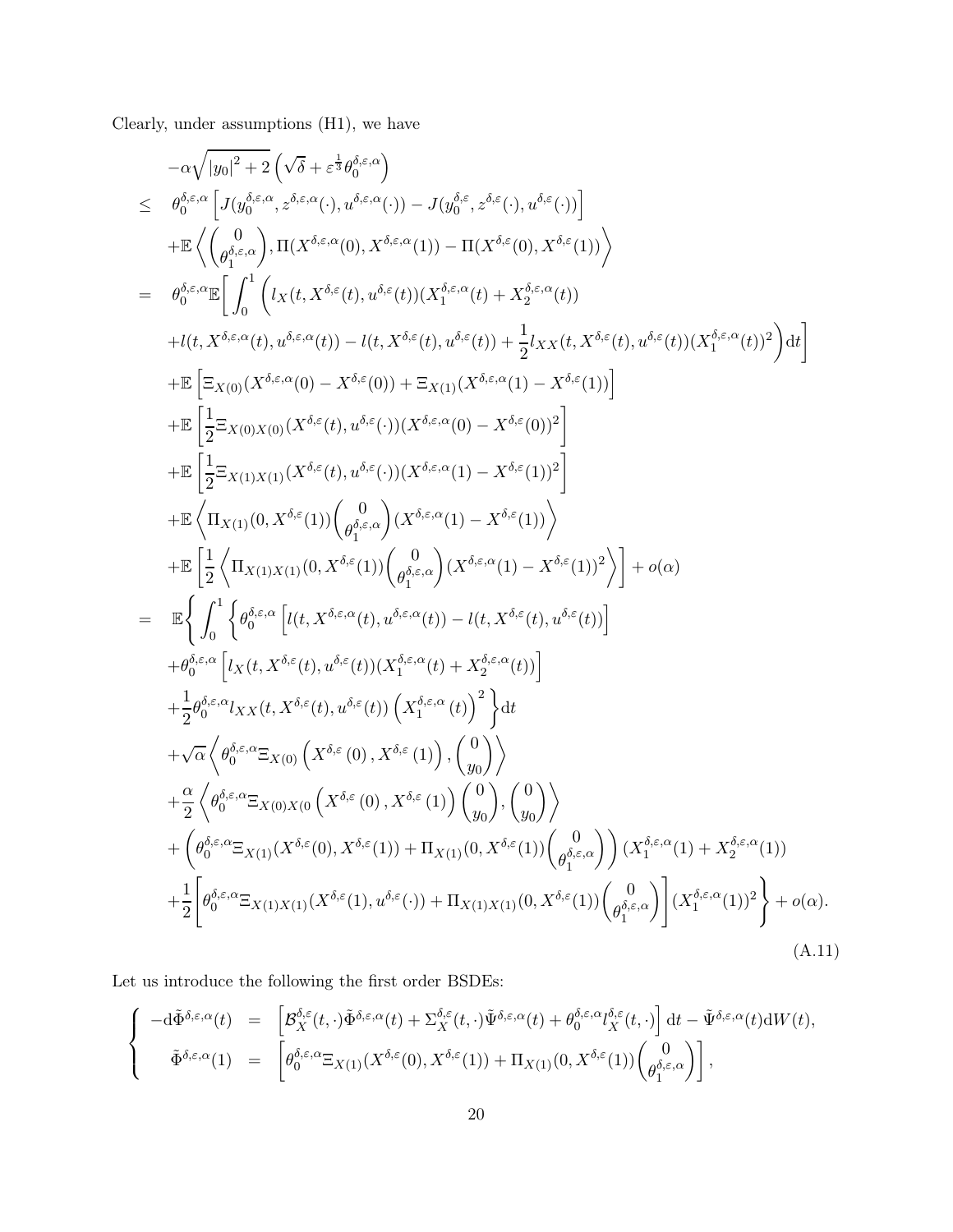where  $l_X^{\delta,\varepsilon}$  $X^{\delta,\varepsilon}(t,\cdot)=l_X(t,X^{\delta,\varepsilon}(t),u^{\delta,\varepsilon}(t)).$ 

The second order BSDEs:

$$
\begin{cases}\n-\mathrm{d}\tilde{P}^{\delta,\varepsilon,\alpha}(t) = \left[ \mathcal{B}_X^{\delta,\varepsilon}(t,\cdot)^{\top} \tilde{P}^{\delta,\varepsilon,\alpha}(t) + \tilde{P}^{\delta,\varepsilon,\alpha}(t) \mathcal{B}_X^{\delta,\varepsilon}(t,\cdot) + \Sigma_X^{\delta,\varepsilon}(t,\cdot)^{\top} \tilde{P}^{\delta,\varepsilon,\alpha}(t) \Sigma_X^{\delta,\varepsilon}(t,\cdot) \right] \\
\sum_{X}^{\delta,\varepsilon}(t,\cdot)^{\top} \tilde{Q}^{\delta,\varepsilon,\alpha}(t) + \tilde{Q}^{\delta,\varepsilon,\alpha}(t) \Sigma_X^{\delta,\varepsilon}(t,\cdot) + H_{XX}^{\delta,\varepsilon,\alpha} \right] \mathrm{d}t - \tilde{Q}^{\delta,\varepsilon,\alpha}(t) \mathrm{d}W(t), \\
\tilde{P}^{\delta,\varepsilon,\alpha}(1) = \left[ \theta_0^{\delta,\varepsilon,\alpha} \Xi_{X(1)X(1)}(X^{\delta,\varepsilon}(0), X^{\delta,\varepsilon}(1)) + \Pi_{X(1)X(1)}(0, X^{\delta,\varepsilon}(1)) \begin{pmatrix} 0 \\ \theta_1^{\delta,\varepsilon,\alpha} \end{pmatrix} \right],\n\end{cases}
$$

where

$$
\tilde{H}_{XX}^{\delta,\varepsilon,\alpha}(t) = \tilde{H}_{XX}(t,\theta_0^{\delta,\varepsilon,\alpha},X^{\delta,\varepsilon,\alpha}(t),u^{\delta,\varepsilon,\alpha}(t),\tilde{\Phi}^{\delta,\varepsilon,\alpha}(t),\tilde{\Psi}^{\delta,\varepsilon,\alpha}(t)),
$$
\n
$$
\mathbf{V}_{XX}^{\delta,\varepsilon}(t) = \tilde{\theta}_{\varepsilon}(t) \tilde{\Phi}_{\varepsilon}^{\delta,\varepsilon,\alpha}(t) \tilde{\Phi}_{\varepsilon}^{\delta,\varepsilon,\alpha}(t),\tilde{\Psi}_{\varepsilon}^{\delta,\varepsilon,\alpha}(t),\tilde{\Psi}_{\varepsilon}^{\delta,\varepsilon,\alpha}(t),
$$

with  $\tilde{H}_{XX}(t, \theta_0^{\delta, \varepsilon, \alpha}, X^{\delta, \varepsilon}(t), u^{\delta, \varepsilon}(t), \tilde{\Phi}^{\delta, \varepsilon, \alpha}(t), \tilde{\Psi}^{\delta, \varepsilon, \alpha}(t))$  is defined as follows:

$$
\tilde{H}(t,\theta,X,v,p,k) = \langle p, \mathcal{B}(t,X,v) \rangle + \langle k, \Sigma(t,X,v) \rangle + \theta l(t,X,v).
$$

Set  $\mathcal{Y}^{\delta,\varepsilon,\alpha}(\cdot) = X_1^{\delta,\varepsilon,\alpha}$  $\Lambda_1^{\delta,\varepsilon,\alpha}(\cdot)X_1^{\delta,\varepsilon,\alpha}$  $i_1^{\sigma,\varepsilon,\alpha}(\cdot)$ . Then,

$$
\begin{cases}\n\mathrm{d}\mathcal{Y}^{\delta,\varepsilon,\alpha}(t) &= \begin{cases}\n\mathcal{B}_{X}^{\delta}(t,\cdot)\mathcal{Y}^{\delta,\varepsilon,\alpha}(t) + \mathcal{Y}^{\delta,\varepsilon,\alpha}(t)\mathcal{B}_{X}^{\delta}(t,\cdot)^{\top} + \Sigma_{X}^{\delta}(t,\cdot)\mathcal{Y}^{\delta,\varepsilon,\alpha}(t)\Sigma_{X}^{\delta}(t,\cdot)^{\top} \\
+ \left[\Delta\Sigma^{\delta}(t,\cdot)\Delta\Sigma^{\delta}(t,\cdot)^{\top} + \Sigma_{X}^{\delta}(t,\cdot)\mathcal{X}_{1}^{\delta,\varepsilon,\alpha}(t)\Delta\Sigma^{\delta}(t,\cdot)^{\top} \\
+ \Delta\Sigma^{\delta}(t,\cdot)\mathcal{X}_{1}^{\delta,\varepsilon,\alpha}(t)\Sigma^{\delta}(t,\cdot)^{\top}\right]I_{S_{\alpha}}(t)\bigg\}\mathrm{d}t \\
+ \left\{\Sigma_{X}^{\delta}(t,\cdot)\mathcal{Y}^{\delta,\varepsilon,\alpha}(t) + \mathcal{Y}^{\delta,\varepsilon,\alpha}(t)\Sigma_{X}^{\delta}(t,\cdot)^{\top} \\
+ \left[\mathcal{X}_{1}^{\delta,\varepsilon,\alpha}(t)\Delta\Sigma^{\delta}(t,\cdot)^{\top} + \Delta\Sigma^{\delta}(t,\cdot)\mathcal{X}_{1}^{\delta,\varepsilon,\alpha}(t)^{\top}\right]I_{S_{\alpha}}(t)\bigg\}\mathrm{d}W(t), \\
\mathcal{Y}^{\delta,\varepsilon,\alpha}(0) &= \begin{pmatrix} 0 & 0 \\
0 & \alpha y_{0}^{2}\end{pmatrix},\n\end{cases}
$$

Applying Itô's formula to  $\left\langle \tilde{\Phi}^{\delta,\varepsilon,\alpha}(\cdot), X_1^{\delta,\varepsilon,\alpha}(\cdot)+X_2^{\delta,\varepsilon,\alpha} \right\rangle$  $\binom{\delta,\varepsilon,\alpha}{2}$  and  $P^{\delta,\varepsilon,\alpha}(\cdot)\mathcal{Y}^{\delta,\varepsilon,\alpha}(\cdot)$  respectively, we have

<span id="page-20-0"></span>
$$
\mathbb{E}\left[\left\langle \tilde{\Phi}^{\delta,\varepsilon,\alpha}(1), X_{1}^{\delta,\varepsilon,\alpha}(1) + X_{2}^{\delta,\varepsilon,\alpha}(1)\right\rangle\right] - \mathbb{E}\left[\left\langle \tilde{\Phi}^{\delta,\varepsilon,\alpha}(0), \left(\frac{0}{\sqrt{\alpha}y_{0}}\right)\right\rangle\right] \n= \mathbb{E}\left[\int_{0}^{1} - \left\langle \theta_{0}^{\delta,\varepsilon,\alpha} \partial_{X}^{\delta,\alpha}(t,\cdot), (X_{2}^{\delta,\varepsilon,\alpha}(t) + X_{1}^{\delta,\varepsilon,\alpha}(t))\right\rangle \n+ \left\langle \tilde{\Phi}^{\delta,\varepsilon,\alpha}(t), \Delta \mathcal{B}^{\delta,\varepsilon}(t,\cdot)I_{S_{\alpha}}(t) + \frac{1}{2}\mathcal{B}_{XX}^{\delta,\varepsilon}(t,\cdot)(X_{1}^{\delta,\varepsilon,\alpha}(t))^{2}\right\rangle \n+ \left\langle \tilde{\Psi}^{\delta,\varepsilon,\alpha}(t), \Delta \Sigma^{\delta,\varepsilon}(t,\cdot)X_{1}^{\delta,\varepsilon,\alpha}(t)I_{S_{\alpha}}(t) + \frac{1}{2}\Sigma_{XX}^{\delta,\varepsilon}(t,\cdot)(X_{1}^{\delta,\varepsilon,\alpha}(t))^{2}\right\rangle dt\right] + o(\alpha).
$$
\n(A.12)

and

<span id="page-20-1"></span>
$$
\mathbb{E}\left[\text{tr}\left[P^{\delta,\varepsilon,\alpha}(1)\mathcal{Y}^{\delta,\varepsilon,\alpha}(1)\right] - \left\langle P^{\delta,\varepsilon,\alpha}(1)\begin{pmatrix} 0\\ \sqrt{\varepsilon}y_0 \end{pmatrix}, \begin{pmatrix} 0\\ \sqrt{\varepsilon}y_0 \end{pmatrix} \right\rangle\right]
$$
\n
$$
= \mathbb{E}\left\{\int_0^1 \text{tr}\left[\Delta\Sigma^{\delta,\varepsilon}(t,\cdot)^\top P^{\delta,\varepsilon,\alpha}(t)\Delta\Sigma^{\delta,\varepsilon}(t,\cdot) - \left\langle H_{XX}^{\delta,\varepsilon,\alpha}(t)X_1^{\delta,\varepsilon,\alpha}(t), X_1^{\delta,\varepsilon,\alpha}(t)\right\rangle\right]dt\right\} + o(\alpha). \quad (A.13)
$$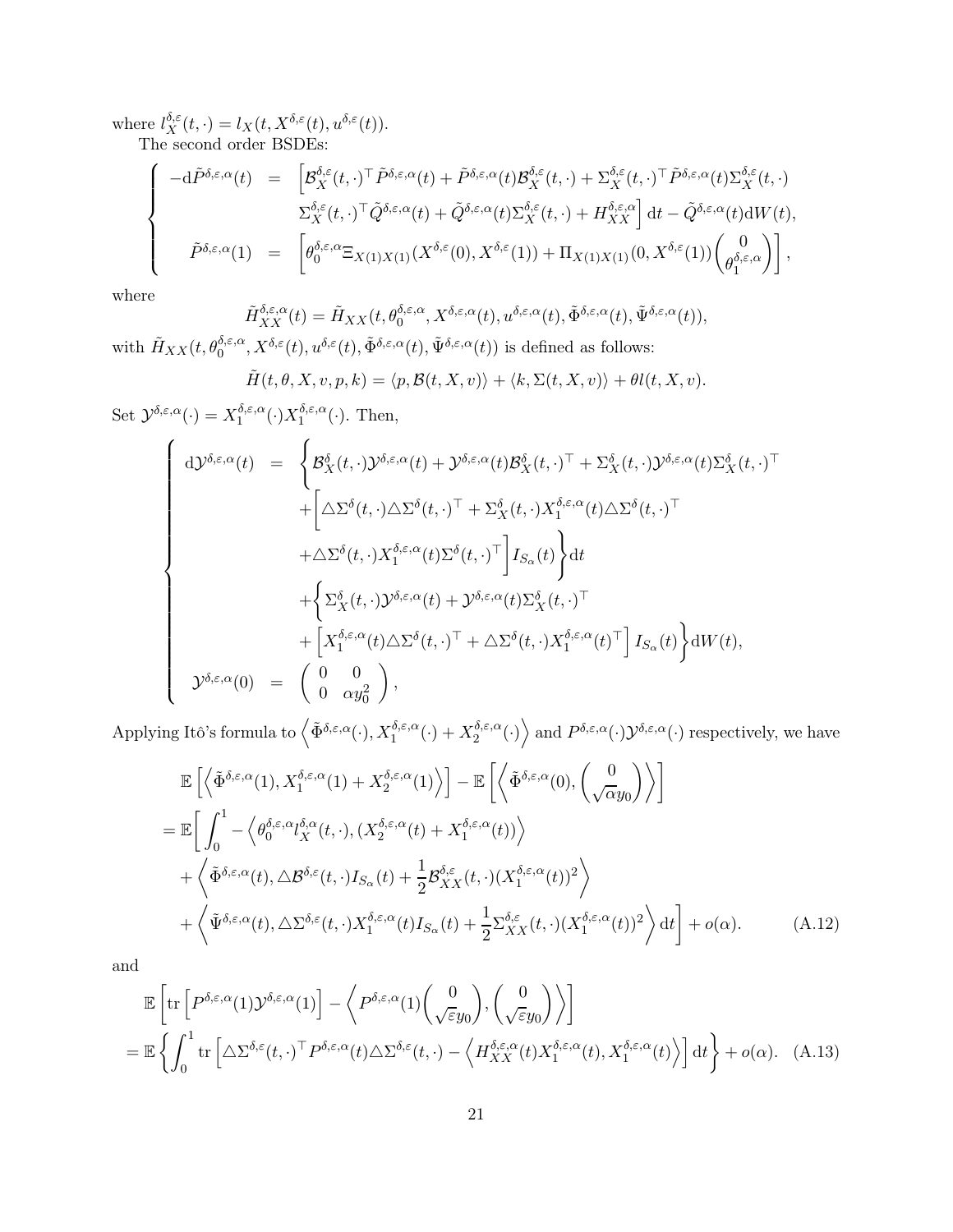Then, from  $(A.11)$ ,  $(A.12)$  and  $(A.13)$ , we obtain

<span id="page-21-0"></span>
$$
-\alpha \sqrt{|y_0|^2 + 2} \left( \sqrt{\delta} + \varepsilon^{\frac{1}{3}} \theta_0^{\delta, \varepsilon, \alpha} \right)
$$
  
\n
$$
\leq \mathbb{E} \bigg[ \int_0^1 \bigg[ \theta_0^{\delta, \varepsilon, \alpha} \Big[ l(t, X^{\delta, \varepsilon, \alpha}(t), u^{\delta, \varepsilon, \alpha}(\cdot)) - l(t, X^{\delta, \varepsilon}(t), u^{\delta, \varepsilon}(\cdot)) \Big] + \bigg\langle \tilde{\Phi}^{\delta, \varepsilon, \alpha}(t), \Delta \mathcal{B}^{\delta, \varepsilon}(t, \cdot) \bigg\rangle + \bigg\langle \tilde{\Psi}^{\delta, \varepsilon, \alpha}(t), \Delta \Sigma^{\delta, \varepsilon}(t, \cdot) \bigg\rangle
$$
  
\n
$$
+ \frac{1}{2} \Delta \Sigma^{\delta, \varepsilon}(t, \cdot)^\top P^{\delta, \varepsilon, \alpha}(t) \Delta \Sigma^{\delta, \varepsilon}(t, \cdot) \bigg] dt \bigg] + \mathbb{E} \bigg[ \sqrt{\alpha} \left\langle \theta_0^{\delta, \varepsilon, \alpha} \Xi_{X(0)} \left( X^{\delta, \varepsilon}(0), X^{\delta, \varepsilon}(1) \right) + \tilde{\Phi}^{\delta, \varepsilon, \alpha}(0), \begin{pmatrix} 0 \\ y_0 \end{pmatrix} \right\rangle \bigg]
$$
  
\n
$$
+ \mathbb{E} \bigg[ \frac{\alpha}{2} \left\langle \left( \theta_0^{\delta, \varepsilon, \alpha} \Xi_{X(0)X(0} \left( X^{\delta, \varepsilon}(0), X^{\delta, \varepsilon}(1) \right) + P^{\delta, \varepsilon, \alpha}(0) \right) \begin{pmatrix} 0 \\ y_0 \end{pmatrix}, \begin{pmatrix} 0 \\ y_0 \end{pmatrix} \right\rangle \bigg] + o(\alpha) \cdot (A \cdot 14)
$$

To derive the adjoint equations, in [\(A.14\)](#page-21-0), dividing  $\sqrt{\alpha}$  and then sending  $\alpha \to 0$ , followed by sending  $\delta \rightarrow 0$ , we get

<span id="page-21-1"></span>
$$
0 \leq \mathbb{E}\left\langle \theta_0^{\varepsilon} \Xi_{X(0)}(\tilde{X}^{\varepsilon}(0), \tilde{X}^{\varepsilon}(1)) + \tilde{\Phi}^{\varepsilon}(0), \begin{pmatrix} 0\\y_0 \end{pmatrix} \right\rangle
$$
  
=  $\mathbb{E}\left\langle \theta_0^{\varepsilon}\begin{pmatrix} 0\\ \gamma_y(\tilde{y}_0^{\varepsilon}) \end{pmatrix} + \tilde{\Phi}^{\varepsilon}(0), \begin{pmatrix} 0\\y_0 \end{pmatrix} \right\rangle.$  (A.15)

From continuous dependence of the solution of BSDEs on parameters  $(\theta_0^{\delta,\varepsilon,\alpha})$  $\left( \begin{matrix} \delta,\varepsilon,\alpha \\ 0 \end{matrix} , \theta_1^{\delta,\varepsilon,\alpha} \right)$ , we get

$$
\begin{array}{rcl}\n\left(\theta_{0}^{\delta,\varepsilon,\alpha},\theta_{1}^{\delta,\varepsilon,\alpha}\right) & \to & (\theta_{0}^{\varepsilon},\theta_{1}^{\varepsilon}) \in \mathbb{R} \times L_{\mathcal{F}_{1}}^{2}(\Omega;\mathbb{R}), \text{ weakly,} \\
\left(\tilde{\Phi}^{\delta,\varepsilon,\alpha}(\cdot),\tilde{\Psi}^{\delta,\varepsilon,\alpha}(\cdot)\right) & \to & \left(\tilde{\Phi}^{\varepsilon}(\cdot),\tilde{\Psi}^{\varepsilon}(\cdot)\right), \text{ in } \mathcal{M}^{2}(0,1;\mathbb{R}), \\
\left(\tilde{P}^{\delta,\varepsilon,\alpha}(\cdot),\tilde{Q}^{\delta,\varepsilon,\alpha}(\cdot)\right) & \to & \left(\tilde{P}^{\varepsilon}(\cdot),\tilde{Q}^{\varepsilon}(\cdot)\right), \text{ in } \mathcal{M}^{2}(0,1;\mathbb{R}), \text{ as } \delta \to 0, \alpha \to 0.\n\end{array}
$$

Denote

$$
\tilde{\Phi}^{\varepsilon}(\cdot)=\binom{\tilde{p}^{\varepsilon}(\cdot)}{\tilde{q}^{\varepsilon}(\cdot)},\quad \tilde{\Psi}^{\varepsilon}(\cdot)=\binom{\tilde{k}^{\varepsilon}(\cdot)}{\tilde{h}^{\varepsilon}(\cdot)}.
$$

Then, from [\(A.15\)](#page-21-1), we derive that

<span id="page-21-2"></span>
$$
\begin{pmatrix} \tilde{p}^{\varepsilon}(0) \\ \tilde{q}^{\varepsilon}(0) \end{pmatrix} = \begin{pmatrix} 0 \\ -\theta_0^{\varepsilon} \mathbb{E}\gamma_y(\tilde{y}^{\varepsilon}(1)) \end{pmatrix}.
$$
\n(A.16)

Note that

$$
\begin{cases}\n\Xi_{X(1)}(\tilde{X}^{\varepsilon}(0), \tilde{X}^{\varepsilon}(1)) &= \begin{pmatrix} \phi_x(\tilde{x}^{\varepsilon}(1)) \\ 0 \end{pmatrix}, \\
\Xi_{X(1)X(1)}(\tilde{X}^{\varepsilon}(0), \tilde{X}^{\varepsilon}(1)) &= \begin{pmatrix} \phi_{xx}(\tilde{x}^{\varepsilon}(1)) & 0 \\ 0 & 0 \end{pmatrix},\n\end{cases}
$$

and

$$
\left\{\begin{array}{ccc} \Pi_{X(1)}(0,\tilde{X}^{\varepsilon}(1))\begin{pmatrix} 0\\ \theta_{1}^{\varepsilon}\\ \end{pmatrix}&=&\begin{pmatrix} -M\theta_{1}^{\varepsilon}\\ \theta_{1}^{\varepsilon}\\ \end{pmatrix},\\ \Pi_{X(1)X(1)}(0,\tilde{X}^{\varepsilon}(1))\begin{pmatrix} 0\\ \theta_{1}^{\varepsilon}\\ \end{pmatrix}&=&\begin{pmatrix} 0&0\\ 0&0\\ 0&0\\ \end{pmatrix}. \end{array}\right.
$$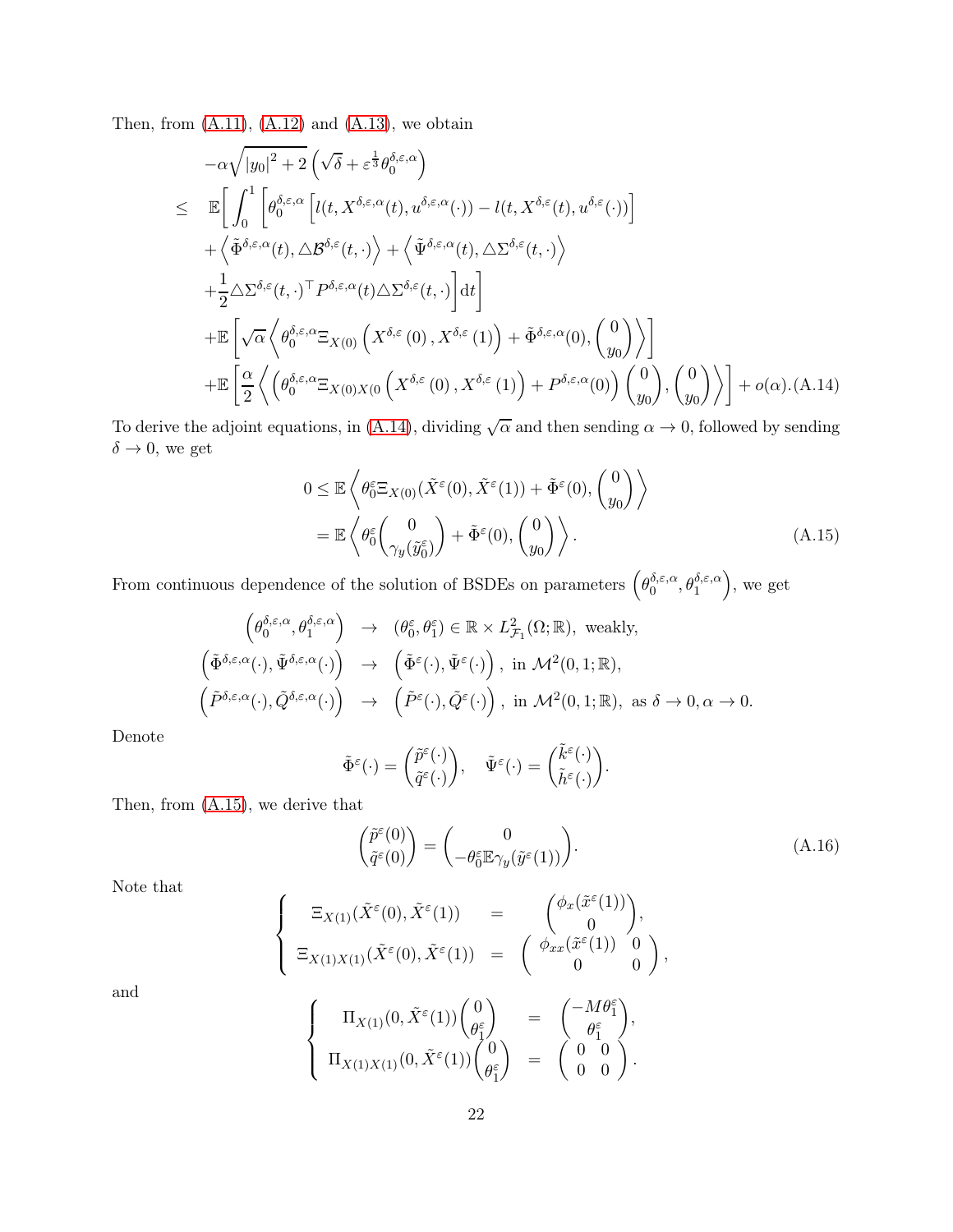Next, for the first and second order BSDEs for Problem  $(\tilde{C}^{\varepsilon})$ , we have

<span id="page-22-1"></span>
$$
\begin{pmatrix} \tilde{p}^{\varepsilon}(1) \\ \tilde{q}^{\varepsilon}(1) \end{pmatrix} = \begin{pmatrix} \theta_0^{\varepsilon} \phi_x(\tilde{x}^{\varepsilon}(1)) - M \theta_1^{\varepsilon} \\ \theta_1^{\varepsilon} \end{pmatrix}, \tag{A.17}
$$

and

$$
\tilde{P}^{\varepsilon}(1) = \begin{bmatrix} \theta_0^{\varepsilon} \Xi_{X(1)X(1)}(\tilde{X}^{\varepsilon}(0), \tilde{X}^{\varepsilon}(1)) + \Pi_{X(1)X(1)}(0, \tilde{X}^{\varepsilon}(1)) \begin{pmatrix} 0\\ \theta_1^{\varepsilon} \end{pmatrix} \end{bmatrix}
$$
\n
$$
= \begin{pmatrix} \theta_0^{\varepsilon} \phi_{xx}(\tilde{x}^{\varepsilon}(1)) & 0\\ 0 & 0 \end{pmatrix}.
$$
\n(A.18)

where the first and second order BSDEs are

$$
\begin{cases}\n-\mathrm{d}\tilde{\Phi}^{\varepsilon}(t) = \left[\mathcal{B}_{X}(t,\cdot)\tilde{\Phi}^{\varepsilon}(t) + \Sigma_{X}(t,\cdot)\tilde{\Psi}^{\varepsilon}(t) + \theta_{0}^{\varepsilon}I_{X}(t,\cdot)\right] \mathrm{d}t \\
-\tilde{\Psi}^{\varepsilon}(t)\mathrm{d}W(t), \\
\tilde{\Phi}^{\varepsilon}(1) = \left[\theta_{0}^{\varepsilon}\Xi_{X(1)}(\tilde{X}^{\varepsilon}(0),\tilde{X}^{\varepsilon}(1)) + \Pi_{X(1)}(0,\tilde{X}^{\varepsilon}(1))\begin{pmatrix}0\\ \theta_{1}^{\varepsilon}\end{pmatrix}\right],\n\end{cases}
$$

and

$$
\begin{cases}\n-\mathrm{d}\tilde{P}^{\varepsilon}(t) = \begin{bmatrix}\n\mathcal{B}_{X}(t,\cdot)^{\top}\tilde{P}^{\varepsilon}(t) + \tilde{P}^{\varepsilon}(t)\mathcal{B}_{X}(t,\cdot) + \Sigma_{X}(t,\cdot)^{\top}\tilde{P}^{\varepsilon}(t)\Sigma_{X}(t,\cdot) \\
\Sigma_{X}(t,\cdot)^{\top}\tilde{Q}^{\varepsilon}(t) + \tilde{Q}^{\varepsilon}(t)\Sigma_{X}(t,\cdot) + H_{XX}\end{bmatrix}\mathrm{d}t - \tilde{Q}^{\varepsilon}(t)\mathrm{d}W(t), \\
\tilde{P}^{\varepsilon}(1) = \begin{bmatrix}\n\theta_{0}^{\varepsilon}\Xi_{X(1)X(1)}(\tilde{X}^{\varepsilon}(0), \tilde{X}^{\varepsilon}(1)) + \Pi_{X(1)X(1)}(0, \tilde{X}^{\varepsilon}(1))\begin{bmatrix}0 \\
\theta_{1}^{\varepsilon}\end{bmatrix}\n\end{cases}.
$$

Then using a standard argument of [\[28\]](#page-27-13), taking  $y_0 = 0$ , we have the following variational inequality:

<span id="page-22-0"></span>
$$
-\sqrt{2}\varepsilon^{\frac{1}{3}}\theta_{0}^{\varepsilon} \leq \theta_{0}^{\varepsilon}\left[l(t,\tilde{x}^{\varepsilon}(t),\tilde{y}^{\varepsilon}(t),u)-l(t,\tilde{x}^{\varepsilon}(t),\tilde{y}^{\varepsilon}(t),\tilde{u}^{\varepsilon}(t))\right] + \left\langle \tilde{\Phi}^{\varepsilon}(t),\mathcal{B}(t,\tilde{x}^{\varepsilon}(t),\tilde{y}^{\varepsilon}(t),u)-\mathcal{B}(t,\tilde{x}^{\varepsilon}(t),\tilde{y}^{\varepsilon}(t),\tilde{u}^{\varepsilon}(t))\right\rangle + \left\langle \tilde{\Psi}^{\varepsilon}(t),\Sigma(t,\tilde{x}^{\varepsilon}(t),\tilde{y}^{\varepsilon}(t),u,z)-\Sigma(t,\tilde{x}^{\varepsilon}(t),\tilde{y}^{\varepsilon}(t),\tilde{u}^{\varepsilon}(t),\tilde{z}^{\varepsilon}(t))\right\rangle + \frac{1}{2}(\Sigma(t,\tilde{x}^{\varepsilon}(t),\tilde{y}^{\varepsilon}(t),u,z)-\Sigma(t,\tilde{x}^{\varepsilon}(t),\tilde{y}^{\varepsilon}(t),\tilde{u}^{\varepsilon}(t),\tilde{z}^{\varepsilon}(t)))^{\top} \times \tilde{P}^{\varepsilon}(t)(\Sigma(t,\tilde{x}^{\varepsilon}(t),\tilde{y}^{\varepsilon}(t),u)-\Sigma(t,\tilde{x}^{\varepsilon}(t),\tilde{y}^{\varepsilon}(t),\tilde{u}^{\varepsilon}(t))) + o(\alpha), \forall u \in \mathbb{U}, \forall z \in \mathbb{N}, u \in \mathbb{U}, \text{ a.e, a.s..} \tag{A.19}
$$

Then [\(A.19\)](#page-22-0) can be rewrote as

<span id="page-22-2"></span>
$$
-\sqrt{2}\varepsilon^{\frac{1}{3}}\theta_{0}^{\varepsilon} \quad < \quad \theta_{0}^{\varepsilon}\left[l(t, \tilde{x}^{\varepsilon}(t), \tilde{y}^{\varepsilon}(t), u) - l(t, \tilde{x}^{\varepsilon}(t), \tilde{y}^{\varepsilon}(t), \tilde{u}^{\varepsilon}(t))\right] \\
+ \langle \tilde{p}^{\varepsilon}(t), B(t)(u - \tilde{u}^{\varepsilon}(t)) \rangle + \langle \tilde{k}^{\varepsilon}(t), D(t)(u - \tilde{u}^{\varepsilon}(t)) \rangle \\
+ \langle \tilde{h}^{\varepsilon}(t), z - \tilde{z}^{\varepsilon}(t) \rangle - \langle \tilde{q}^{\varepsilon}(t), c(t)(u - \tilde{u}^{\varepsilon}(t)) \rangle + \frac{1}{2}D^{2}(t)(u - \tilde{u}^{\varepsilon}(t))^{2}\tilde{P}_{1}^{\varepsilon}(t) \\
+ \frac{1}{2}\left(\frac{D(t)(u - \tilde{u}^{\varepsilon}(t))}{z - \tilde{z}^{\varepsilon}(t)}\right)^{\top} \tilde{P}^{\varepsilon}(t)\left(\frac{D(t)(u - \tilde{u}^{\varepsilon}(t))}{z - \tilde{z}^{\varepsilon}(t)}\right), \\
\forall z \in \mathbb{N}, u \in \mathbb{U}, \text{ a.e, a.s..} \tag{A.20}
$$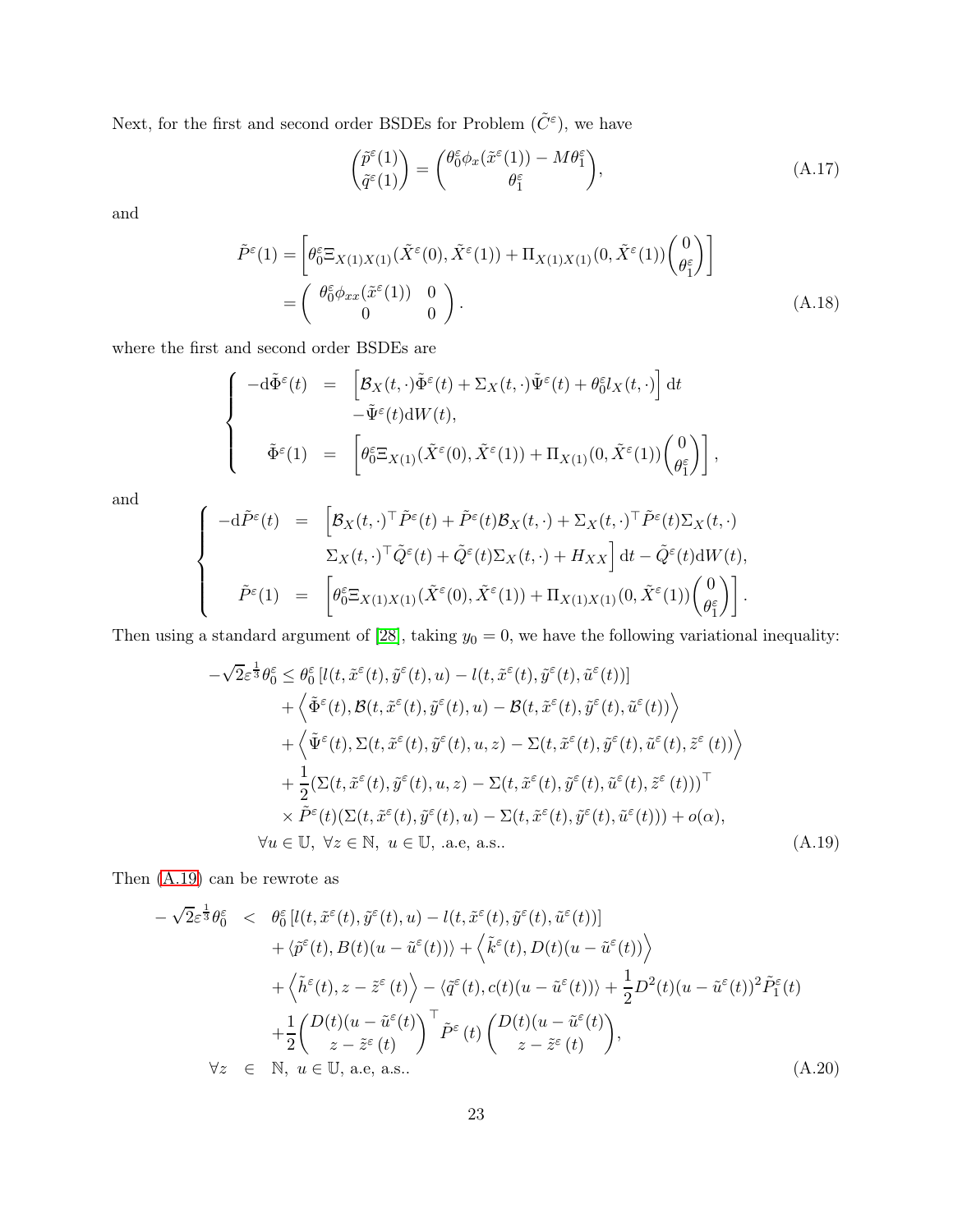Taking  $u(t) = \tilde{u}^{\varepsilon}(t)$ ,  $z(t) = \tilde{z}^{\varepsilon}(t) + \epsilon z_0$ ,  $\forall z_0 \in \mathbb{N}$ , then dividing by sending  $\epsilon \to 0$ , we have

$$
-\sqrt{2}\varepsilon^{\frac{1}{3}}\theta_0^{\varepsilon} \le \left\langle \tilde{h}^{\varepsilon}(t), z_0 \right\rangle.
$$

Hence, we derive that  $\tilde{h}^{\varepsilon}(t) \equiv 0$  since  $\theta_0^{\varepsilon} \ge 0$ . From [\(A.16\)](#page-21-2)-[\(A.18\)](#page-22-1) we get

<span id="page-23-0"></span>
$$
\begin{cases}\n-\mathrm{d}\tilde{p}^{\varepsilon}(t) = \left[A(t)\tilde{p}^{\varepsilon}(t) - a(t)\tilde{q}^{\varepsilon}(t) + C(t)\tilde{k}^{\varepsilon}(t) + \theta_{0}^{\varepsilon}l_{x}(t,\cdot)\right] \mathrm{d}t - \tilde{k}^{\varepsilon}(t)\mathrm{d}W(t), \\
\mathrm{d}\tilde{q}^{\varepsilon}(t) = \left[-b(t)\tilde{q}^{\varepsilon}(t) - \theta_{0}^{\varepsilon}l_{y}(t,\cdot)\right] \mathrm{d}t, \\
\tilde{p}^{\varepsilon}(1) = \theta_{0}^{\varepsilon}\phi_{x}(x^{\varepsilon}(1)) - M\theta_{1}^{\varepsilon}, \ \tilde{q}(0) = -\theta_{0}^{\varepsilon}\gamma_{y}(\tilde{y}^{\varepsilon}(0)), \ \tilde{q}^{\varepsilon}(1) = \theta_{1}^{\varepsilon},\n\end{cases} \tag{A.21}
$$

and

<span id="page-23-1"></span>
$$
\begin{cases}\n-\mathrm{d}\tilde{P}^{\varepsilon}(t) = \left[ \mathcal{B}_{X}(t,\cdot)^{\top}\tilde{P}^{\varepsilon}(t) + \tilde{P}^{\varepsilon}(t)\mathcal{B}_{X}(t,\cdot) + \Sigma_{X}(t,\cdot)^{\top}\tilde{P}^{\varepsilon}(t)\Sigma_{X}(t,\cdot) \right. \\
\left. + \Sigma_{X}(t,\cdot)^{\top}\tilde{Q}^{\varepsilon}(t) + \tilde{Q}^{\varepsilon}(t)\Sigma_{X}(t,\cdot) + H_{XX}(t,\cdot) \right] \mathrm{d}t - \tilde{Q}^{\varepsilon}(t)\mathrm{d}W(t), \\
\tilde{P}^{\varepsilon}(1) = \begin{pmatrix} \theta_{0}^{\varepsilon}\phi_{xx}(\tilde{x}^{\varepsilon}(1)) & 0 \\ 0 & 0 \end{pmatrix},\n\end{cases} \tag{A.22}
$$

where

$$
H_{XX}(t,\cdot) = H_{XX}(t,\tilde{x}^{\varepsilon}(t),\tilde{y}^{\varepsilon}(t),\tilde{u}^{\varepsilon}(t),\tilde{p}^{\varepsilon}(t),\tilde{q}^{\varepsilon}(t),\tilde{k}^{\varepsilon}(t),\theta_0^{\varepsilon}),
$$

and the Hamiltonian function  $H : [0, T] \times \mathbb{R} \times \mathbb{R} \times \mathbb{R} \times \mathbb{R} \times \mathbb{R} \times \mathbb{R} \times \mathbb{R} \times \mathbb{R} \to \mathbb{R}$  is defined as follows:

$$
H(t, x, y, u, p, q, k, \theta) \triangleq \langle p, A(t)x + B(t)u \rangle - \langle q, a(t)x + b(t)y + c(t)u \rangle + \langle k, C(t)x + D(t)u \rangle + \theta l(t, x, y, u).
$$

Taking  $y_0 = 0$  and  $z(t) = \tilde{z}^{\varepsilon}(t)$  in [\(A.20\)](#page-22-2), we have the following variational inequality:

<span id="page-23-2"></span>
$$
\langle \tilde{p}^{\varepsilon}(t), B(t)(u - \tilde{u}^{\varepsilon}(t)) \rangle + \langle \tilde{k}^{\varepsilon}(t), D(t)(u - \tilde{u}^{\varepsilon}(t)) \rangle \n- \langle \tilde{q}^{\varepsilon}(t), c(t)(u - \tilde{u}^{\varepsilon}(t)) \rangle \n+ \theta_{0}^{\varepsilon} [l(t, \tilde{x}^{\varepsilon}(t), \tilde{y}^{\varepsilon}(t), u) - l(t, \tilde{x}^{\varepsilon}(t), \tilde{y}^{\varepsilon}(t), \tilde{u}^{\varepsilon}(t))] \n+ \frac{1}{2} D^{2}(t) (u - \tilde{u}^{\varepsilon}(t))^{2} \tilde{P}_{1}^{\varepsilon}(t) \n\geq -\sqrt{2} \varepsilon^{\frac{1}{3}} \theta_{0}^{\varepsilon}, \text{ a.e, a.s..}
$$
\n(A.23)

Now consider  $(A.21)-(A.22)$  $(A.21)-(A.22)$  again but only  $(\tilde{x}^{\varepsilon}(\cdot), \tilde{y}^{\varepsilon}(\cdot), \tilde{z}^{\varepsilon}(\cdot), \tilde{u}^{\varepsilon}(\cdot))$  replaced by  $(x^{\varepsilon}(\cdot), y^{\varepsilon}(\cdot), z^{\varepsilon}(\cdot), u^{\varepsilon}(\cdot)).$ We need to derive an estimate for the term similar to the right hand side of [\(A.23\)](#page-23-2) with all  $(\tilde{x}^{\varepsilon}(\cdot),\tilde{y}^{\varepsilon}(\cdot),\tilde{z}^{\varepsilon}(\cdot),\tilde{u}^{\varepsilon}(\cdot))$  replaced by  $(x^{\varepsilon}(\cdot),y^{\varepsilon}(\cdot),z^{\varepsilon}(\cdot),u^{\varepsilon}(\cdot))$ . To this end, we first estimate the following difference:

$$
\mathbb{E}\left[\int_0^1 D(t) \left[ (u - \tilde{u}^{\varepsilon}(t))\tilde{k}^{\varepsilon}(t) \right] dt \right] - \mathbb{E}\left[\int_0^1 D(t) \left[ (u - u^{\varepsilon}(t))\kappa^{\varepsilon}(t) \right] dt \right]
$$
\n
$$
= \mathbb{E}\left[\int_0^1 D(t) (u - \tilde{u}^{\varepsilon}(t)) (\tilde{k}^{\varepsilon}(t) - k^{\varepsilon}(t)) dt \right] + \mathbb{E}\left[\int_0^1 D(t) (u^{\varepsilon}(t) - \tilde{u}^{\varepsilon}(t))k^{\varepsilon}(t) dt \right]
$$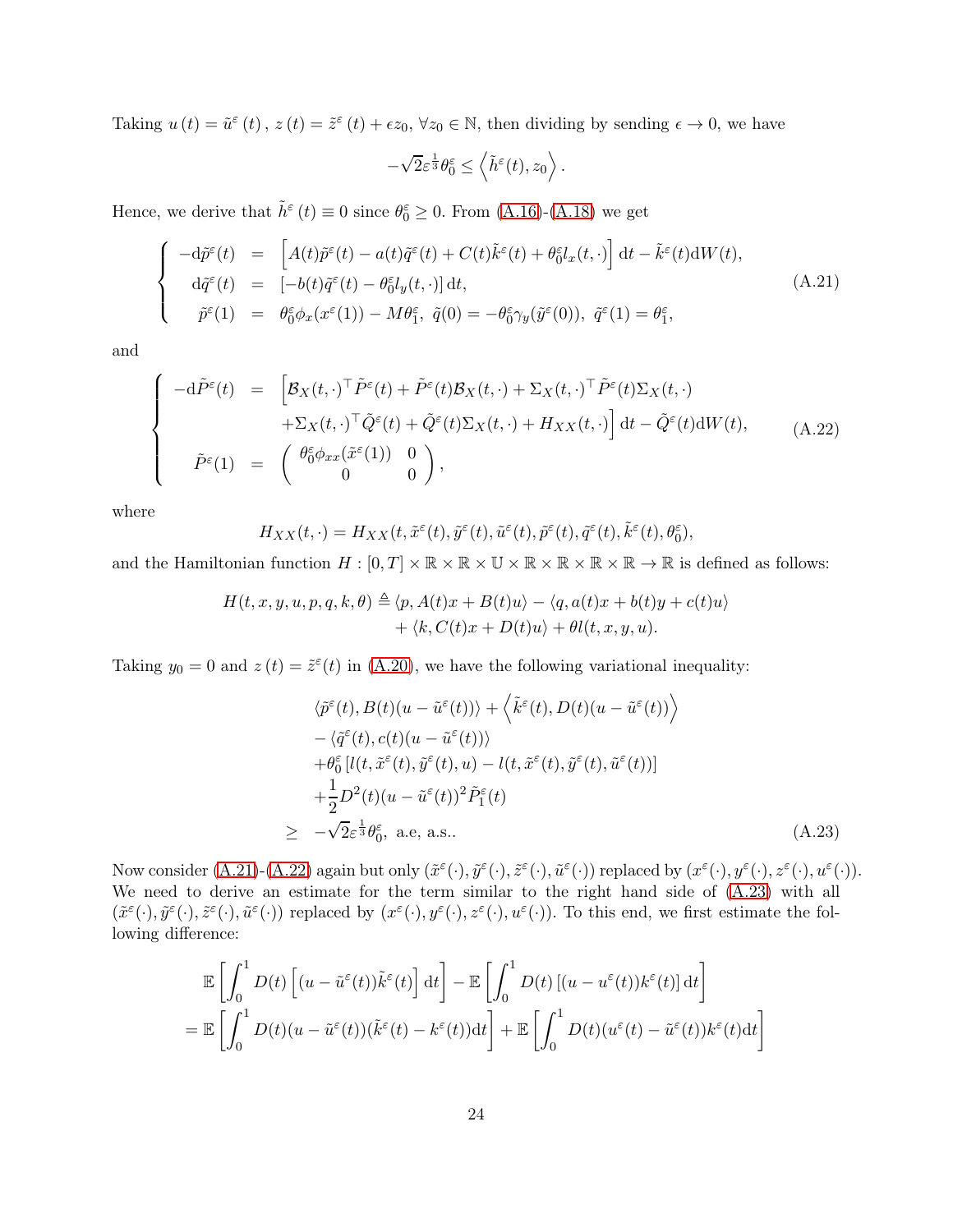with

$$
I_1 = \mathbb{E}\left[\int_0^1 D(t)(u - \tilde{u}^{\varepsilon}(t))(\tilde{k}^{\varepsilon}(t) - k^{\varepsilon}(t))dt\right],
$$
  
\n
$$
I_2 = \mathbb{E}\left[\int_0^1 D(t)(u^{\varepsilon}(t) - \tilde{u}^{\varepsilon}(t))k^{\varepsilon}(t)dt\right].
$$

Due to Lemma [5,](#page-8-2) for any  $1 < \tau < 2$  and  $0 < \beta < 1$  satisfying  $(1 + \beta)\tau < 2$ , there is a constant  ${\cal C}>0$  such that

$$
I_1 \leq \left(\mathbb{E} \int_0^1 \left| \tilde{k}^{\varepsilon}(t) - k^{\varepsilon}(t) \right|^{\tau} dt \right)^{\frac{1}{\tau}} \times \left(\mathbb{E} \int_0^1 |u - \tilde{u}^{\varepsilon}(t)|^{\frac{\tau}{\tau-1}} dt \right)^{\frac{\tau-1}{\tau}}
$$
  

$$
\leq C \left( d(u^{\varepsilon}(t) - \tilde{u}^{\varepsilon}(t))^{\frac{\tau\beta}{2}} \right)^{\frac{1}{\tau}} \times \left(\mathbb{E} \int_0^1 (|u|^{\frac{\tau}{\tau-1}} + |\tilde{u}^{\varepsilon}(t)|^{\frac{\tau}{\tau-1}}) dt \right)^{\frac{\tau-1}{\tau}}
$$
  

$$
\leq C \varepsilon^{\frac{\beta}{3}},
$$

and

$$
I_2 \leq C \left( \mathbb{E} \int_0^1 |k^{\varepsilon}(t)|^2 dt \right)^{\frac{1}{2}} \left( \mathbb{E} \int_0^1 |u^{\varepsilon}(t) - \tilde{u}^{\varepsilon}(t)|^2 I_{u^{\varepsilon}(t) \neq \tilde{u}^{\varepsilon}(t)}(t) dt \right)^{\frac{1}{2}}
$$
  
\n
$$
\leq C \left( \mathbb{E} \int_0^1 |u^{\varepsilon}(t) - \tilde{u}^{\varepsilon}(t)|^4 dt \right)^{\frac{1}{4}} \left( \mathbb{E} \int_0^1 I_{u^{\varepsilon}(t) \neq \tilde{u}^{\varepsilon}(t)}(t) dt \right)^{\frac{1}{4}}
$$
  
\n
$$
\leq C \left( \mathbb{E} \int_0^1 |u^{\varepsilon}(t)|^4 + |\tilde{u}^{\varepsilon}(t)|^4 dt \right)^{\frac{1}{4}} \left( \mathbb{E} \int_0^1 I_{u^{\varepsilon}(t) \neq \tilde{u}^{\varepsilon}(t)}(t) dt \right)^{\frac{1}{4}}
$$
  
\n
$$
\leq C d(u^{\varepsilon}(\cdot), \tilde{u}^{\varepsilon}(\cdot))^{\frac{1}{4}}
$$
  
\n
$$
\leq C \varepsilon^{\frac{1}{6}}
$$
  
\n
$$
\leq C \varepsilon^{\frac{\beta}{3}}.
$$

Similarly,

$$
\int_0^1 \left( \langle \tilde{p}^{\varepsilon}(t), B(t)(u - \tilde{u}^{\varepsilon}(t)) \rangle - \langle p^{\varepsilon}(t), B(t)(u - u^{\varepsilon}(t)) \rangle \right. \left. + \langle q^{\varepsilon}(t), c(t)(u - u^{\varepsilon}(t)) \rangle - \langle \tilde{q}^{\varepsilon}(t), c(t)(u - \tilde{u}^{\varepsilon}(t)) \rangle \right. \left. + l(t, \tilde{x}^{\varepsilon}(t), \tilde{y}^{\varepsilon}(t), u) - l(t, \tilde{x}^{\varepsilon}(t), \tilde{y}^{\varepsilon}(t), \tilde{u}^{\varepsilon}(t)) \right. \left. - l(t, x^{\varepsilon}(t), y^{\varepsilon}(t), u) + l(t, x^{\varepsilon}(t), y^{\varepsilon}(t), u^{\varepsilon}(t)) \right. \left. + \frac{1}{2} D^2(t) (u - \tilde{u}^{\varepsilon}(t))^2 \tilde{P}_1^{\varepsilon}(t) - \frac{1}{2} D^2(t) (u - u^{\varepsilon}(t))^2 P_1^{\varepsilon}(t) \right) dt \right. \leq C \varepsilon^{\frac{\beta}{3}}.
$$

Therefore, we get the first result on bounded control domains

$$
\int_0^1 \langle p^{\varepsilon}(t), B(t)(u - u^{\varepsilon}(t)) \rangle + \langle k^{\varepsilon}(t), D(t)(u - u^{\varepsilon}(t)) \rangle - \langle q^{\varepsilon}(t), c(t)(u - \tilde{u}^{\varepsilon}(t)) \rangle \n+ \frac{1}{2} D^2(t) (u - u^{\varepsilon}(t))^2 P_1^{\varepsilon}(t) + \theta_0^{\varepsilon} [l(t, x^{\varepsilon}(t), y^{\varepsilon}(t), u) - l(t, x^{\varepsilon}(t), y^{\varepsilon}(t), u^{\varepsilon}(t))] dt \n\geq -C \varepsilon^{\beta} \theta_0^{\varepsilon}, \forall u \in \mathbb{U}, \text{ a.e. a.s..}
$$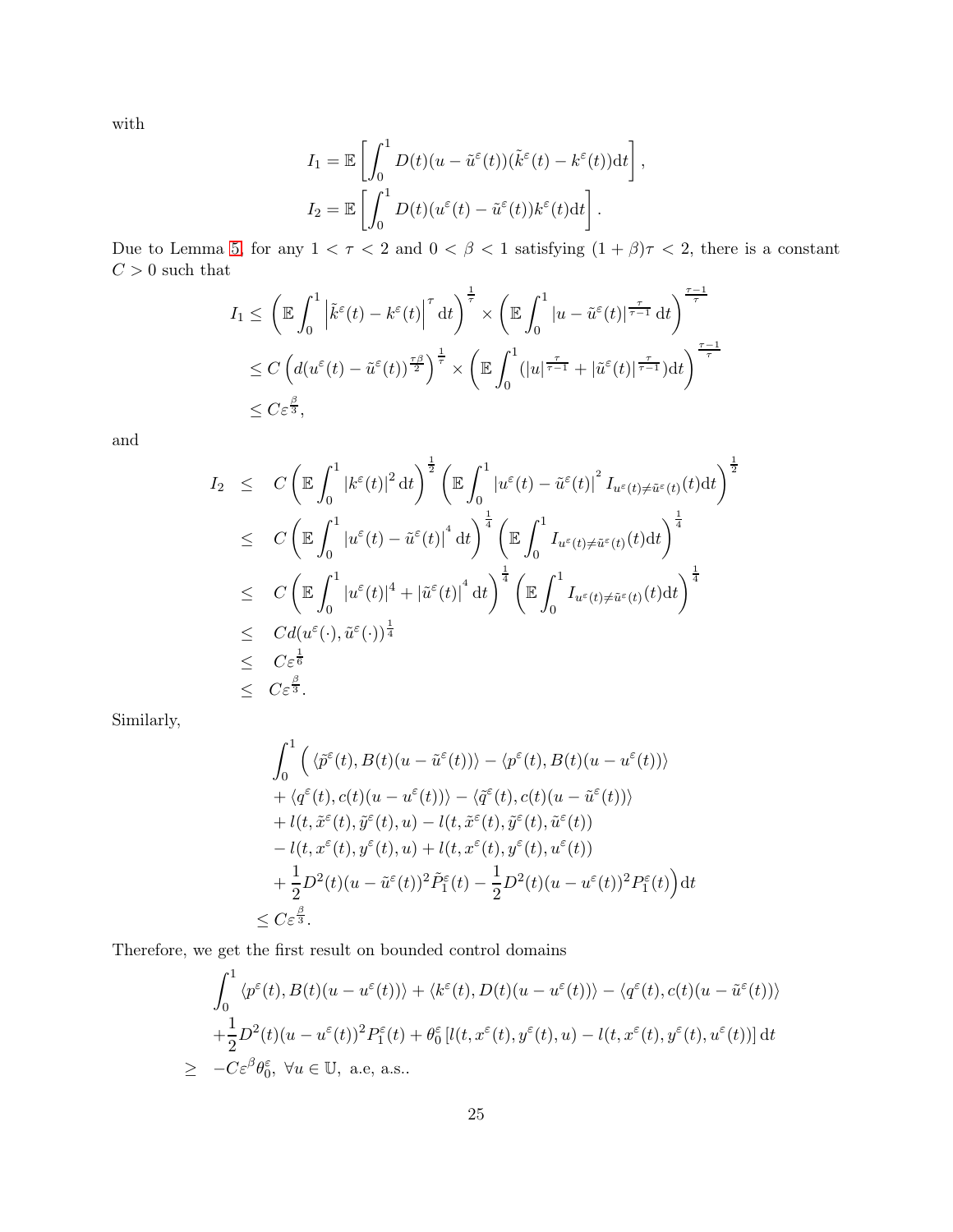### Step 2. (The general case of control domains).

For every  $K = 1, 2, \cdots$ , set

$$
\mathbb{M}^K \triangleq \{ y_0 \in \mathbb{R} \mid |y_0| \le |y_0^{\varepsilon}| + K \},
$$
  
\n
$$
\mathbb{N}^K \triangleq \{ z(t) \in \mathbb{R} \mid |z(t)| \le |z^{\varepsilon}(t)| + K \},
$$
  
\n
$$
\mathcal{M}^2(0, 1; \mathbb{N}^K) \triangleq \{ z(\cdot) \in \mathcal{M}^2(0, 1; \mathbb{R}) \mid z(t) \in \mathbb{N}^K \}.
$$

Clearly,  $\mathbb{M}^K$  is convex and  $y_0^{\varepsilon} \in \mathbb{M}^K \subseteq \mathbb{M}^{K+1}$ ,  $\mathbb{R} = \bigcup_{K=1}^{\infty} \mathbb{M}^K$ .  $z^{\varepsilon}(\cdot) \in \mathcal{M}^2(0,1;\mathbb{N}^K) \subseteq \mathcal{M}^2(0,1;\mathbb{N}^{K+1})$ , and  $\mathcal{M}^2(0,1;\mathbb{R}) = \bigcup_{K=1}^{\infty} \mathcal{M}^2(0,1;\mathbb{N}^K)$ . Note that  $(y_0^{\varepsilon}, z^{\varepsilon}(\cdot), u^{\varepsilon}(\cdot))$  is still a near optimal 3-triple of Problem  $(\tilde{C}^{\varepsilon})$  when the original admissible control set is replaced by  $\mathbb{M}^{K} \times \mathcal{M}^{2}(0,1;\mathbb{N}^{K}) \times \mathcal{U}_{ad}[0,1]$ ,  $K = 1, 2, \cdots$  . Moreover, [\(A.6\)](#page-11-1) also holds for fixed  $\varepsilon > 0$  on  $\mathbb{M}^K \times \mathcal{M}^2(0, 1; \mathbb{N}^K) \times \mathcal{U}_{ad} [0, 1]$  for every  $K = 1, 2, \dots$ . Then there exists a subsequence

$$
\Big(\theta_0^{\varepsilon,K}, \theta_1^{\varepsilon,K}, p^{\varepsilon,K}(\cdot), q^{\varepsilon,K}(\cdot), k^{\varepsilon,K}(\cdot), P^{\varepsilon,K}(\cdot), Q^{\varepsilon,K}(\cdot)\Big)
$$

satisfying |  $\theta_0^{\varepsilon,K}$  $\begin{bmatrix} \varepsilon,K \ 0 \end{bmatrix}$  $2 + \mathbb{E}$  $\theta_1^{\varepsilon,K}$  $\begin{bmatrix} \varepsilon,K \ 1 \end{bmatrix}$  $2^2 = 1, \theta_0^{\varepsilon,K} \ge 0$ , [\(A.21\)](#page-23-0)-[\(A.22\)](#page-23-1) such that the following

$$
\int_0^1 \left\langle p^{\varepsilon,K}(t), B(t)(u - u^{\varepsilon}(t)) \right\rangle + \left\langle k^{\varepsilon,K}(t), D(t)(u - u^{\varepsilon}(t)) \right\rangle
$$
  
 
$$
- \left\langle q^{\varepsilon,K}(t), c(t)(u - \tilde{u}^{\varepsilon}(t)) \right\rangle + \frac{1}{2} D^2(t) (u - u^{\varepsilon}(t))^2 P_1^{\varepsilon,K}(t)
$$
  
 
$$
+ \theta_0^{\varepsilon,K} \left[ l(t, x^{\varepsilon,K}(t), y^{\varepsilon,K}(t), u) - l(t, x^{\varepsilon,K}(t), y^{\varepsilon,K}(t), u^{\varepsilon}(t)) \right] dt \ge -C\varepsilon^{\beta} \theta_0^{\varepsilon,K}
$$

,

holds. Since  $\Big|$  $\theta_0^{\varepsilon,K}$  $\begin{bmatrix} \varepsilon,K \ 0 \end{bmatrix}$ <sup>2</sup> +  $\mathbb{E}\left| \right.$  $\theta_1^{\varepsilon,K}$  $\begin{bmatrix} \varepsilon,K \ 1 \end{bmatrix}$ <sup>2</sup> = 1, there is a subsequence also denoted by  $(\theta_0^{\varepsilon,K})$  $\binom{\varepsilon, K}{0}, \theta_1^{\varepsilon, K}$ , such that  $\left(\theta_0^{\varepsilon,K}\right)$  $\left(\begin{smallmatrix} \varepsilon,K\0\end{smallmatrix}\right) \rightarrow \left(\begin{smallmatrix} \theta_0^{\varepsilon},\theta_1^{\varepsilon} \end{smallmatrix}\right)$ , weakly in  $\mathbb{R} \times L^2_{\mathcal{J}}$  $_{\mathcal{F}_1}^2(\Omega;\mathbb{R}), \theta_0^{\varepsilon} \geq 0$ . Hence, from continuous dependence of the solution of BSDEs on parameters (see Yong and Zhou [\[28\]](#page-27-13)), we have

$$
\left(p^{\varepsilon,K}(\cdot),q^{\varepsilon,K}(\cdot),k^{\varepsilon,K}(\cdot),P^{\varepsilon,K}(\cdot),Q^{\varepsilon,K}(\cdot)\right)\rightarrow \left(p^{\varepsilon}(\cdot),q^{\varepsilon}(\cdot),k^{\varepsilon}(\cdot),P^{\varepsilon}(\cdot),Q^{\varepsilon}(\cdot)\right)
$$

in  $\mathcal{M}^2(0,1;\mathbb{R})$  as  $K \to +\infty$ . Moreover,  $(p^{\varepsilon}(\cdot), q^{\varepsilon}(\cdot), k^{\varepsilon}(\cdot), P^{\varepsilon}(\cdot), Q^{\varepsilon}(\cdot))$  satisfies [\(A.21\)](#page-23-0)-[\(A.22\)](#page-23-1). Consequently, we get  $(3.1)$ . The proof is complete.  $\Box$ 

Acknowledgments. The authors would like to thank three anonymous referees, AE, Professor Zhen Wu, Dr. Guangchen Wang, Dr. Zhiyong Yu for their valuable comments, which led to a much better version of this article. This article was partially done while the first author was visiting The Hong Kong Polytechnic University in the summer of 2012.

### <span id="page-25-1"></span>References

- [1] Antonelli, F. (1993). Backward-forward stochastic differential equations, The Annals of Applied Probability, 3, 777-793.
- <span id="page-25-0"></span>[2] Bismut, J. M. (1973). Théorie Probabiliste du Contrôle des Diffusions, Memoirs of the American Mathematical Society, 176, Providence, Rhode Island.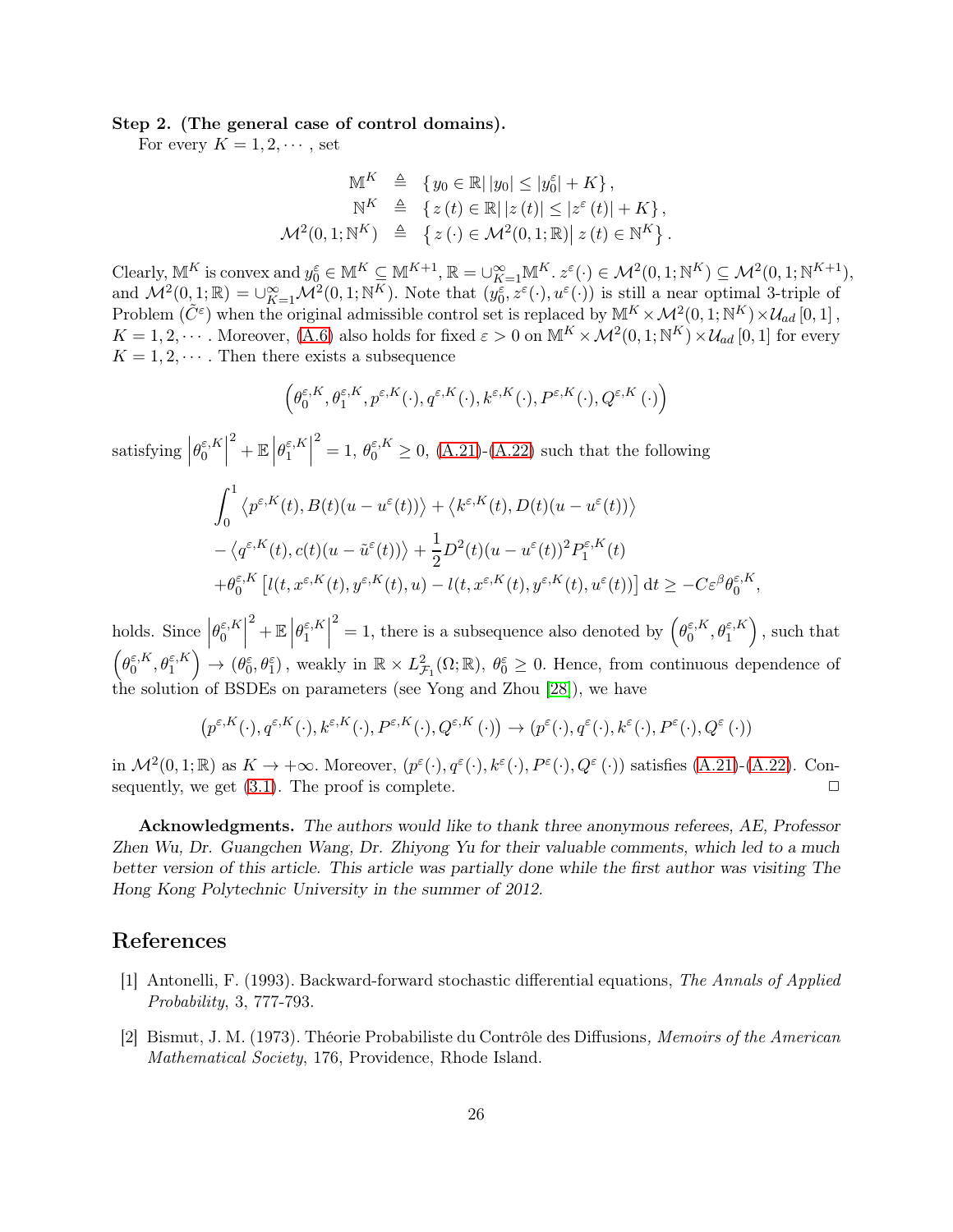- <span id="page-26-5"></span><span id="page-26-4"></span>[3] Bahlali, K., Khelfallah, N., & Mezerdi, B. (2009). Necessary and sufficient conditions for nearoptimality in stochastic control of FBSDEs, Systems & Control Letters, 58, 857-864.
- <span id="page-26-13"></span>[4] Chighoub, F., & Mezerdi, B. (2011). Near optimality conditions in stochastic control of jump diffusion processes, Systems & Control Letters, 60, 907-916.
- <span id="page-26-0"></span>[5] Ekeland, I. (1974). On the variational principle, Journal of Mathematical Analysis and Applications, 47, 324-353.
- <span id="page-26-1"></span>[6] Hu, Y., & Peng, S. (1995). Solution of forward-backward stochastic differential equations, Probability Theory and Related Fields, 103, 273-283.
- <span id="page-26-2"></span>[7] Huang, J., Li, X, & Wang, G. (2010). Near-optimal control problems for linear forwardbackward stochastic systems, Automatica, 46, 397-404.
- <span id="page-26-12"></span>[8] Huang, J., Li, X, & Wang, G. (2010). Maximum principles for a class of partial information risk-sensitive optimal controls, IEEE Transactions on Automatic Control, 55, 1438-1443.
- <span id="page-26-6"></span>[9] Hui, E., Huang, J., Li, X., & Wang, G. (2011). Near-optimal control for stochasic recursive problems, Systems & Control Letters, 60, 161-168.
- [10] Hafayed, M., & Abbas, S. (2014). On near-optimal mean-field stochastic singular controls: necessary and sufficient conditions for near-optimality, J. Optim Theory Appl, 160(3), 778-808.
- <span id="page-26-7"></span>[11] Hafayed, M., Abba, A., & Abbas, S. (2014). On mean-field stochastic maximum principle for near-optimal controls for Poisson jump diffusion with applications, Int. J. Dynam. Control, 2, 262-284.
- <span id="page-26-8"></span>[12] Hafayed, M., & Abbas, S. (2013). Stochastic near-optimal singular controls for jump diffusions: necessary and sufficient conditions, Journal of Dynamical and Control Systems, 19(4), 503-517.
- <span id="page-26-9"></span>[13] Hafayed, M., Abbas S., & Veverka, P. (2013). On necessary and sufficient conditions for nearoptimal singular stochastic controls. Optim. Lett., (7)5, 949-966.
- <span id="page-26-10"></span>[14] Hafayed, M., Veverka, P., & Abbas, S. (2012). On Maximum Principle of near-optimality for diffusions with Jumps, with Application to Consumption-Investment Problem, Differ. Equ. Dyn. Syst., 20(2), 111-125.
- <span id="page-26-11"></span>[15] Hafayed, M., Veverka, P., & Abbas, A. (2014). On Near-optimal Necessary and Sufficient Conditions for Forward-backward Stochastic Systems with Jumps, with Applications to Finance. Applications of Mathematics, 59(4), 407-440.
- [16] Kohlmann, M., & Zhou, X. (2000). Relationship between backward stochastic differential equations and stochastic controls: a linear-quadratic approach. SIAM Journal on Control and Optimization, 38, 1392-1407.
- <span id="page-26-3"></span>[17] Lim, A.E.B., & Zhou, X.Y. (2001). Linear-quadratic control of backward stochastic differential equations, SIAM Journal on Control and Optimization, 40, 450-474.
- [18] Liu, Y., Yin, G., & Zhou, X.Y. (2005). Near-optimal controls of random-switching LQ problems with indefinite control weight costs, Automatica, 41, 1063-1070.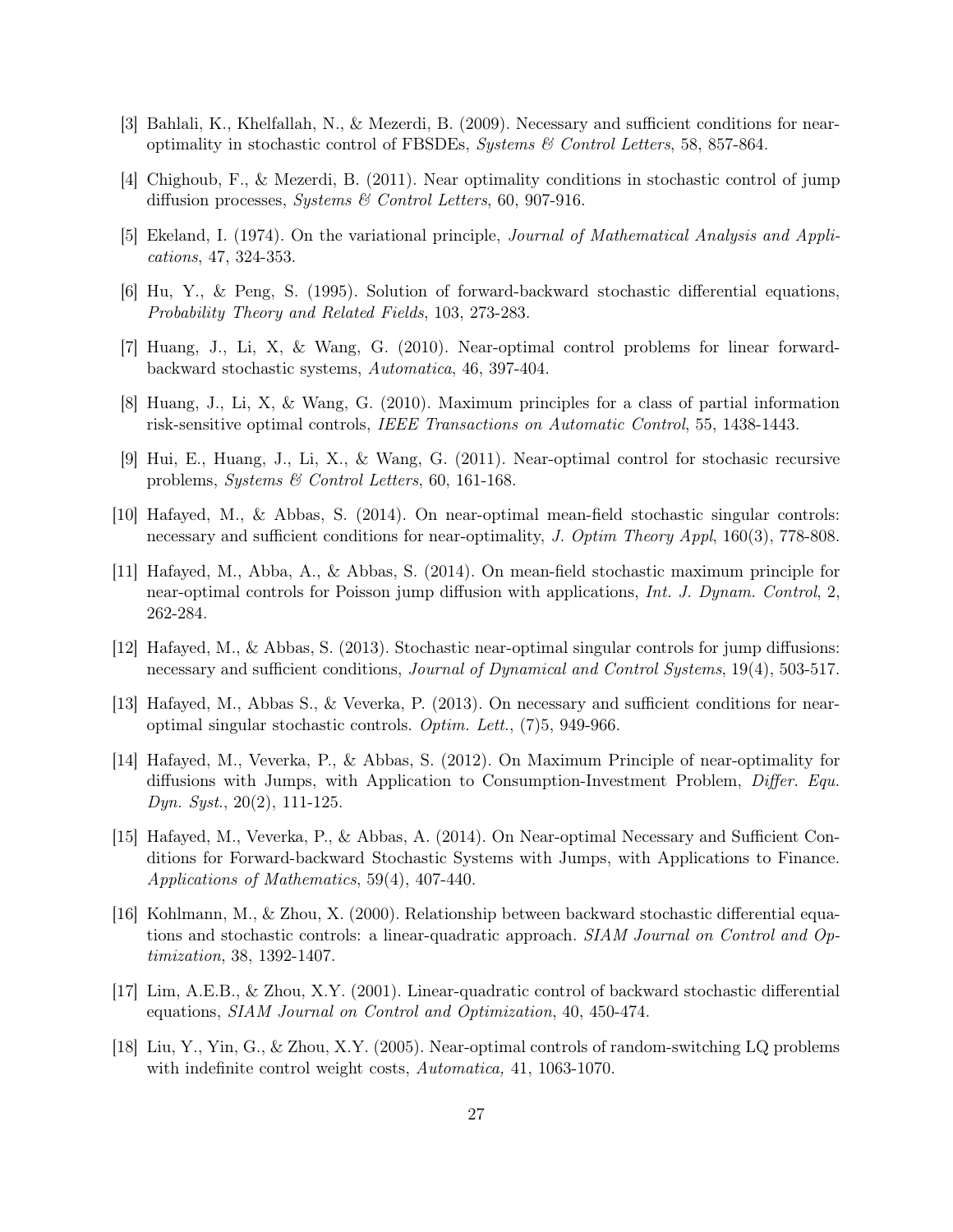- <span id="page-27-1"></span>[19] Ma, J., Protter, P., & Yong, J. (1994). Solving forward-backward stochastic differential equations explicitly-a four step scheme, Probability Theory and Related Fields, 98, 339-359.
- [20] Ma, J., & Yong, J. (1999). Forward-Backward Stochastic Differential Equations and their Applications, Springer.
- <span id="page-27-0"></span>[21] Peng, S. (1990). A general stochastic maximum principle for optimal control problem, SIAM Journal on Control and Optimization, 28, 966-979.
- <span id="page-27-3"></span>[22] Pardoux, E., & Peng, S. (1990). Adapted solution of a backward stochastic differential equation, Systems & Control Letters, 14, 55-61.
- <span id="page-27-2"></span>[23] Peng, S., & Wu, Z. (1999). Fully Coupled Forward-Backward Stochastic Differential Equations and Applications to Optimal Control, SIAM Control Optim., 37 (3): 825-843.
- <span id="page-27-8"></span>[24] Pardoux, E., & Tang, S. (1999). Forward-backward stochastic differential equations and quasilinear parabolic PDEs, Probab, Theory Relat. Fields, 114, no. 2, 123-150.
- <span id="page-27-7"></span>[25] Wu, Z. (1998). Maximum principle for optimal control problem of fully coupled forwardbackward stochastic systems, Systems Sci. Math. Sci., 11, 249-259.
- <span id="page-27-9"></span>[26] Wu, Z. (2013). A general maximum principle for optimal control of forward-backward stochastic systems, Automatica, 49, 1473-1480.
- [27] Wu, Z., & Yu, Z. (2008). Dynamic programming principle for one kind of stochastic recursive optimal control problem and Hamilton-Jacobi-Bellman equation, SIAM J. Control Optim., 47 (5), 2616-2641.
- <span id="page-27-13"></span><span id="page-27-4"></span>[28] Yong, J., & Zhou, X. Y. (1999). Stochastic Controls: Hamiltonian Systems and HJB Equations, Springer, New York.
- [29] Yong, J. (1997). Finding adapted solutions of forward-backward stochastic differential equations-method of continuation, Probability Theory and Related Fields, 107, 537-572.
- <span id="page-27-5"></span>[30] Yong, J. (2002). Stochastic optimal control and forward-backward stochastic differential equations, Comput. Appl. Math., 21, 369-403.
- [31] Yong, J. (2010). Optimality variational principle for controlled forward-backward stochastic differential equations with mixed initial-terminal conditions, SIAM Journal on Control and Optimization, 48, 4119-4156.
- <span id="page-27-6"></span>[32] Yong, J. (2010). Forward-backward stochastic differential equations with mixed initial-terminal conditions, Transactions of American Mathematical Society, 362, 1047-1096.
- <span id="page-27-11"></span><span id="page-27-10"></span>[33] Zhou, X. Y. (1995). Deterministic near-optimal controls, part I: Necessary and sufficient conditions for near-optimality, Journal of Optimization Theory Applications, 85, 473-488.
- [34] Zhou, X. Y. (1996). Deterministic near-optimal controls, part II: Dynamic programming and viscosity solution approach, Mathematics of Operations Research, 21, 655-674.
- <span id="page-27-12"></span>[35] Zhou, X. Y. (1998). Stochastic near-optimal controls: Necessary and sufficient conditions for near-optimality, SIAM Journal on Control and Optimization, 39, 929-947.